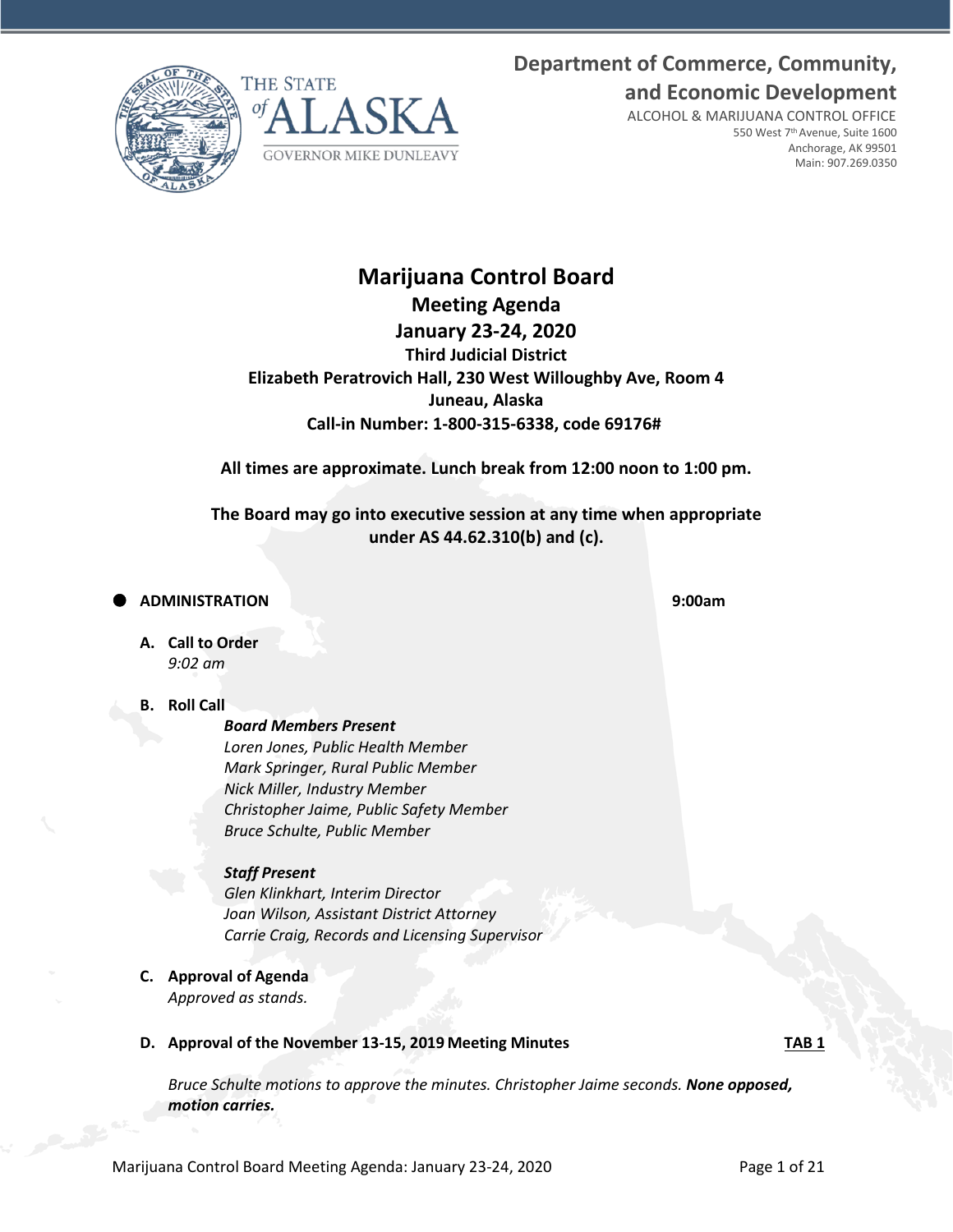*Nick Miller asks for clarification regarding public comment on items on the agenda. Mark Springer says that in the past is that we do not allow it. Joan Wilson advises not to change current practices, but could get further research and possibly update practices for the future.*

## **PUBLIC TESTIMONY 9:10am**

Public testimony is limited to issues not on this agenda and that are not proposed regulations. Written comments may also be submitted to the board for review during its next regular meeting via [marijuana@alaska.gov.](mailto:marijuana@alaska.gov) The call-in number is 1-800-315-6338, code 69176#. (Testimony on agenda items may occur when that item is addressed during the meeting. Testimony on regulations projects shall only occur when an oral hearing is publicly noticed.)

*9:10 - Brandon Emmet is present representing AMIA – reads a prepared statement. He is supportive of working groups on a variety of subjects. He says working groups should include experts from various industries. Advocate for better communication. Suggests the posting of the audio from the board meetings on the website and there should be more online resources. Advisory notices are a good tool to communicate with licensees.*

*David Shade, present director of Division of Agriculture speaks regarding industrial hemp. Gives presentation. Hemp is highly controlled agriculture product – USDA. Instate testing. Growers, manufacturing, retail. Public safety is paramount. The 2014 farm bill is currently operating as a pilot program. His office has experts to assist with pesticides and other agriculture issues.* 

*Questions from the board members.*

*Lacy Wilcox, current president of AMIA, is frustrated with Springer's removal from the Marijuana Board. Communication/collaboration with Director Klinkhart – waiting for communication. CBPL issue – AMIA reserving. AMIA was misinformed. There should not be a diminishment of power and would appreciate a better explanation of the decisions made and how they will be made. House Joint Resolution 23.* 

*Open phone: Sam Hanson requested meeting with director. Matsu issue with odor control/violation. AMCO responded to more Anchorage odor issues than Matsu. (more information is found in the marijuana mailbox) The board members asks questions regarding Happy Farms. Status of regulation..? Director Klinkhart addresses the working groups. Community councils are voluntary. Should be 60 days not 30 days.*

*Anise Issacs (?), in Kenai, states that more testing needed for bugs/spider mites & heavy metals.*

*Kerby speaks about volunteering for a variety of committee appointments. He would like to participate.* 

*Caleb Saunders is present representing AMIA and says the complaints about odors is singling out this industry – points out that there are not nearly as many complaints regarding odors from fish farms. HE speaks about public comments and reads the ABC regulations as a comparison. Meeting practices have been inconsistent. There should be public comments allowed on each item.* 

*Ryan, present from Kenai and works retail and AMIA, speaks about taxing. He does not support tax change in retail. Does support 2 the 2 year moratorium in cultivation.*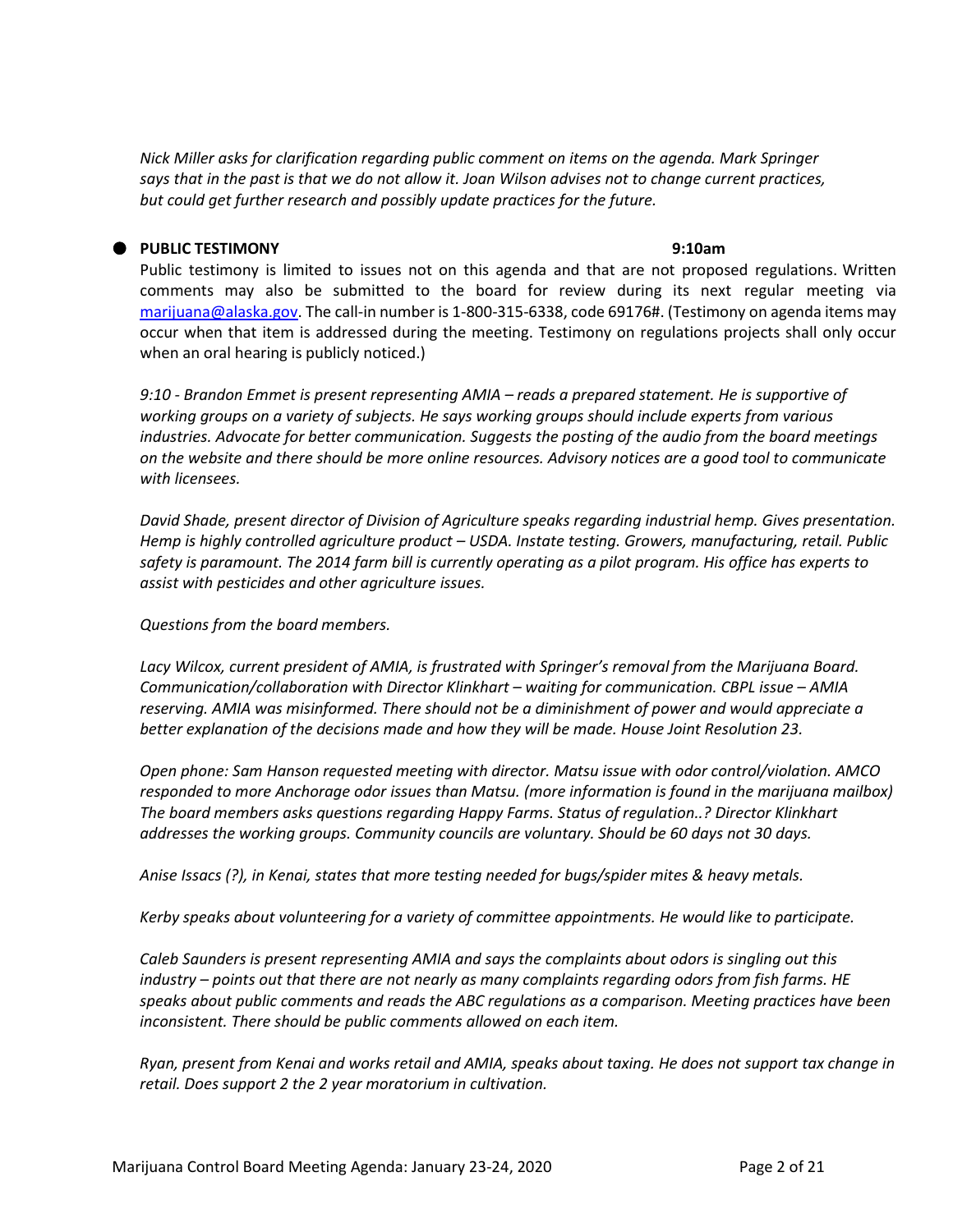*Open phone: Eve Connie (?) in Anchorage is on her community council's board. Information posted on AMCO's website and the tabs are hard to navigate. There should be a public database system that is easily searchable.* 

*Chris French in Anchorage says that pesticide testing is important.* 

*Jana Weltzin, present and on behalf of herself, thanks Mark Springer for his expertise and service. Please approve temp approvals for MJ-16s to delegate to director. AMCO staff is resilient. She also thanks Director Klinkhart for his work and points out the importance of the field trips. Welcomes the new board member and looking forward to meaningful collaboration in the future w/ the Governor's administration. Ms. Weltzin also supports Director Klinkhart's vision in regard to the new bill. Pass federal laws.* 

#### *Break at 10:12 am/Returned 10:30 am*

*Mark Springer opens the phone to continue Public Comment.* 

*Sarah Oates, President CEO of CHARR, Director of AMIA and former AMCO employee, however she is speaking as herself and as a former employee. She thanks Mark Springer for his service.* 

*She disagrees with Caleb's assessment regarding public comment. She respectfully disagrees with the recollection of public testimony taken by the board. The intention was that the public testimony was scheduled was for items not on the agenda because public testimony would be taken for agenda items at the time the board would be considering the agenda items. Would encourage the board to open a regulations project to adopt the language in the alcohol regulation 3 AAC 304.035 which says, "At its public meetings, the board will receive public comment upon items of agenda business and other issues of public interest related to alcoholic beverages (marijuana), including the conduct of business by licensees and the compliance by licensees and others with the statutes and regulations related to alcoholic beverages (marijuana). Public comment may also be submitted to the board in writing by any person at any time. "*

*Ms. Oates urges the board to vehemently oppose any legislation that would consolidate AMCO's staff with another division/agency. It is vital that the board has an independent agency and an independent staff. Heard many comments and concerns about timing and how difficult it is for staff to go back and forth from regulating one industry versus the other because they are similar yet different. All of the concerns would be exasperated if staff is moved under another division. However, she does support the need for two Executive Administrators (EA) which will be incredibly useful. Ms. Oates says that the board has an incredible, amazing team/staff.*

*Mark Springer thanks Sarah Oates and declares that public comment is closed.*

## **TESTING LAB REGULATIONS 9:40am**

**A. Drafts for Board Review, Pending Public Comment Opportunity**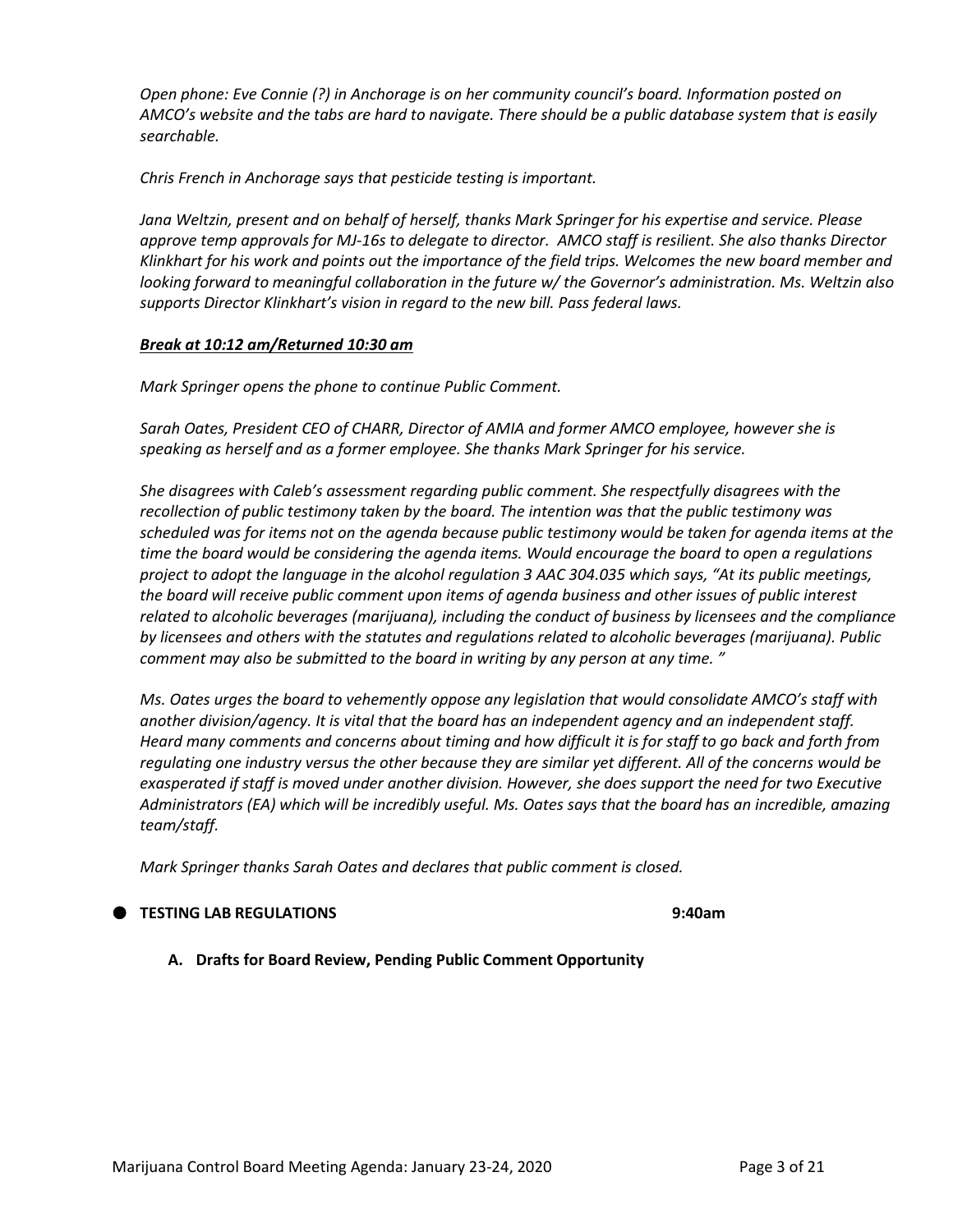## **1. Retesting TAB 2**

Status: **Initial draft for board consideration** Potential Board Actions: Amend and/or put out for public comment *Director Klinkhart provides background information.*

*Loren Jones moves to put out for public comment. Christopher Jaime seconds.* 

*Nick Miller asks if this has been thru DEC and the testing committee. Director Klinkhart says staff will look into that and let them know. Nick Miller suggests it is tabled to be sent to the testing committee and DEC.* 

*Joan Wilson says it has been done at the same time. Nick Miller asks if it is done at the same time can we get the testing committee together in time? Director Klinkhart thinks it is possible within the next 45 days. Joan Wilson states the board can extend the public comment time if needed.* 

*Christopher Jaime suggests that DEC be a part of the testing committee instead of being separate.* 

*Loren Jones and Joan Wilson discuss the access to the board and staff by the public regarding proposed regulation projects during the public comment period. Loren Jones withdraws his original motion.*

*Christopher Jaime motions to refer it back to staff to take it to the testing group. Mark Springer says the testing group should meet within the next 30 days and then the board could have a telephonic meeting to take action on just regulation to send it out for public comment. Nick Miller seconds.*

*Loren Jones says the testing group had met for 6 to 9 months and a few things came out of it that led to some regulation change and doesn't know if the board ever got to the place they wanted to get to in terms of the testing groups and/or industry standards. He cautions the board that bringing together a testing working group may not get them the answers – scientists tend to disagree with each other. The industry certainly has a bias to have the testing regulations be the easiest for them and the scientists have a bias to make sure it is scientifically rigorous despite the cost to the grower or testing group. So in choosing who is included in the testing group, staff should be cautious and broad in who they invite which may slow down the process. He is not sure if the testing working group will be the boards total answer and lead them where they want to go.*

*Steve Crupi (the contractor with DEC) joins via phone 10:51 am and has no comments regarding this regulation.*

*Mark Springer says to notify the board regarding statuses. Passes 5-0. None opposed, motion carries.*

## **B. Public Comments Received**

## **1. Marijuana Testing Oversight TAB 3** Status: Public comment period closed November 2, 2019 Potential Board Actions: Vote to adopt; OR Substantially amend and put out for public comment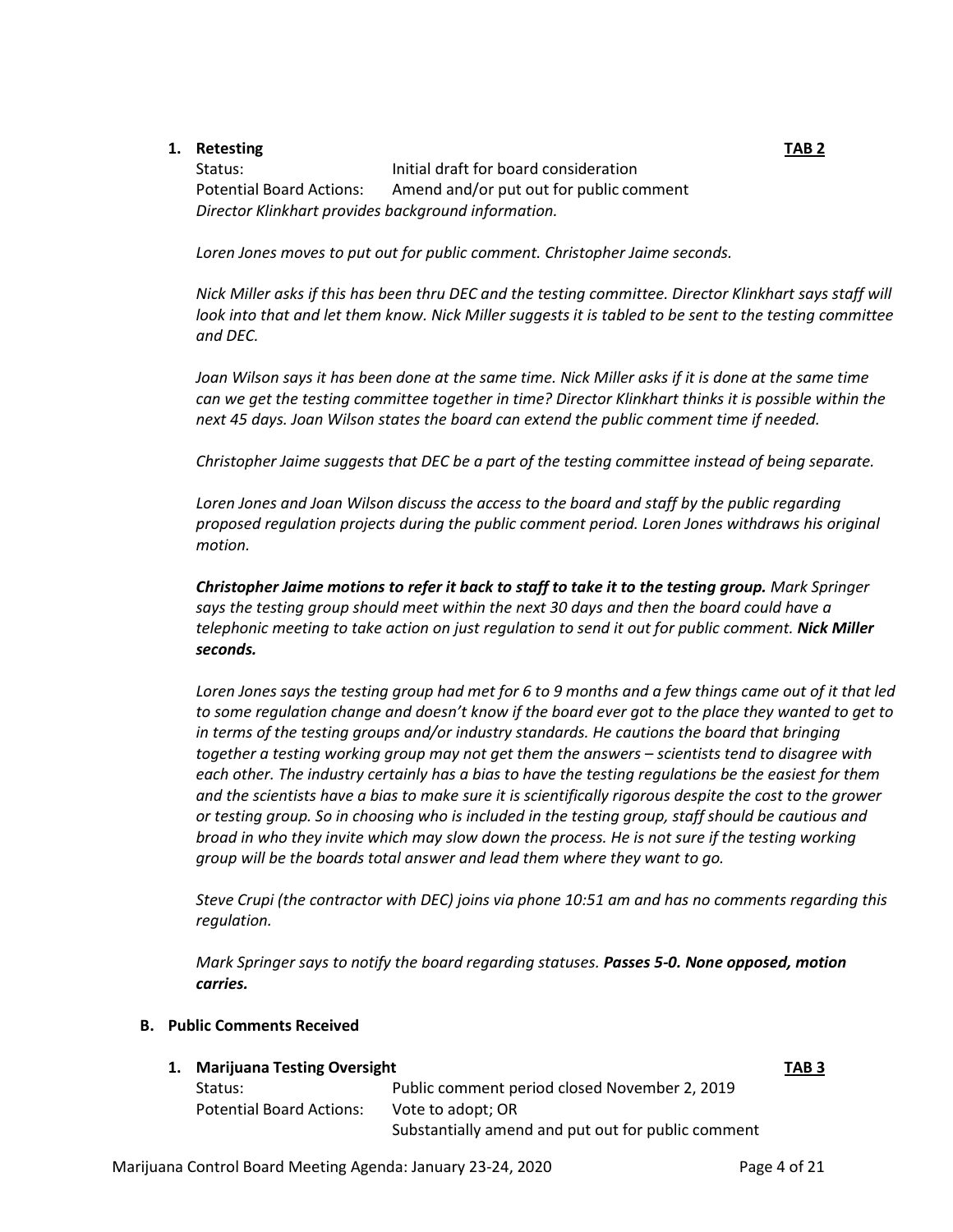*Director Klinkhart provides background information.* 

#### *Christopher Jaime motions to adopt, seconded by Loren Jones.*

*The board reviews the received comments and Mark Springer notes that AMIA is opposed. Nick Miller would like more info before adopting – the testing labs should have more input.*

*Mark Springer has question for Steve Crupi regarding comments from Peak Analytical, were those comments included in his manual? – what's his view on the discussion? Mr. Crupi says some adjustments were made after seeing the comments. He believes it is ready to adopt as is.*

*Christopher Jaime says there is no perfect regulation. Nick Miller says the board doesn't talk to the public and the industry. He would like to hear from the licensees – will not support pushing it forward at this time. Bruce Schulte the compliance document is included by reference – does that mean when the compliance document is updated whether the board sees it or not it is still included by reference. Mark Springer says it is not included by reference, the document title dated so and so and attached.*

*Mark Springer does not want to delay the adoption – will support. 3-2 passes. Bruce Schulte and Nick Miller opposes, motion carries.*

### **EXECUTIVE SESSION TAB 9**

**A. License #22150: Top Shelf Herbs of Alaska LLC** Licensee: Top Shelf Herbs of Alaska LLC

Premises Address: 901 Photo Avenue, Suite A Anchorage, AK 99503 Local Governments: Municipality of Anchorage **For Consideration: Timely objection regarding personnel issue received, as well as a response to the objection**

| License #10799:           | <b>Calm N Collective</b>                       |
|---------------------------|------------------------------------------------|
| <del>Licensee:</del>      | Calm N Collective LLC                          |
| License Type:             | <b>Standard Marijuana Cultivation Facility</b> |
| <b>Premises Address:</b>  | 13886 W. Parks Highway                         |
|                           | Houston, AK 99694                              |
| Local Governments:        | City of Houston                                |
| <b>Ear Concideration:</b> | Executive Seccion with councel                 |

License Type: Retail Marijuana Store

| icansa #10700.            | <u> Haustan Grass Station II C</u> |
|---------------------------|------------------------------------|
| <del>Licensee:</del>      | <b>Houston Grass Station LLC</b>   |
| <del>License Type:</del>  | Retail Marijuana Store             |
| Premises Address:         | 15231 W. Parks Highway             |
|                           | Houston, AK 99694                  |
| Local Governments:        | City of Houston                    |
| <u>For Consideration:</u> | Executive Session with counsel     |

*Mark Springer states that they will not be discussing Calm N Collective and Houston Grass Station during executive session. He entertains motions to enter executive session for license #22150 Top Shelf Herbs of Alaska LLC with their counsel and the objector's counsel Judith Conte, Joan Wilson, Director Klinkhart,*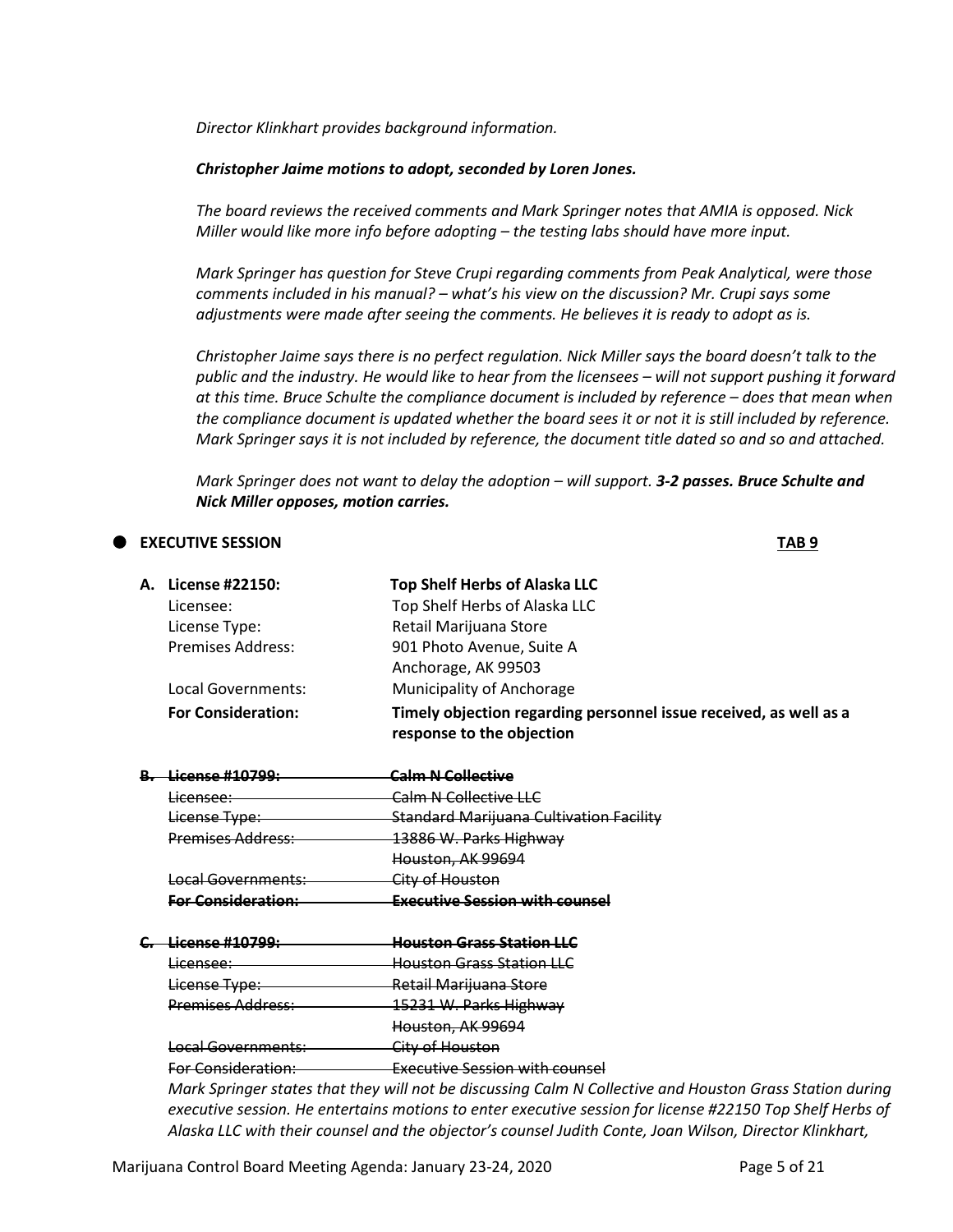*and James Hoelscher. Following Top Shelf Herbs of Alaska LLC, Mark Springer would like to discuss the Director's Report during the executive session.*

*Motion to enter executive session for license #22150 and the justification is information about people that may be prejudicial. Seconded and comments for efficiencies sake two executive sessions back to back and everyone will have to leave the room the board has to clarify exactly what they are going to do so everyone knows when to come back. Mark Springer states that everyone should come back at 1:00 pm. 5-0, none opposed, motion carries.*

*Mark Springer would like to discuss the Director's Report prior to its presentation to the board and the public. Motion made by Bruce Schulte and Christopher Jaime seconded. The justification is information may be prejudicial about a person but will not be speaking about any individual other than the Director. 5-0, none opposed, motion carries.*

## *Enters Executive Session at 11:09 am/Reconvenes at 1:15 pm*

*License #22150 Top Shelf Herbs of Alaska LLC: Loren Jones moves to rescind the previous approval with delegation per 3 AAC 306.010(d)(3). The application should be tabled without prejudice, pending further review by staff – the timely objection has merit. The licensee would not need to refile an application or pay new fees. Christopher Jaime seconded. 5-0, none opposed, motion carries.*

## **DIRECTOR BRIEFING 10:00am**

## **A. Director's Report TAB 4**

*1:21 pm: Director Klinkhart presents his report.* 

*Mark Springer mentions that there is no tax report attached which can be found on the Revenue website. Mark asks if the Director has had any input with the legislation regarding a minor change to the statute governing the single director of AMCO. Director Klinkhart says very little, he is waiting to see the drafted legislation before making any educated recommendations/decisions.* 

*Christopher Jaime asks if the board will see applications that were submitted before the deadline at the next meeting. It has been a problem in the past. Director Klinkhart says his goal was to get through these present board meetings but it is those sort of things that he wants to look at - he also wants to start leveraging technology, however we do need to have rules to abide by and deadlines for certain things.*

## **ENFORCEMENT BRIEFING 10:20am**

*1:35 pm: James Hoelscher is present via phone. James thanks Mark Springer for his time and service.* 

*He also addresses/clarifies Matsu odor complaints before presenting his report. For the record, Enforcement has received 6 complaints about odor violations in the Valley and every single one of those were about one licensee. Enforcement was able to respond to 5 of the 6 complaints, even though some of them were reported as happening to the night before. Enforcement does receive a fair amount of odor complaints from Anchorage but believes that is due to the condensed population and the locations being close to other business and residential areas. There are less cultivations in Anchorage in comparison to the Valley even though he does agree that a quick response to the Valley is warranted, he has to prioritize. Odor complaints*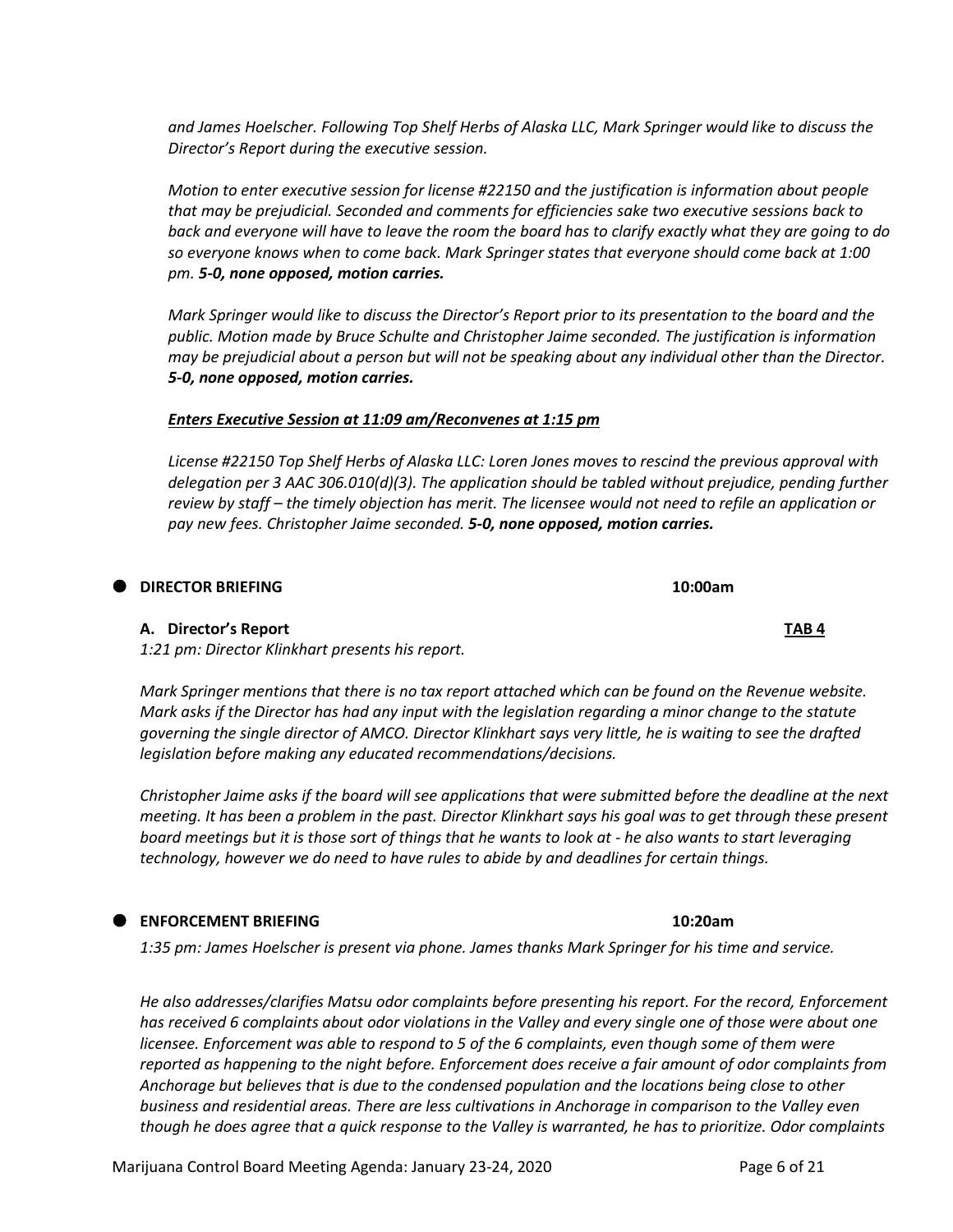*are not a health or safety risk. He is not making excuses, just wants to clarify why things happen like they do.* 

### **A. Enforcement Supervisor's Report TAB 5**

*James Hoelscher summarizes his report.*

*Christopher Jaime asks if they are ASPC trained? Enforcement staff are certified police officers from other states.*

*Mark Springer asks about the different levels of training and James explains there are 3 levels of certifications - basic, intermediate, advanced. 3 of 5 investigators are advanced, one is intermediate and the other is basic but qualifies as intermediate.*

*Bruce Schulte speaks about changing the paradigm – possibly a different level of investigator. Do not need a police officer for everything AMCO handles.* 

*Mark Springer asks James to define a "shoulder tap" and "compliance check". A shoulder tap is underage purchaser under the direction of AMCO, waiting outside a licensed premises, asking an average everyday person to purchase alcohol for them. A compliance check is the underage purchaser would go into the licensed premises to attempt the purchase of alcohol directly from the licensee. Mark Springer asks if Enforcement had all the resources needed available to them, would they be able to create a shoulder tap/compliance check program for the marijuana industry. James says, absolutely – that is his intention.*

*What percentage of Enforcement staff is used relating to the underage purchasing or supplying of marijuana? James states that there is not a program like that for marijuana at this time which is why he is asking for indemnification. 100% is alcohol and 0% is marijuana.* 

*Director Klinkhart will be looking at an entry level inspector position which will allow the investigators to work on the bigger issues. It's not about getting people in trouble, it's about compliance. Before that happens, the Director would like to get with the industry and do some marketing and some education.*

*James Hoelscher agrees with the Director's statements and describes the past successes with shoulder taps and compliance checks within the alcohol industry. Prioritization is important.*

#### **B. Notices of Violation Issued and Licensee Responses TAB 6**

**C. Notices of Violation for Unpaid Taxes TAB 7** *Mark Springer asks if James Hoelscher wishes to go over any of the NOVs, he does not but asks for clarification if the Board still wants to see the unpaid taxes information. The Board says yes.*

## **LICENSING BRIEFING**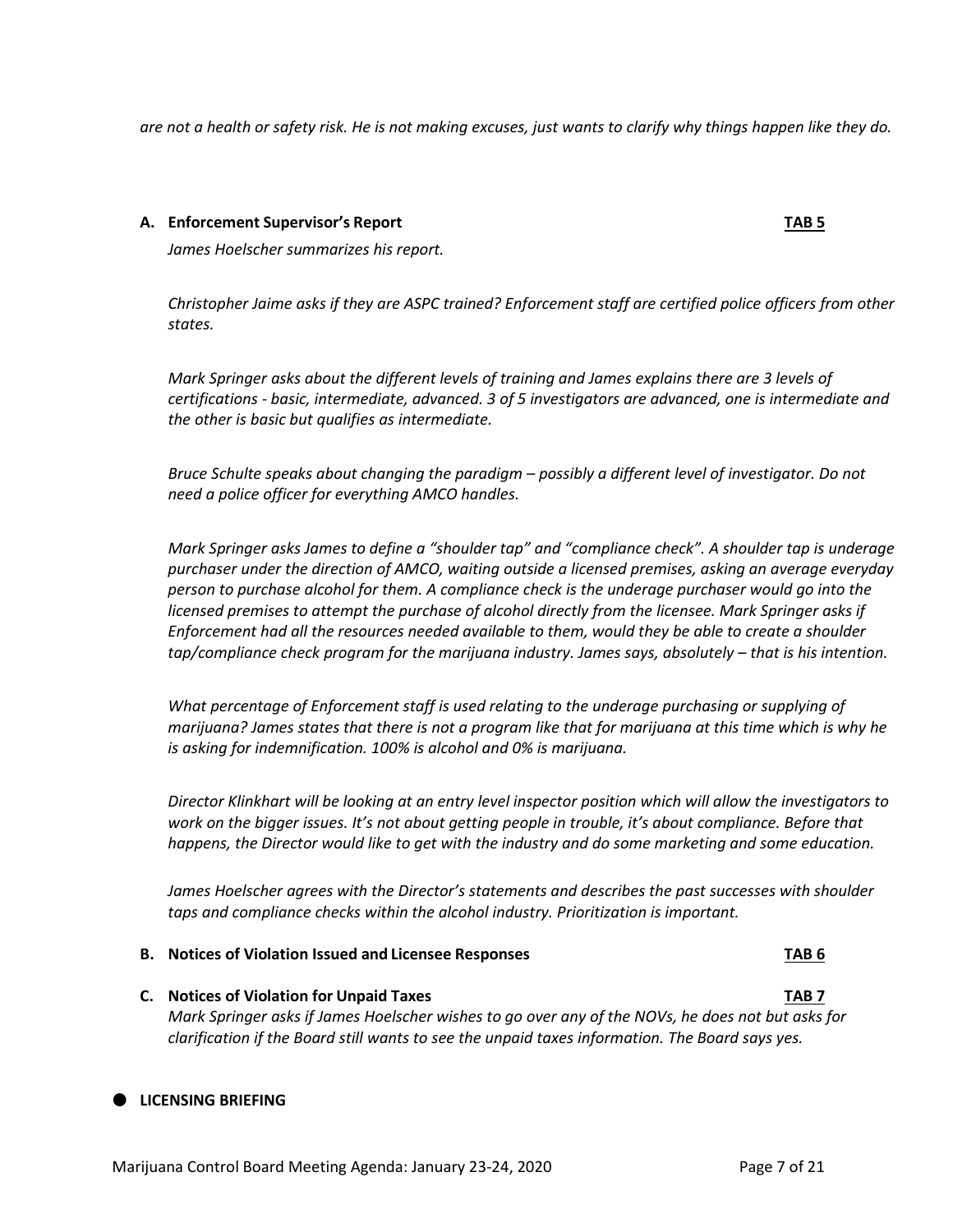#### **A. Licensing Report TAB 8**

*2:05 pm: Carrie Craig summarizes her report.*

*Mark Springer says it's a great report and the quality of the reviews have not changed. He suggests for the next report that staff includes the average wait times by year for comparison.* 

### **LEGISLATION UPDATE - AMCO 10:45am**

**A. Sara Chambers - Division Director; Commerce, Community & Economic Development** *2:12 pm: Sara Chambers, director of CBPL, is present. Sara Chambers, director of CBPL, is present. The administration is proposing to move AMCO into CBPL. This proposal is an administrative change. It will add to the resources at the board's disposal – access to the division's resources and expertise. This will do away with the Director's position and institute an Executive Administrator (EA) position – one for ABC and one for MCB. Admin, Licensing and Enforcement will be maintained as is. Streamlining at the top and giving the board more resources while maintaining existing assets. Sara Chambers says a copy of the drafted bill will be available to the boards once completed. Ms. Chambers provides a handout and provides an overview of the division. She states that her division is constantly sharing examiners, sharing investigators across programs and sharing knowledge – codified within standard operating procedures.*

*Christopher Jaime inquires where does the director fall in the new legislation? Sara Chambers answers that he would be removed and replaced with the 2 EAs.* 

*Mark Springer asks for the draft bill and status. Sara Chambers states that she is reviewing drafts with Department of Law. Mark Springer asks Joan Wilson if she has seen a draft and she has not.*

*Mark Springer asks how substantial would the changes be to Title 4 and Title 17? Very minimal. The biggest change will be the 2 EAs. Mark asks if there will be a significant change/amend in Title 17 where it says the MCB will be directly housed under the Department of Commerce for administrative purposes only. Sara Chamber confirms that change. Mark Springer states that Title 4 gives Enforcement some unique powers any changes there? No, there should not be any changes to other authority regarding enforcement and licensing in Title 4 and Title 17. No action is needed by board at this time.* 

*Mark makes many valid points regarding the employment options for some handler permit holders and that the marijuana industry has created more opportunities for the Governor's "open for business" stance. There are no holdups in the licensing process so what exactly is not open for business in the cannabis industry? Sara Chambers states that Mr. Springer's perspective is much closer to it than hers. They would bring more resources and technology to the table. Sara Chambers say the authority and processes will be different and if it isn't broke, don't fix it.* 

*Sara Chambers speaks broadly of the possibility of a seasonal licensing examiner, pooling resources.*

*Mark Springer asks if AMCO's Enforcement staff would remain 100% dedicated to enforcing Titles 4 and 17 or would they be put in a pool of investigators. Sara's vision is that AMCO's staff would continue to do AMCO things. She wants to add to what is existing, not dismantle.*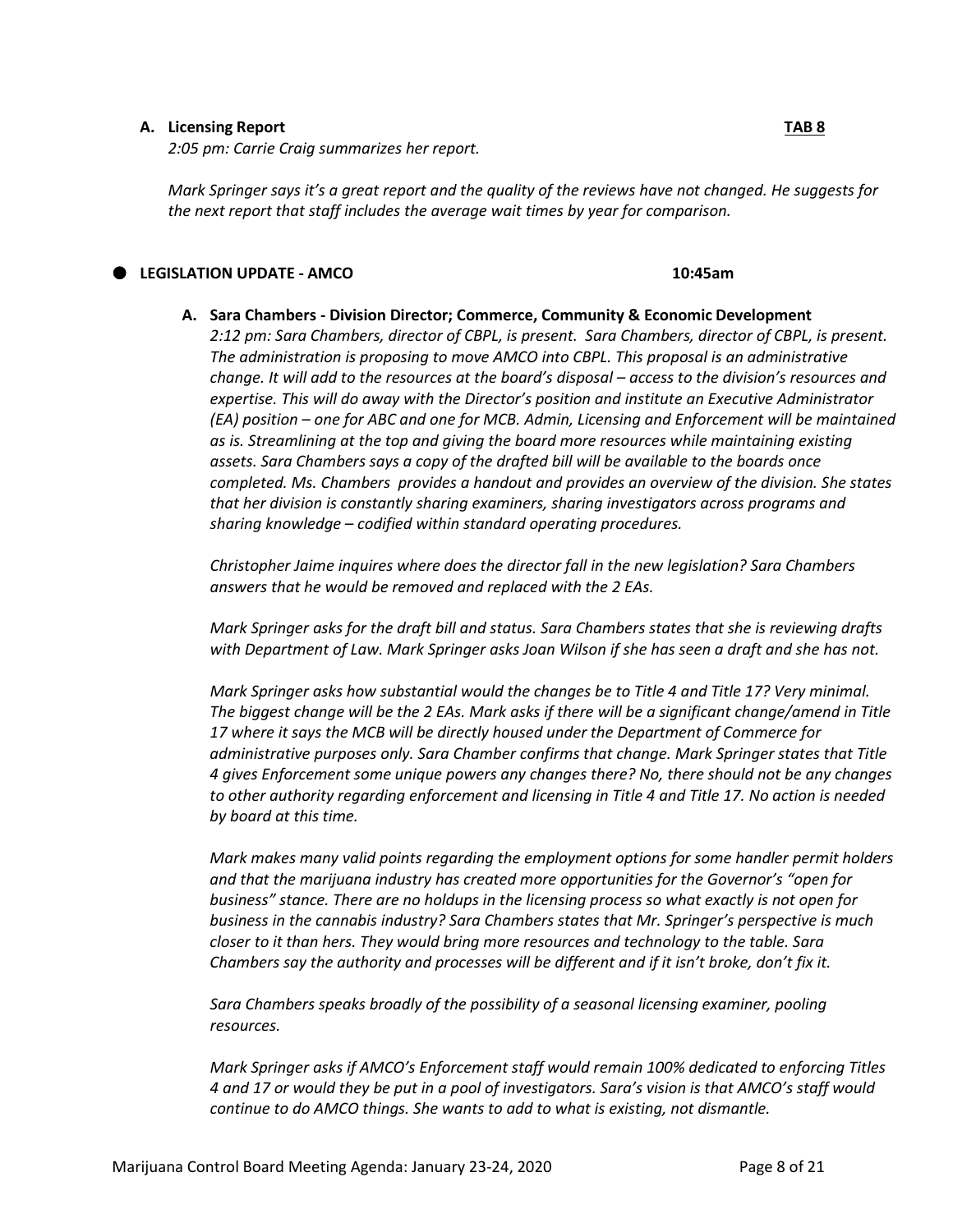*Mark Springer asks if there are fiscal notes part of the drafted bill and Ms. Chambers confirms. He suggests that Ms. Chambers extends an invitation to Commissioner Anderson to visit with the boards at the next meeting.* 

*Nick Miller is interested about the fiscal notes – needs to be put out to the public as soon as possible regarding fees.* 

*Bruce Schulte asks where would Enforcement fall – who would they answer to? Sara Chambers states that James would answer to the 2 EAs.*

*Director Klinkhart asks Ms. Chambers if they do have a process to accept credit cards – one of the main complaints he hears from licensees. The answer is yes. He asks if they have a telephone callin system that works for board meetings and her answer is yes.*

#### *Break at 2:48 pm/Reconvene at 3:05*

#### **APPLICATIONS FROM PREVIOUS MEETINGS**

#### **A. Previous Board Action Taken**

| 1. | License #14619:           | <b>Denali Fire Brown, LLC</b>                                                                                                                     | TAB 10 |
|----|---------------------------|---------------------------------------------------------------------------------------------------------------------------------------------------|--------|
|    | Licensee:                 | Denali Fire Extracts                                                                                                                              |        |
|    | License Type:             | Marijuana Product Manufacturing Facility                                                                                                          |        |
|    | <b>Premises Address:</b>  | 6209 Mike Street, Suite 2B                                                                                                                        |        |
|    |                           | Anchorage, AK 99518                                                                                                                               |        |
|    | Local Governments:        | <b>Municipality of Anchorage</b>                                                                                                                  |        |
|    | <b>For Consideration:</b> | Two products- One product was tabled from the transfer application<br>at the November meeting, and one product was not considered or<br>voted on. |        |

*Eli present on the phone. Motion to approve 2 products with delegation, seconded. Director Klinkhart provides background information. 5-0, none opposed, motion carries.*

| 2. | License #21170:           | Green Zone<br><b>TAB 11</b>                                                                                                                                                 |  |
|----|---------------------------|-----------------------------------------------------------------------------------------------------------------------------------------------------------------------------|--|
|    | Licensee:                 | L&A Cannabis, LLC                                                                                                                                                           |  |
|    | License Type:             | Retail Marijuana Store                                                                                                                                                      |  |
|    | Premises Address:         | 543 Bison Street                                                                                                                                                            |  |
|    |                           | Kotzebue, AK 99762                                                                                                                                                          |  |
|    | Local Governments:        | City of Kotzebue, Northwest Arctic Borough                                                                                                                                  |  |
|    | <b>For Consideration:</b> | Board requested verification of distances at September meeting.<br>Verified there is less than 500 feet from the licensed premises to the<br><b>Putyuk Children's Home.</b> |  |

*Director Klinkhart provides background information. Jana Weltzin, counsel, present with licensee Dae Han & provided surveyed drawings of the nearest pedestrian route. Ms. Weltzin states that the Kotzebue Police Department's documentation was received after the deadline, therefore it should not be brought before the board. The licensee had 3 public hearings in Kotzebue regarding this license and location – there were no comments received from the Putyuk Children's Home. There was a comment from the property owner close to the location and the licensee agreed to build a fence*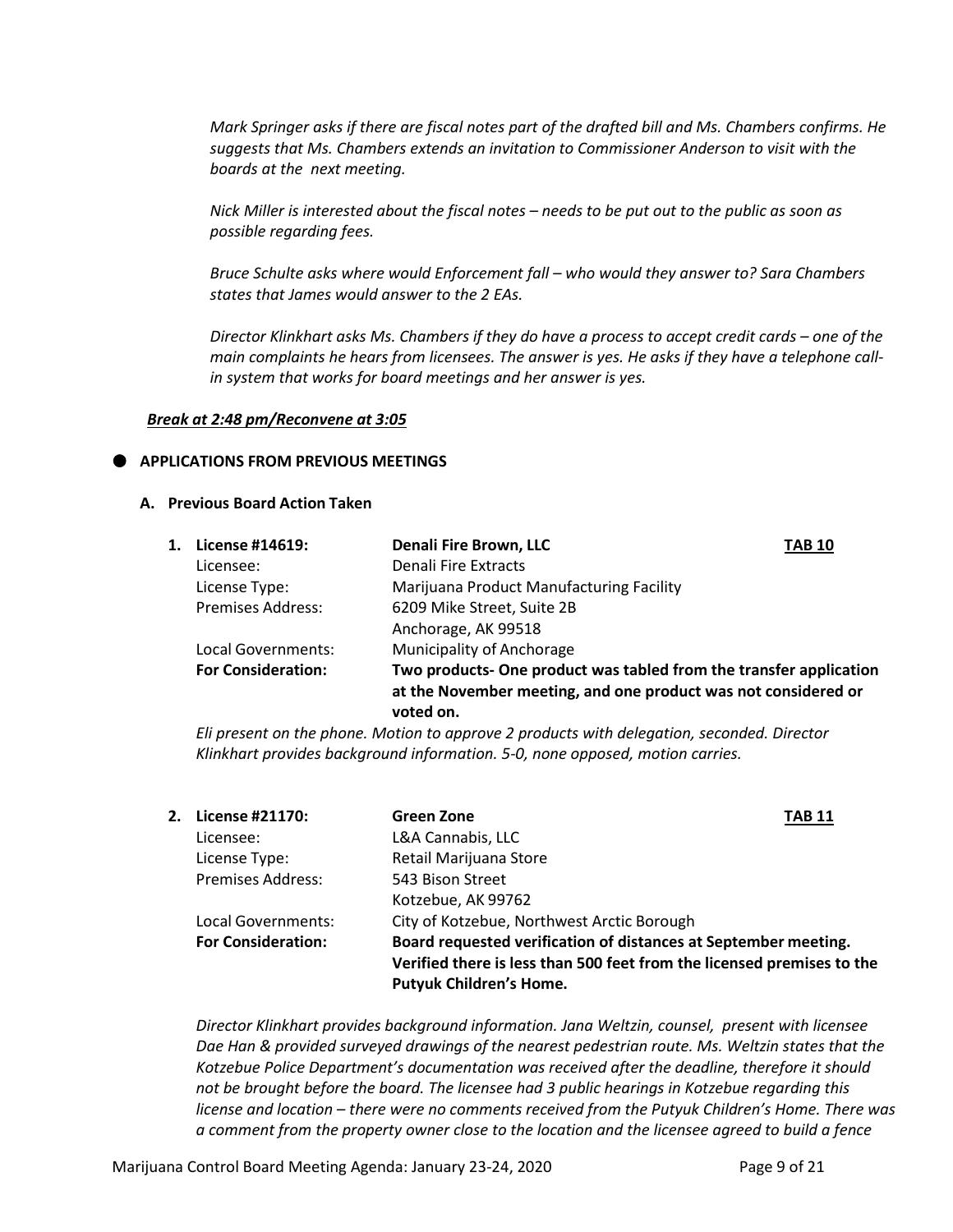*between the retail store and her private property.*

*The current status is "approved with delegation". Loren Jones motions to rescind September's approval with delegation. Seconded. Basis of motion is that the board asked for info from the local authorities which they did receive and while it is disputed, it does not comply with distance regulations. Loren Jones believes that the board should take the pd's info into consideration. Christopher Jaime asks if Ms. Weltzin can address the disparity ot the two reports. Jana Weltzin says no, she does not have a copy of the documents provided by the Kotzebue police officer, which the board has, yet not in the public tab. Carrie Craig emails a copy directly to Ms. Weltzin and states it was received 1/15/2020, nearly two weeks after the agenda deadline and outside of the objection period.* 

*Mark Springer notes that the measurements done by KPD are from another entrance of the building in question and seems to cut across other people's private property. He would defer to the local governing body – no reason to rescind.* 

*3-2, Bruce Schulte, Nick Miller & Mark Springer vote NO to rescind previous approval. Previous action stands.* 

### **B. Tabled**

| 1. License #10577 & #10578: Alaskan Leaf, LLC |                                                                                                                                                                           | TAB 12 |
|-----------------------------------------------|---------------------------------------------------------------------------------------------------------------------------------------------------------------------------|--------|
| Licensee:                                     | Alaskan Leaf, LLC                                                                                                                                                         |        |
| License Type:                                 | Standard Marijuana Cultivation Facility and Retail Marijuana<br>Store                                                                                                     |        |
| Premises Address:                             | 1211 West 36th Avenue, Suite A<br>Anchorage, AK 99503                                                                                                                     |        |
| Local Government:                             | Municipality of Anchorage                                                                                                                                                 |        |
| <b>For Consideration:</b>                     | Appeal of denial of MJ-14 regarding shared marijuana storage<br>space between co-located cultivation facility and retail store,<br>Tabled from July & September meetings. |        |

*Director Klinkhart provides background information. Jana Weltzin, counsel for the licensee is present. Ms. Weltzin states the licensee is rescinding the application. No action needed.*

|                           | <b>Alaskan Grown Cannabis</b>                                                                                                                                                                 | <b>TAB 13</b>           |
|---------------------------|-----------------------------------------------------------------------------------------------------------------------------------------------------------------------------------------------|-------------------------|
| Licensee:                 | Alaskan Grown Products LLC                                                                                                                                                                    |                         |
| <b>Premises Address:</b>  | 230 Tundra Way                                                                                                                                                                                |                         |
|                           | <b>Bethel, AK 99559</b>                                                                                                                                                                       |                         |
| Local Government:         | City of Bethel                                                                                                                                                                                |                         |
| <b>For Consideration:</b> | Protest from the City of Bethel due to; lack of a conditional<br>use permit, the premises not being in compliance with zoning<br>regulations, and additional premises safety concerns. Tabled |                         |
|                           | 2. License #20439                                                                                                                                                                             | from September meeting. |

*Jana Weltzin, counsel is present with the licensee. Jana says that on 11/12/2019 the City of Bethel amended their protest to a conditional protest, similar to the Municipality of Anchorage's conditional protests. Licensee has been working the with the fire marshal. Mark suggests they speak to the Department of Transportation regarding the nearby state highway.*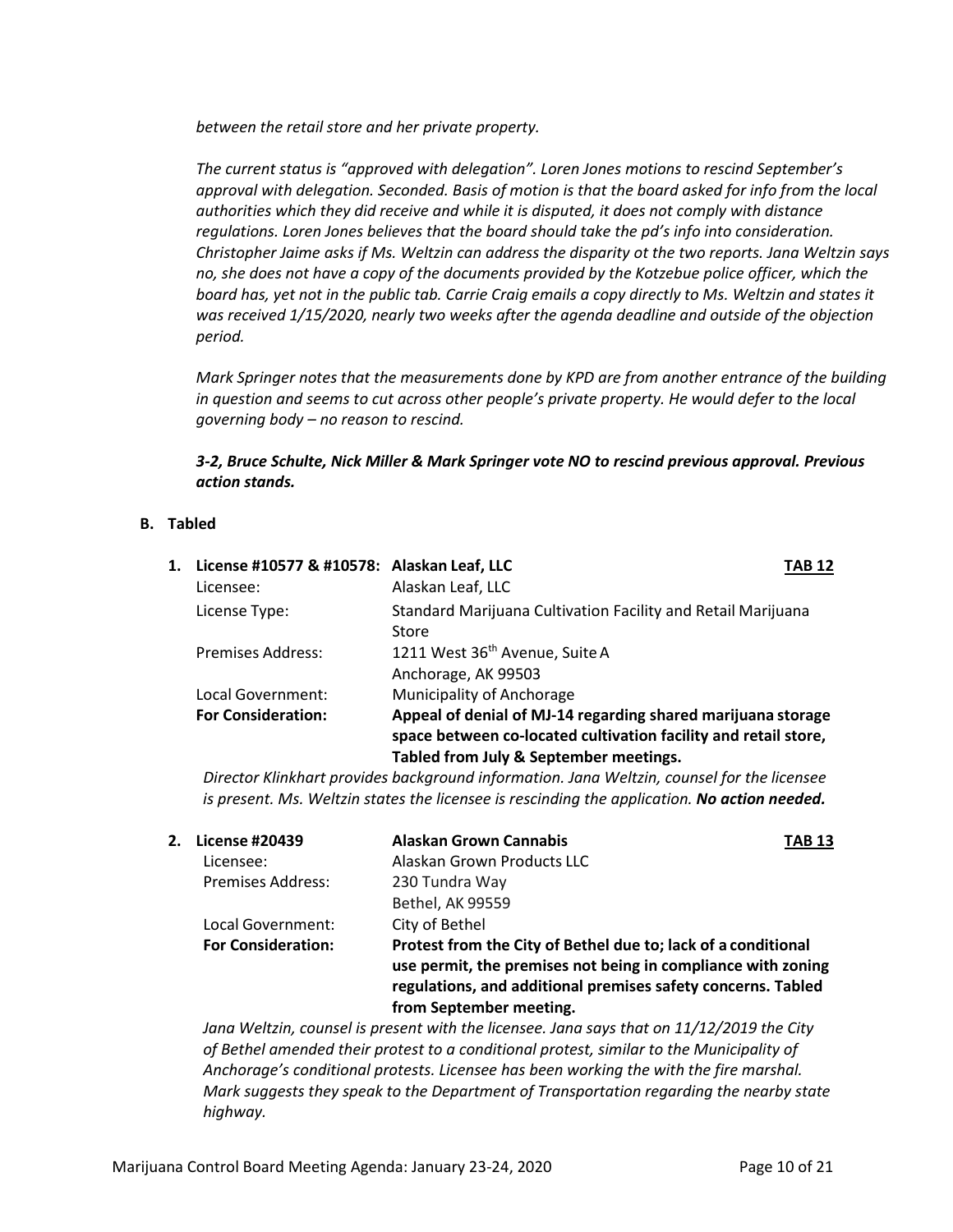*Nick Miller excuses himself from vote – the licensee does not object to Mr. Miller being part of the decision.* 

*Motion to approve with delegation and seconded. 5-0, none opposes, motion carries.* 

**B. Licenses in "Pending Inspection" Status for Over Six Months TAB 14** *3:37 pm*

| 1. | License #10014:          | <b>The Naked Herbalist</b>                                                                                                                                                                                               |
|----|--------------------------|--------------------------------------------------------------------------------------------------------------------------------------------------------------------------------------------------------------------------|
|    | Licensee:                | Peggy S France and Miles S France                                                                                                                                                                                        |
|    | License Type:            | Limited Marijuana Cultivation Facility                                                                                                                                                                                   |
|    | <b>Premises Address:</b> | 47841 South Crop Circle                                                                                                                                                                                                  |
|    |                          | Willow, AK 99688                                                                                                                                                                                                         |
|    | Approved by MCB:         | October 28, 2016                                                                                                                                                                                                         |
|    | License issued:          | January 24, 2017                                                                                                                                                                                                         |
|    | Before MCB:              | January 24, 2018 - applicant not present                                                                                                                                                                                 |
|    |                          | December 21, 2018 – anticipates inspection by August 2019; board<br>expresses concern                                                                                                                                    |
|    |                          | July 11, 2019 - facility is halfway completed; expect to finish before<br>snowfall; board requested report in November 2019 November 13,<br>2019 – licensee stated that the summer wildfires had damaged his<br>property |
|    |                          |                                                                                                                                                                                                                          |

*Licensee, Miles S France, is present on the phone. Anticipated having everything done by the end of summer of 2020.*

**2. License #10231: 420 Grow Tech**

| Gregory P. Hoffman                     |
|----------------------------------------|
| Limited Marijuana Cultivation Facility |
| 10064 N. Arnistead Circle              |
| Sutton, AK 99674                       |
| December 20, 2018                      |
|                                        |

License issued: March 6, 2019 *Licensee, Gregory P. Hoffman, is present on the phone and says they are on track and should be ready within the next 3 months.*

- **3. License #10252: Popeyes Emporium II** Licensee: Popeyes Emporium II, LLC License Type: Retail Marijuana Store Premises Address: 3231 Spenard Road, Unit 1 Anchorage, AK 99503 Approved by MCB: September 14, 2017 License issued: September 14, 2018 *Jana Weltzin, counsel for licensee, is present. Should be open by summer.*
- **4. License #10512: Southeast Alaska Laboratories LLC** Licensee: Southeast Alaska Laboratories LLC License Type: Marijuana Testing Facility Premises Address: 5450B Jenkins Drive Juneau, AK 99801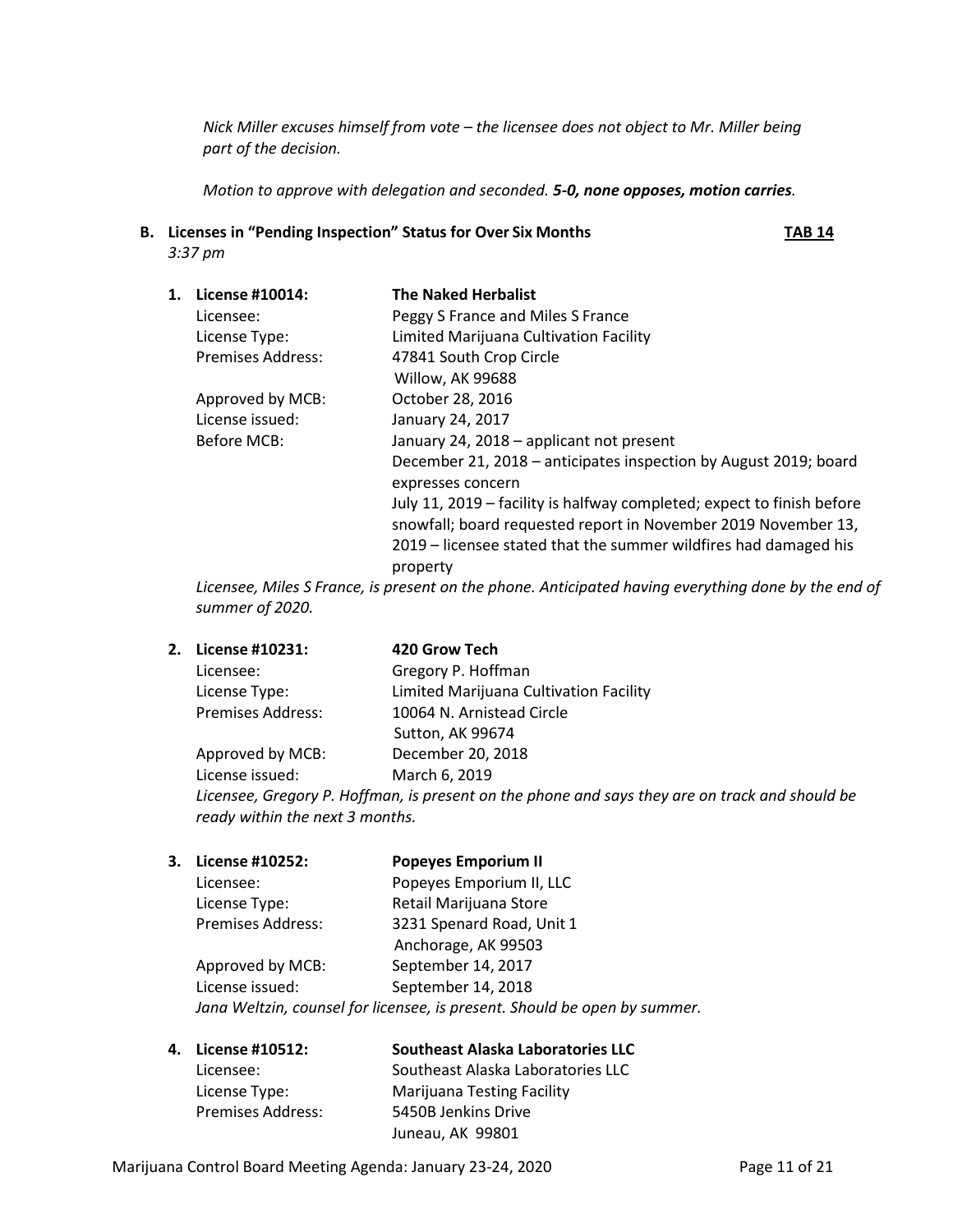| Approved by MCB: | October 27, 2016                                              |
|------------------|---------------------------------------------------------------|
| License issued:  | April 10, 2018                                                |
| Pending:         | December 19, 2019 – licensee submitted MJ-15                  |
|                  | December 26, 2019 - MJ-15 fees paid                           |
|                  | January 2, 2020 – examiner requested corrections to the MJ-15 |

*Jessica D. is present on the phone. The operating plan to change their Science Director. Bruce Schulte asks if the only change being made is the new Science Director? Yes. Will they be ready before the April meeting? They would like to be ready before April. Bruce Schulte inquires if the board can delegate authority to approve this change and Mark Springer, says no, it is a board action. Temporary approval can be made by the Director. The board members discuss the possibility of holding a telephonic meeting but no motion is made.*

## **5. License #10686: Turnagain Herb Company**

| Licensee:                                                                     | <b>AK Provisions Corporation</b>                                |  |
|-------------------------------------------------------------------------------|-----------------------------------------------------------------|--|
| License Type:                                                                 | Retail Marijuana Store                                          |  |
| <b>Premises Address:</b>                                                      | 279 Crow Creek Road                                             |  |
|                                                                               | Girdwood, AK 99587                                              |  |
| Approved by MCB:                                                              | October 16, 2018                                                |  |
| License Issued:                                                               | February 20, 2019                                               |  |
| Before MCB:                                                                   | November 13, 2019 – licensee anticipates being open Spring 2020 |  |
| Seth is present on the phone and says they are on track for a summer opening. |                                                                 |  |

| 6. License #10898:       | <b>AK Slow Burn Cannabis Outlet</b>                          |
|--------------------------|--------------------------------------------------------------|
| Licensee:                | AK Slow Burn Cannabis Outlet, LLC                            |
| License Type:            | <b>Standard Marijuana Cultivation Facility</b>               |
| <b>Premises Address:</b> | 2042 E 3rd Avenue, Suite A                                   |
|                          | Anchorage, AK 99501                                          |
| Approved by MCB:         | July 12, 2017                                                |
| License issued:          | January 25, 2019                                             |
| Before MCB:              | September 11, 2019 - anticipates opening in a year; board    |
|                          | requested report in November 2019                            |
|                          | November 13, 2019 – legal counsel discussed progress towards |
|                          | opening                                                      |

*Jana Weltzin, counsel for licensee, is present. The licensee wishes to purchase the building and is currently in talks with the building owner to come to agreeable terms. Mark Springer asks how soon will be open. Jana Weltzin says he probably won't be open until August – no guarantees.* 

| 7. | License #11547:   | <b>Cloudberry Cannabis</b>                                                                     |
|----|-------------------|------------------------------------------------------------------------------------------------|
|    | Licensee:         | Lily A Shimek; Joseph D Shimek                                                                 |
|    | License Type:     | Retail Marijuana Store                                                                         |
|    | Premises Address: | 3307 Spenard Road                                                                              |
|    |                   | Anchorage, AK 99503                                                                            |
|    | Approved by MCB:  | April 4, 2017                                                                                  |
|    | License issued:   | August 1, 2017                                                                                 |
|    | Pending:          | December 16, 2019 - submitted MJ-14 and fees                                                   |
|    |                   | December 24, 2019 - examiner requested corrections                                             |
|    |                   | Licensee, Lily A Shimek, is present on the phone. In final stages of opening the retail store. |

**8. License #11635: Cloudberry Partners**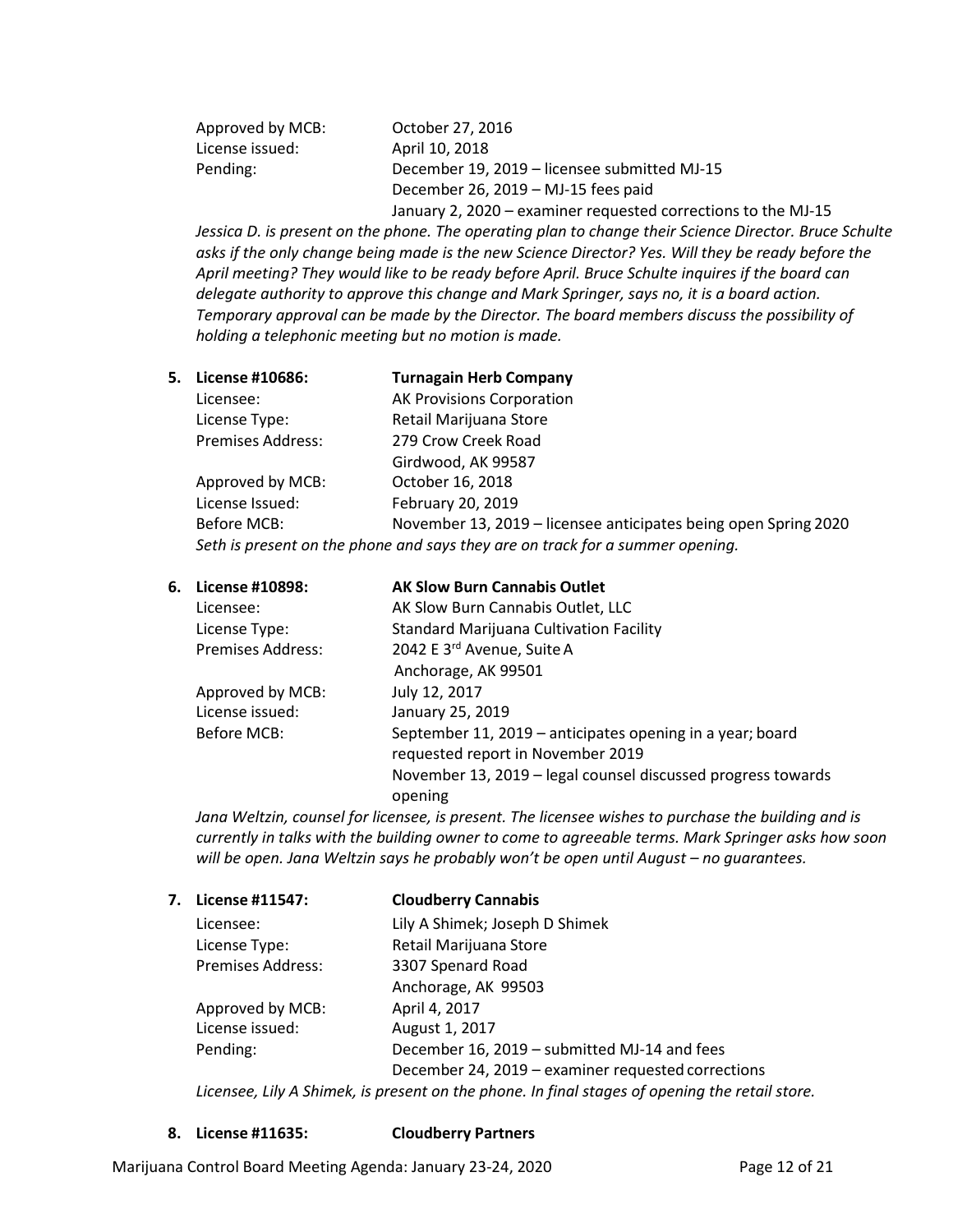| Licensee:         | Joseph D Shimek; Lily A Shimek                                           |
|-------------------|--------------------------------------------------------------------------|
| License Type:     | <b>Standard Marijuana Cultivation Facility</b>                           |
| Premises Address: | 3307 Spenard Road                                                        |
|                   | Anchorage, AK 99503                                                      |
| Approved by MCB:  | May 15, 2017                                                             |
| License issued:   | August 10, 2017                                                          |
| Before MCB:       | April 4, 2018 – anticipate build-out done by "a little beyond" June 2018 |
|                   | February 21, 2019 - applicant not present                                |
|                   | May 2, 2019 – board requires report in September 2019                    |
|                   | September 11, 2019 - looking for partner to provide new                  |
|                   | funding; board requested report in November 2019                         |
|                   | November 13, 2019 – licensee states they are still seeking               |
|                   | funding                                                                  |
|                   |                                                                          |

*Licensee, Lily A Shimek, is present on the phone and states they got some funding and moving ahead. They had a slight hiccup with the electric power and temperature. Plowing ahead.*

| 9. | License #12125:   | Alaska Marijuana Gardens (AMG)                                                                                                                                                                                                               |
|----|-------------------|----------------------------------------------------------------------------------------------------------------------------------------------------------------------------------------------------------------------------------------------|
|    | Licensee:         | Alaska Wild Coyote, Inc.                                                                                                                                                                                                                     |
|    | License Type:     | <b>Standard Marijuana Cultivation Facility</b>                                                                                                                                                                                               |
|    | Premises Address: | 838 Bonanza Avenue                                                                                                                                                                                                                           |
|    |                   | Anchorage, AK 99518                                                                                                                                                                                                                          |
|    | Approved by MCB:  | July 13, 2017                                                                                                                                                                                                                                |
|    | License issued:   | April 23, 2018                                                                                                                                                                                                                               |
|    | Before MCB:       | February 21, 2019 – anticipate opening in about 5 months (June 2019)<br>September 13, 2019 – anticipate requesting inspection within 3<br>months; board requested report in November 2019<br>November 13, 2019 – licensee provided an update |

*Licensee is present on the phone. They are running a little behind and hoping to be open by the next meeting. Trucking along and everything is coming together.* 

| 10. License #12315: | <b>Evergreen Extracts</b>                                                                               |
|---------------------|---------------------------------------------------------------------------------------------------------|
| Licensee:           | ISG, Inc.                                                                                               |
| License Type:       | Marijuana Product Manufacturing Facility                                                                |
| Premises Address:   | 5011 Short Street, Suite 2                                                                              |
|                     | Juneau, AK 99801                                                                                        |
| Approved by MCB:    | September 14, 2017                                                                                      |
| License Issued:     | March 7, 2019                                                                                           |
| Before MCB:         | November 13, 2019 - legal counsel provided an update                                                    |
|                     | Jana Weltzin, counsel for licensee, is present and states the applicant is not moving forward with this |
| license.            |                                                                                                         |

| 11. License #12817: | <b>Turnagain Horticulture Company</b>          |
|---------------------|------------------------------------------------|
| Licensee:           | Turnagain Horticulture Company                 |
| License Type:       | <b>Standard Marijuana Cultivation Facility</b> |
| Premises Address:   | 524 E 48 <sup>th</sup> Avenue, Unit 2          |
|                     | Anchorage, AK 99503                            |
| Approved by MCB:    | April 5, 2018                                  |
| License Issued:     | July 30, 2018                                  |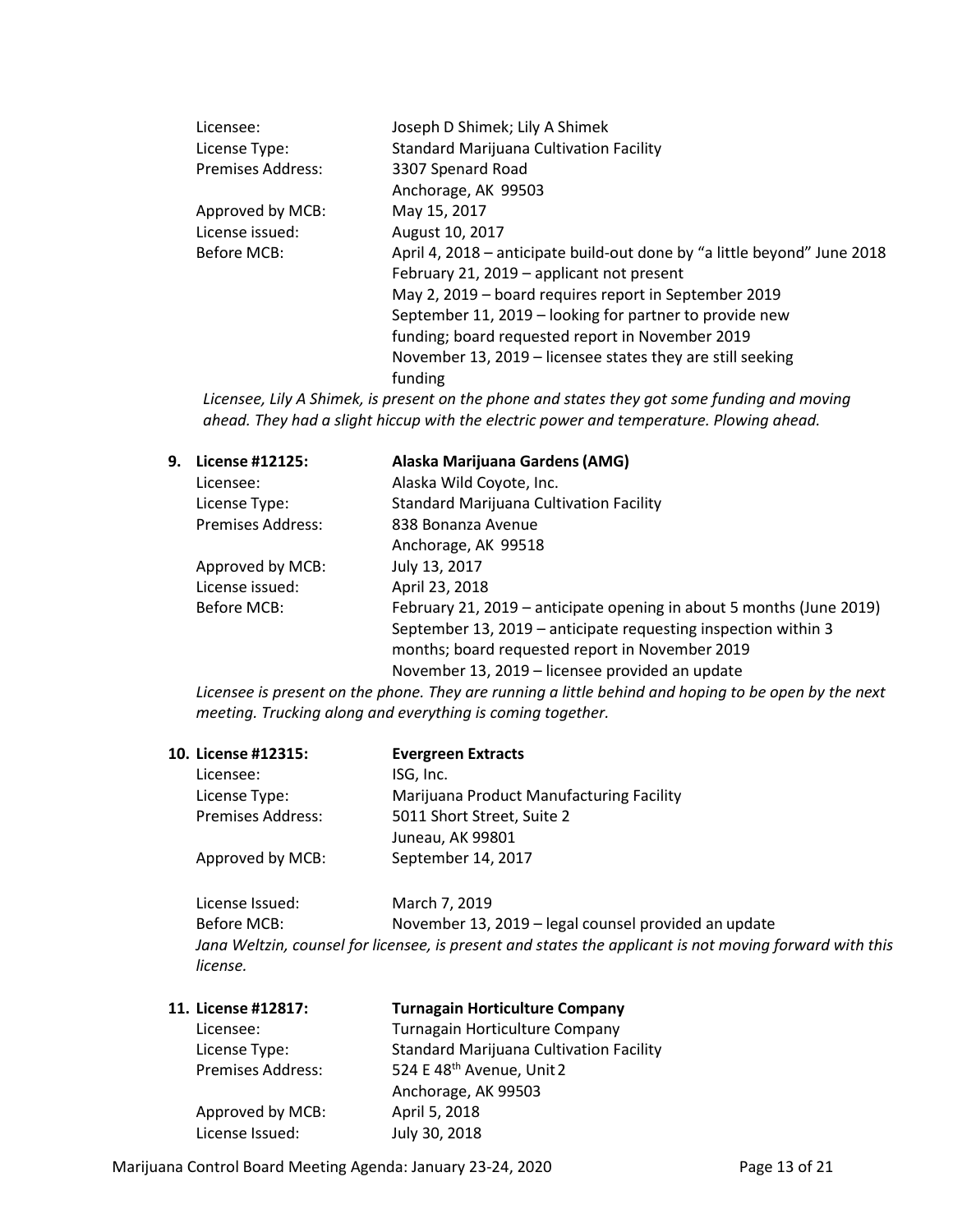| 12. License #13776:      | Alaska Skunkworks                                          |
|--------------------------|------------------------------------------------------------|
| Licensee:                | Alaska Skunkworks, LLC                                     |
| License Type:            | <b>Standard Marijuana Cultivation Facility</b>             |
| <b>Premises Address:</b> | 37331 S Talkeetna Spur Road                                |
|                          | Talkeetna, AK 99676                                        |
| Approved by MCB:         | April 5, 2018                                              |
| License Issued:          | August 9, 2018                                             |
| Before MCB:              | February 21, 2019 – estimate beginning operating in August |
|                          | 2019                                                       |
|                          | November 13, 2019 - licensee provided an update            |

*Licensee is present on the phone. Finishing the sheet-rocking and working on the security/cameras. The building is big and taking longer than they thought.*

| Primate Rock Harvest, Inc.             |
|----------------------------------------|
| Primate Rock Harvest, Inc.             |
| Limited Marijuana Cultivation Facility |
| 2276 Sunshine Avenue                   |
| Fairbanks, AK 99709                    |
| August 16, 2018                        |
| January 18, 2019                       |
|                                        |

*Jana Weltzin, counsel for licensee, is present and states her client is almost ready to call for an inspection, they are figuring out how to work Metric.*

| 14. License #15192:      | <b>GreenSleeves Genetics, LLC</b>                                                                 |
|--------------------------|---------------------------------------------------------------------------------------------------|
| Licensee:                | GreenSleeves Genetics, LLC                                                                        |
| License Type:            | <b>Standard Marijuana Cultivation Facility</b>                                                    |
| <b>Premises Address:</b> | 1700 N Post Road                                                                                  |
|                          | Anchorage, AK 99501                                                                               |
| Approved by MCB:         | August 16, 2018                                                                                   |
| License Issued:          | February 8, 2019                                                                                  |
| Before MCB:              | November 13, 2019 – licensee provided an update                                                   |
|                          | Licensee is present on the phone. Waiting on the city and a hiccup with their HVAC and the compan |

*Licensee is present on the phone. Waiting on the city and a hiccup with their HVAC and the company doing their plans. Anticipating getting an inspection within 3 months.*

| Licensee:         | L & J Ventures, Inc.            |
|-------------------|---------------------------------|
| License Type:     | Retail Marijuana Store          |
| Premises Address: | 266 S. McCallister Dr., Suite 1 |
|                   | Wasilla, AK 99654               |
| Approved by MCB:  | October 17, 2018                |
| License Issued:   | June 10, 2019                   |
|                   |                                 |

**15. License 15788: Scorpion Grass**

*Jana Weltzin, counsel for licensee, is present and states a portion of the business burnt down over the summer. The retail portion did not burn but was affected by the smoke. Hopeful to open by summertime.*

| <b>16. License 15790:</b> | <b>Scorpion Grass</b>                    |
|---------------------------|------------------------------------------|
| Licensee:                 | L & J Ventures, Inc.                     |
| License Type:             | Marijuana Product Manufacturing Facility |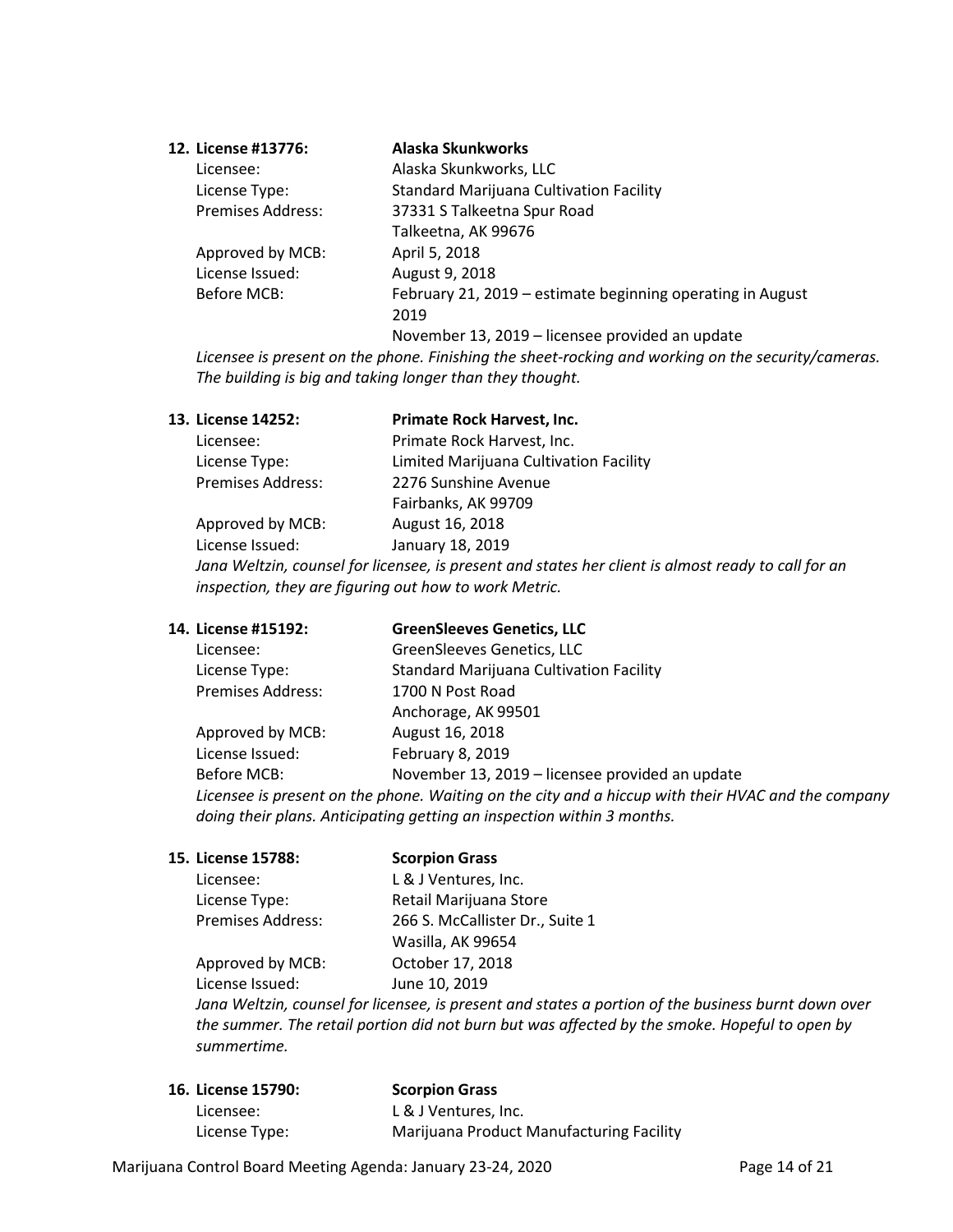Premises Address: 266 S. McCallister Dr., Suite 3 Wasilla, AK 99654 Approved by MCB: October 17, 2018 License Issued: June 10, 2019 *Jana Weltzin, counsel for licensee, is present and states this is the portion of the business burnt down over the summer. Should be totally rebuilt by next winter.*

### **17. License #16225: Green Ghost Farms, LLC**

| Licensee:                   | Green Ghost Farms, LLC                                                                             |
|-----------------------------|----------------------------------------------------------------------------------------------------|
| License Type:               | Limited Marijuana Cultivation Facility                                                             |
| <b>Premises Address:</b>    | 11601 W King Arthur Drive                                                                          |
|                             | Houston, AK 99694                                                                                  |
| Approved by MCB:            | December 21, 2018                                                                                  |
| License Issued:             | March 27, 2019                                                                                     |
| Before MCB:                 | November 13, 2019 – legal counsel provided an update                                               |
|                             | Jana Weltzin, counsel for licensee, is present and states there is a minor fire marshal issue. She |
| believes he just finishing. |                                                                                                    |

| 18. License #16579:      | <b>Grass Station 49</b>                                 |
|--------------------------|---------------------------------------------------------|
| Licensee:                | The Grass Station, LLC                                  |
| License Type:            | Retail Marijuana Store                                  |
| <b>Premises Address:</b> | 2502 Parks Highway                                      |
|                          | Fairbanks, AK 99709                                     |
| Approved by MCB:         | February 22, 2019                                       |
| License Issued:          | February 25, 2019                                       |
| Before MCB:              | November 13, 2019 - anticipates opening in a few months |

*Licensee, Gary Evans, is present on the phone. This building burnt down in May. Mark Springer suggests that the licensee send a letter to Director Klinkhart regarding the status and condition of the building to remain off the roll call for the next meeting. Loren Jones points out that most likely the diagram and operating plan will need to be changed and staff should not include this license in this section until they have had some kind of conversation with the licensee.*

### **C. Licenses in "Delegated" Status for ApproximatelyOne Year TAB 15** *3:51 pm*

**1. License #10117: Alaska Fireweed Farm** Licensee: Jason Harder License Type: Standard Marijuana Cultivation Facility Premises Address: Mile 101 Richardson Pipeline Access Road Copper Center, AK 99573 Approved by MCB: October 16, 2018 **Pending: Fire Marshal approval.** *No one is present.*

| 2. License #12580:       | <b>Brown Owl's Cultivation</b>         |
|--------------------------|----------------------------------------|
| Licensee:                | Winazar, LLC                           |
| License Type:            | Limited Marijuana Cultivation Facility |
| <b>Premises Address:</b> | 320 Wright Lane                        |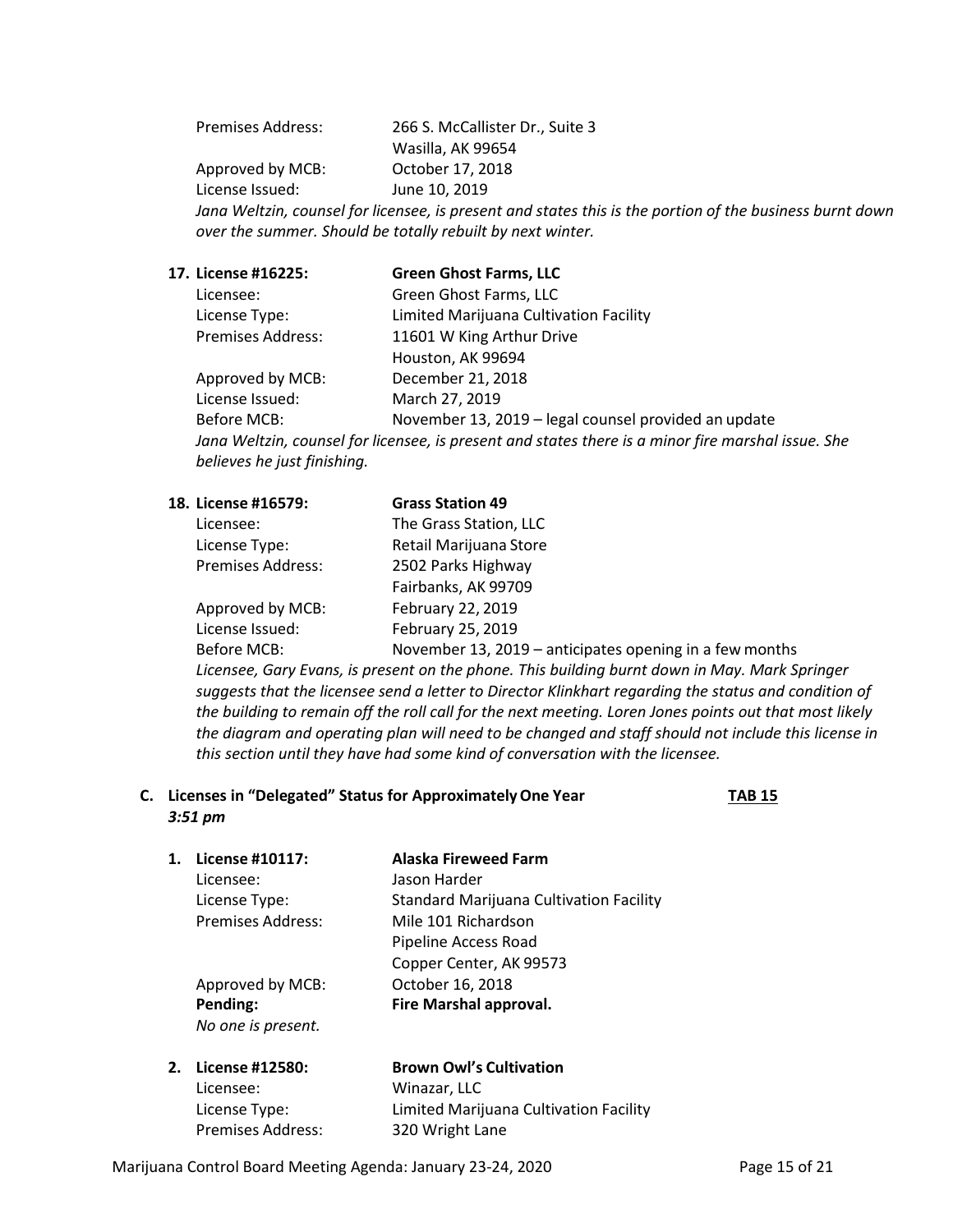|    | Approved By MCB:<br>Pending:<br><b>Before MCB:</b>                                                                                                                                  | Fairbanks, AK 99712<br>September 14, 2017<br>Fire Marshal approval.<br>December 20, 2018 - applicant's counsel requests to provide |  |
|----|-------------------------------------------------------------------------------------------------------------------------------------------------------------------------------------|------------------------------------------------------------------------------------------------------------------------------------|--|
|    |                                                                                                                                                                                     | report at next meeting<br>February 21, 2019 - financial issues; report in May requested May 2,                                     |  |
|    |                                                                                                                                                                                     | 2019 - applicant not present                                                                                                       |  |
|    |                                                                                                                                                                                     | July 10, 2019 - applicant not present                                                                                              |  |
|    |                                                                                                                                                                                     | September 11, 2019 - applicant not present                                                                                         |  |
|    |                                                                                                                                                                                     | November 13, 2019 - applicant not present                                                                                          |  |
|    | <b>For Consideration:</b><br>No one is present.                                                                                                                                     | Certified mail returned December 24, 2019                                                                                          |  |
|    |                                                                                                                                                                                     |                                                                                                                                    |  |
| 3. | License #12895:                                                                                                                                                                     | <b>Bigfoot Bud Company, LLC</b>                                                                                                    |  |
|    | Licensee:                                                                                                                                                                           | <b>Bigfoot Bud Company, LLC</b>                                                                                                    |  |
|    | License Type:                                                                                                                                                                       | Limited Marijuana Cultivation Facility                                                                                             |  |
|    | <b>Premises Address:</b>                                                                                                                                                            | 46813 Pintail Avenue                                                                                                               |  |
|    |                                                                                                                                                                                     | Kenai, AK 99611                                                                                                                    |  |
|    | Approved By MCB:                                                                                                                                                                    | August 15, 2018                                                                                                                    |  |
|    | Pending:                                                                                                                                                                            | Fire Marshal approval.                                                                                                             |  |
|    | <b>Before MCB:</b>                                                                                                                                                                  | September 11, 2019 - applicant not present                                                                                         |  |
|    | No one is present.                                                                                                                                                                  | November 13, 2019 - applicant not present                                                                                          |  |
| 4. | License #13613:                                                                                                                                                                     | <b>Puffin AK</b>                                                                                                                   |  |
|    | Licensee:                                                                                                                                                                           | RDA Enterprise, LLC                                                                                                                |  |
|    | License Type:                                                                                                                                                                       | Retail Marijuana Store                                                                                                             |  |
|    | Premises Address:                                                                                                                                                                   | 200 W 68th Avenue, Unit A1                                                                                                         |  |
|    |                                                                                                                                                                                     | Anchorage, AK 99518                                                                                                                |  |
|    | Approved by MCB:                                                                                                                                                                    | June 15, 2018                                                                                                                      |  |
|    | Pending:                                                                                                                                                                            | Municipality of Anchorage protest.                                                                                                 |  |
|    | <b>Before MCB:</b>                                                                                                                                                                  | July 10, 2019 - applicant recently had child, which delayed project;                                                               |  |
|    |                                                                                                                                                                                     | board requested September update                                                                                                   |  |
|    | Jana Weltzin, counsel for the licensee, is present and asks to table the retail license to the next<br>meeting because the licensee is unsure if they will rescind the application. |                                                                                                                                    |  |
| 5. | License #13614:                                                                                                                                                                     | <b>Puffin AK</b>                                                                                                                   |  |
|    | Licensee:                                                                                                                                                                           | RDA Enterprise, LLC                                                                                                                |  |
|    |                                                                                                                                                                                     |                                                                                                                                    |  |

| LICENSEE.                | <b>RUA ENTERPRISE, LLC</b>                                           |
|--------------------------|----------------------------------------------------------------------|
| License Type:            | <b>Standard Marijuana Cultivation Facility</b>                       |
| <b>Premises Address:</b> | 200 W 68th Avenue, Unit A2                                           |
|                          | Anchorage, AK 99518                                                  |
| Approved by MCB:         | June 15, 2018                                                        |
| Pending:                 | <b>Municipality of Anchorage protest.</b>                            |
| Before MCB:              | July 10, 2019 – applicant recently had child, which delayed project; |
|                          | board requested September update                                     |
|                          |                                                                      |

*Jana Weltzin, counsel for the licensee, is present and asks to table the retail license to the next meeting because the licensee is unsure if they will rescind the application.*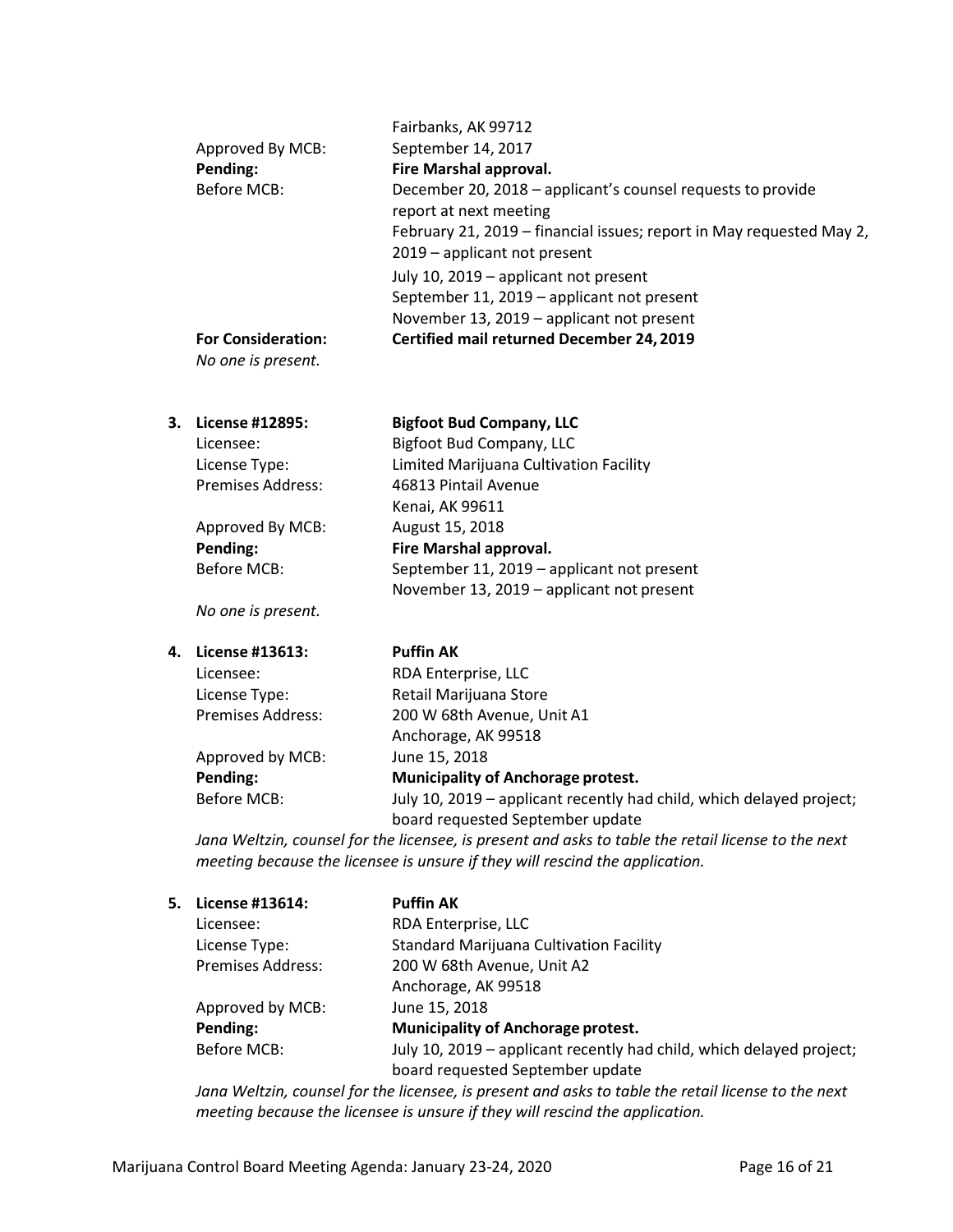| 6. License #13827:       | <b>Chongkee Farms, LLC</b>                           |
|--------------------------|------------------------------------------------------|
| Licensee:                | Chongkee Farms, LLC                                  |
| License Type:            | <b>Standard Marijuana Cultivation Facility</b>       |
| <b>Premises Address:</b> | 691 Brewster Street                                  |
|                          | Fairbanks, AK 99712                                  |
| Approved by MCB:         | August 16, 2018                                      |
| Pending:                 | Fire Marshal approval.                               |
| Before MCB:              | September 11, 2019 - making changes for Fire Marshal |
|                          | compliance; board requested November 2019 report     |
|                          | November 13, 2019 – applicant not present            |

*Charles Lopez was asked to update the board by Daniel Brower. Daniel would like to discuss the status with the board on 1/24/2020 because he is currently traveling. He has fire marshal approval. Mark Springer suggests that he contacts staff with the approval. 1/24/2020 at 2:16 pm Daniel Brower is present on the phone and says should be ready by the next meeting.*

| 7. | License #13881:          | AlasKind, LLC                              |
|----|--------------------------|--------------------------------------------|
|    | Licensee:                | AlasKind, LLC                              |
|    | <b>Premises Address:</b> | 278 East Bias Drive                        |
|    |                          | Fairbanks, AK 99712-2501                   |
|    | Approved by MCB:         | May 7, 2018                                |
|    | Pending:                 | Fire Marshal approval.                     |
|    | Before MCB:              | July 10, 2019 - applicant not present      |
|    |                          | September 11, 2019 – applicant not present |
|    |                          | November 13, 2019 - applicant not present  |

*Director Klinkhart notifies the board that the applicant is rescinding the application per the licensing team on 1/22/2020.*

| 8. | License #15546:          | Daliwoda Investments #1                        |
|----|--------------------------|------------------------------------------------|
|    | Licensee:                | Daliwoda investments, Inc.                     |
|    | License Type:            | <b>Standard Marijuana Cultivation Facility</b> |
|    | <b>Premises Address:</b> | 807 Landing Road                               |
|    |                          | North Pole, AK 99705                           |
|    | Approved by MCB:         | August 16, 2018                                |
|    | Pending:                 | Fire Marshal approval.                         |
|    | <b>Before MCB:</b>       | September 11, 2019 - applicant not present     |
|    |                          | November 13, 2019 - applicant not present      |

*No one is present.*

**9. License #15656: 420 on Main, LLC**

Licensee: 420 on Main, LLC License Type: Retail Marijuana Store Premises Address: 3684 Main Street Homer, AK 99603 Approved by MCB: August 15, 2018 **Pending: Fire Marshal approval.**

*Need to contact 1/24/2020.* 

*1/24/2020 at 1:10 pm the licensee, Robert, is present on the phone and asks for another year. He will keep staff updated and be back 2 meetings from now.*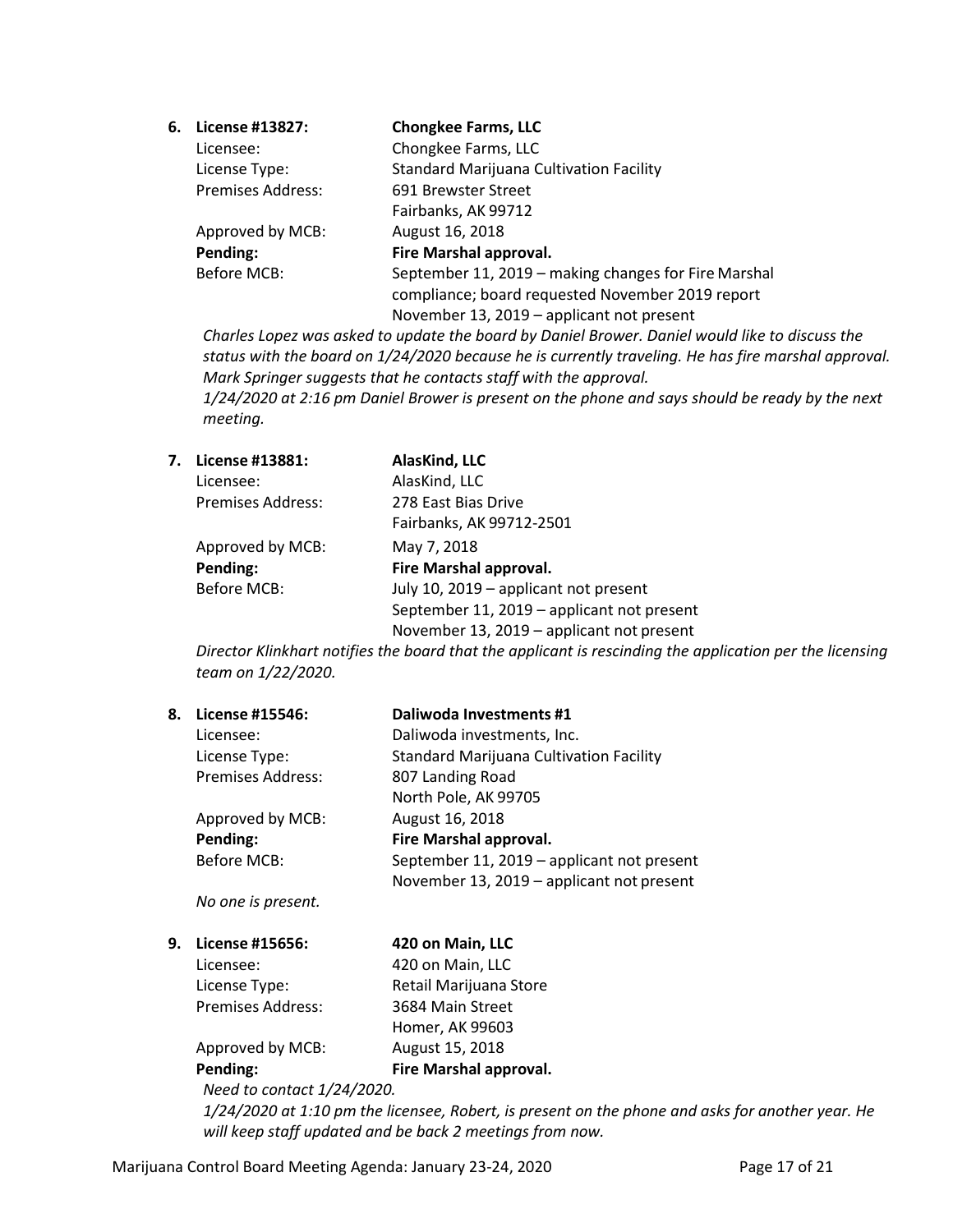| 10. License #16208:      | <b>Susitna Gardens</b>                 |
|--------------------------|----------------------------------------|
| Licensee:                | David C. Towne                         |
| License Type:            | Limited Marijuana Cultivation Facility |
| <b>Premises Address:</b> | 29686 S David Street                   |
|                          | Talkeetna, AK 99676                    |
| Approved By MCB:         | December 20, 2018                      |
| Pending:                 | Fire Marshal approval.                 |
| No one is present.       |                                        |

#### **11. License #16446: 420 on Main, LLC**

| Pending:                 | Fire Marshal approval.                         |
|--------------------------|------------------------------------------------|
| Approved by MCB:         | October 16, 2018                               |
|                          | Homer, AK 99603                                |
| <b>Premises Address:</b> | 3684 Main Street                               |
| License Type:            | <b>Standard Marijuana Cultivation Facility</b> |
| Licensee:                | 420 on Main, LLC                               |

*Need to contact 1/24/2020.* 

*1/24/2020 at 1:10 pm the licensee, Robert, is present on the phone and asks for another year. He will keep staff updated and be back 2 meetings from now.*

## **12. License #16446: 420 on Main, LLC**

| Licensee:                                 | 420 on Main, LLC                         |
|-------------------------------------------|------------------------------------------|
| License Type:                             | Marijuana Product Manufacturing Facility |
| <b>Premises Address:</b>                  | 3684 Main Street                         |
|                                           | Homer, AK 99603                          |
| Approved by MCB:                          | December 20, 2018                        |
| Pending:                                  | Fire Marshal approval.                   |
| $N_{\text{total}}$ is equipment 1/31/3030 |                                          |

*Need to contact 1/24/2020.* 

*1/24/2020 at 1:10 pm the licensee, Robert, is present on the phone and asks for another year. He will keep staff updated and be back 2 meetings from now.*

#### **BOARD CONSIDERATION**

*3:56 pm*

| A. License 10279:         | <b>Goodsinse LLC</b><br><b>TAB 16</b>                    |  |
|---------------------------|----------------------------------------------------------|--|
| Licensee:                 | Goodsinse, LLC                                           |  |
| License Type:             | <b>Standard Marijuana Cultivation Facility</b>           |  |
| <b>Premises Address:</b>  | 2604 Davis Road                                          |  |
|                           | Fairbanks, AK 99709                                      |  |
| Local Government:         | City of Fairbanks                                        |  |
| <b>For Consideration:</b> | Request for consideration regarding Notice of Violation. |  |

*Licensee, Daniel Peters, is present and asks that the board strike the NOV regarding the odor complaint from his record. He states that it is not a health and safety risk.* 

*Christopher Jaime says this had come up before and believed that on the advice of the legal department, the board cannot strike a NOV. Mark Springer confirms.* 

*AMCO received 4 separate complaints from Fairbanks PD, anonymous citizen, a nearby surgery center*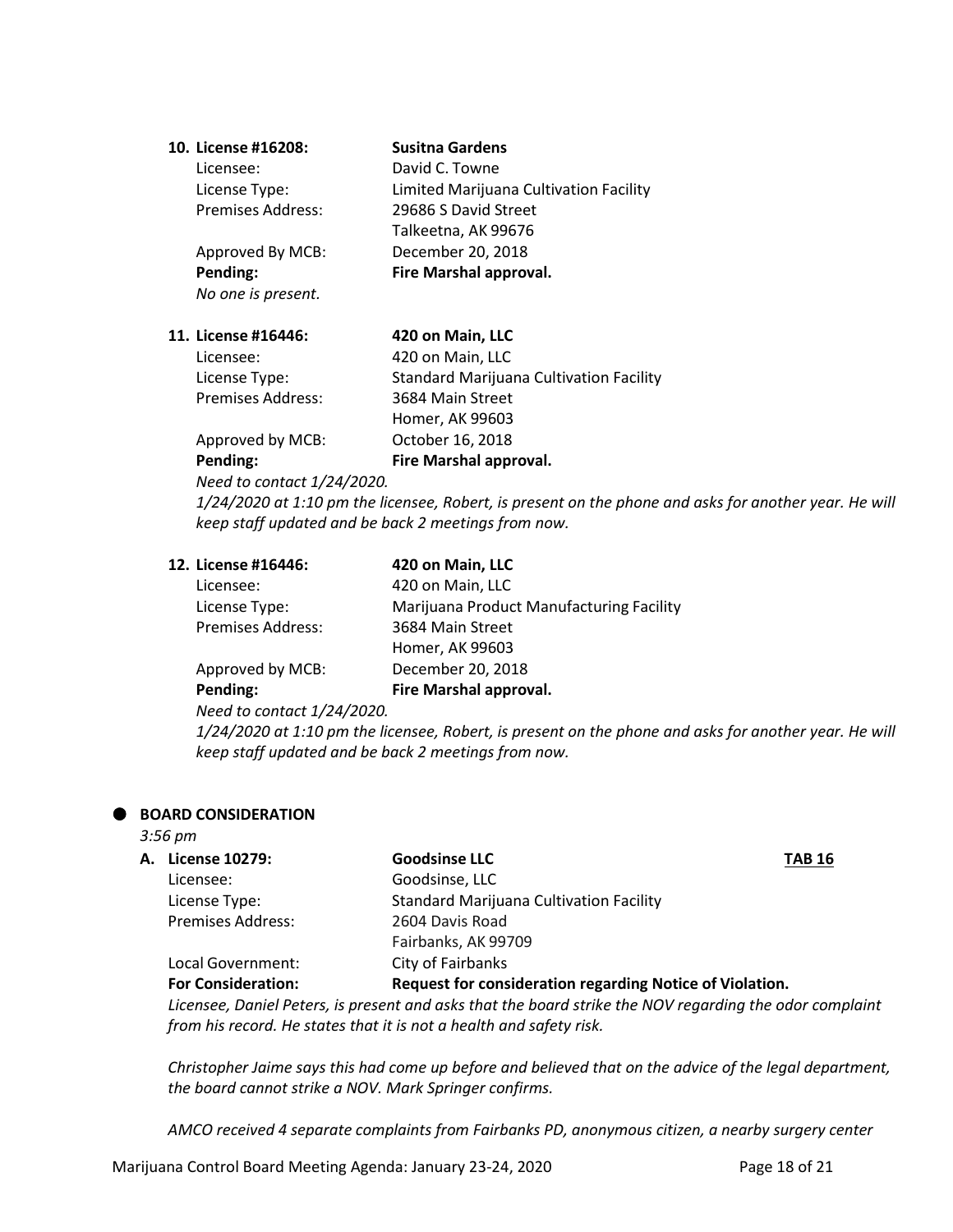*and a State Trooper. Mark Springer asks if the licensee has provided a written response. Mr. Peters states that he has not done so.*

*Mr. Peters admits there is a smell because they are growing marijuana and that means they are doing well with their cultivation. There are current systems in place to mitigate smell which was carbon filters. He has researched using ozone and says there is a possible health risk, however it is working well. High concentrations of ozone is harmful to any living being – his generators are not at a high concentration. Staff is not in the rooms when it is going. Every exhaust has charcoal filters and they are changed roughly every 2 to 3 months.* 

*Mark Springer asks if Mr. Peters has received any other complaints. Mr. Peters admits the neighbor next door has said that it can be quite overpowering occasionally. There are 2 other cultivations on the same street.*

*Mr. Peters requests that Enforcement call him the same day of the complaint and not just receive a NOV days/weeks after the fact.*

| <b>TAB 17</b> |
|---------------|
|               |
|               |
|               |
|               |
|               |
|               |
|               |

*Jana Weltzin, counsel for the licensee, is present. Ms. Weltzin explains the vendor agreement and states the licensee wants to hire someone to run the café (non-marijuana café). The previous director and Mr. Hoelscher were concerned that the agreement sounded very similar to a lease agreement. She also states that she has not received a response to date.* 

*Director Klinkhart says that he literally found a digital copy of the vendor agreement saved in the Director's folder for this meeting and thanks Ms. Weltzin for the explanation.* 

*She also explains that any employee of the café will need to obtain and maintain a marijuana handler permit because it is on the licensed premises. Who does DHHS issue the health permit to – the café operator or Satori? Ms. Weltzin never received an answer.* 

*Mark Springer asks if this would require an operating plan change. It would but it has not been completed because they were waiting to hear from AMCO if this agreement is allowable.*

*Joan Wilson, Assistant District Attorney, advises that this agreement is not a lease agreement.* 

*The front of the store will be utilized as a café and the rear of the store is for marijuana retail. Customers of the café will be over 21 years old. Mark Springer encourages the licensee to proceed.*

*Loren Jones is concerned about the co-mingling of the businesses.*

| C. License #20844: | Tokin Up               | <b>TAB 18</b> |
|--------------------|------------------------|---------------|
| Licensee:          | 907 Promos, LLC        |               |
| License Type:      | Retail Marijuana Store |               |

Marijuana Control Board Meeting Agenda: January 23-24, 2020 Page 19 of 21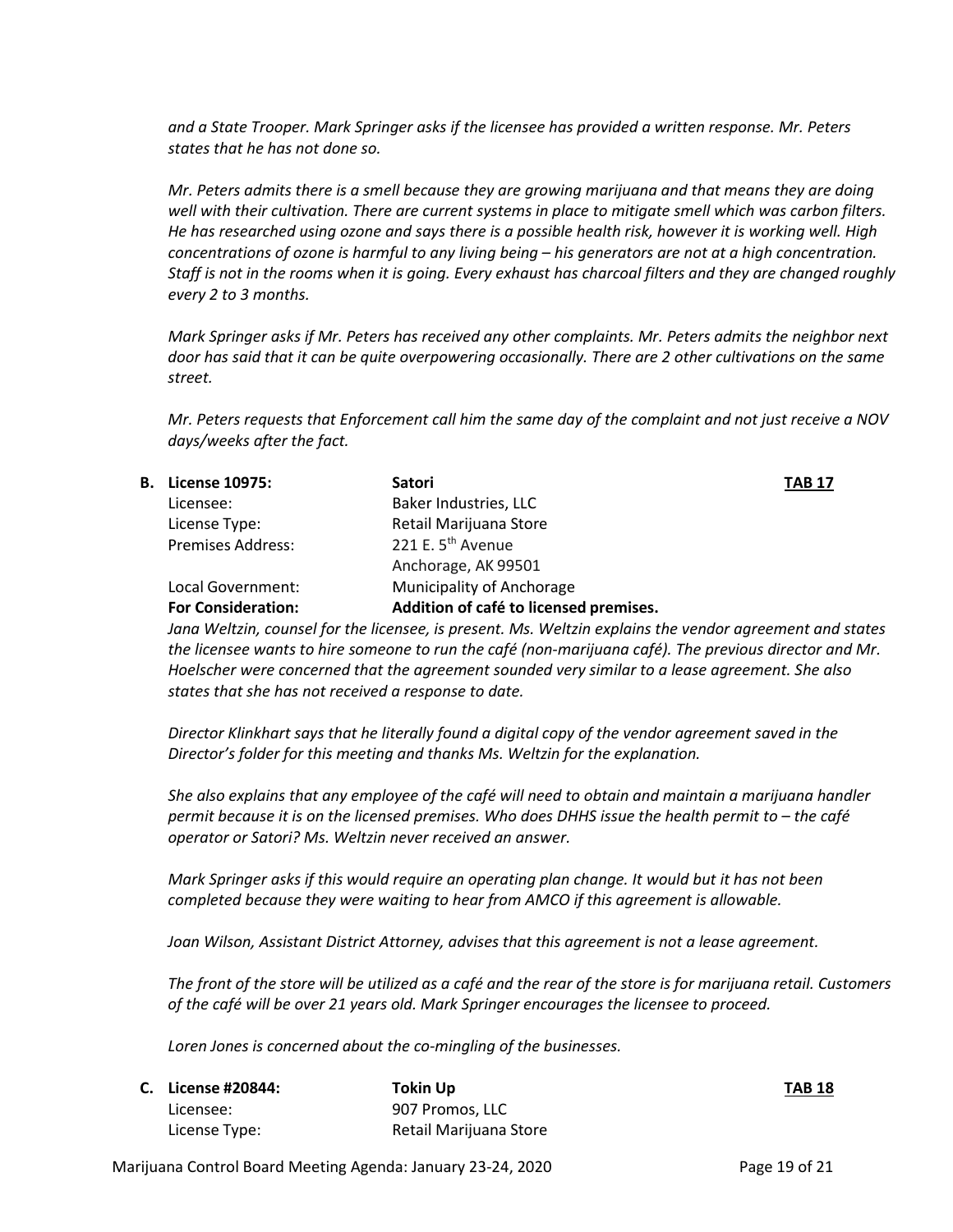| <b>Premises Address:</b>  | Mile Post 1313.8 Alaska Highway                             |
|---------------------------|-------------------------------------------------------------|
|                           | Tok, AK 99780                                               |
| Local Government:         | No Local Government                                         |
| <b>For Consideration:</b> | Statement regarding transportation of marijuana into Canada |
|                           | and allegations concerning the petition.                    |

*Licensees are present and they rescind their statement regarding transportation into Canada. They also rescind the application as of 1/21/2020.*

## **NEW ONSITE CONSUMPTION ENDORSEMENT APPLICATIONS**

*4:17 pm Loren Jones references 3 AAC 306.370(d)(1)(B)(i) and says he could not find where the licensed mechanical engineer has signed off on the plans for both applications.* 

| A. License #10278:       | <b>GoodSinse LLC</b>                            |
|--------------------------|-------------------------------------------------|
| Licensee:                | GoodSinse LLC                                   |
| <b>Premises Address:</b> | 2604 Davis Road                                 |
|                          | Fairbanks, AK 99709                             |
| Local Government:        | City of Fairbanks; Fairbanks North Star Borough |

*Licensee, Daniel Peters, is present. The stamp is located in the upper righthand corner with of the premises diagram plans. Motion to approve with delegation and seconded by Nick Miller. Protest received 1/17/2020 from City of Fairbanks – it does not need to come back before the board. 3-2 Loren Jones and Christopher Jaime opposes, motion carries.*

| <b>B.</b> License #10590: | <b>Cannabis Corner</b>        | <b>TAB 20</b> |
|---------------------------|-------------------------------|---------------|
| Licensee:                 | Kanoe M Zantua; Ayme S Zantua |               |
| <b>Premises Address:</b>  | 9735 Mud Bay Road             |               |
|                           | Ketchikan, AK 99901           |               |
| Local Government:         | Ketchikan Gateway Borough     |               |

*Licensee, Kanoe & Ayme Zantua, present on the phone. Motion to approve with delegation and seconded. 3-2 Loren Jones and Christopher Jaime opposes, motion carries.*

#### **NEW STANDARD MARIJUANA CULTIVATION FACILITY APPLICATIONS**

*4:40 pm*

| A. License #15395<br>Licensee:<br><b>Premises Address:</b> | <b>Majestic Gardens, LLC</b><br>Majestic Gardens, LLC<br>12656 Kenai Spur Highway<br>Kenai, AK 99611                                                                                                            | TAB 21        |
|------------------------------------------------------------|-----------------------------------------------------------------------------------------------------------------------------------------------------------------------------------------------------------------|---------------|
| Local Governments:                                         | City of Kenai; Kenai Peninsula Borough<br>Licensees, Denise and Ronald Issacs present on the<br>phone. Motion to approve by Bruce Schulte and<br>seconded by Nick Miller. 5-0, none opposed,<br>motion carries. |               |
| <b>B.</b> License #22369:                                  | <b>Bubba Greens LLC</b>                                                                                                                                                                                         | <b>TAB 22</b> |

| $\blacksquare$            | DUDDA QIEEIIS LLC                                     | 1 NU 4 |
|---------------------------|-------------------------------------------------------|--------|
| Licensee:                 | <b>Bubba Greens LLC</b>                               |        |
| Premises Address:         | 108 E. Schrock Road                                   |        |
|                           | Wasilla, AK 99654                                     |        |
| Local Government:         | Matanuska-Susitna Borough                             |        |
| <b>For Consideration:</b> | Protest from LG pending issuance of a Conditional Use |        |
|                           |                                                       |        |

**TAB 19**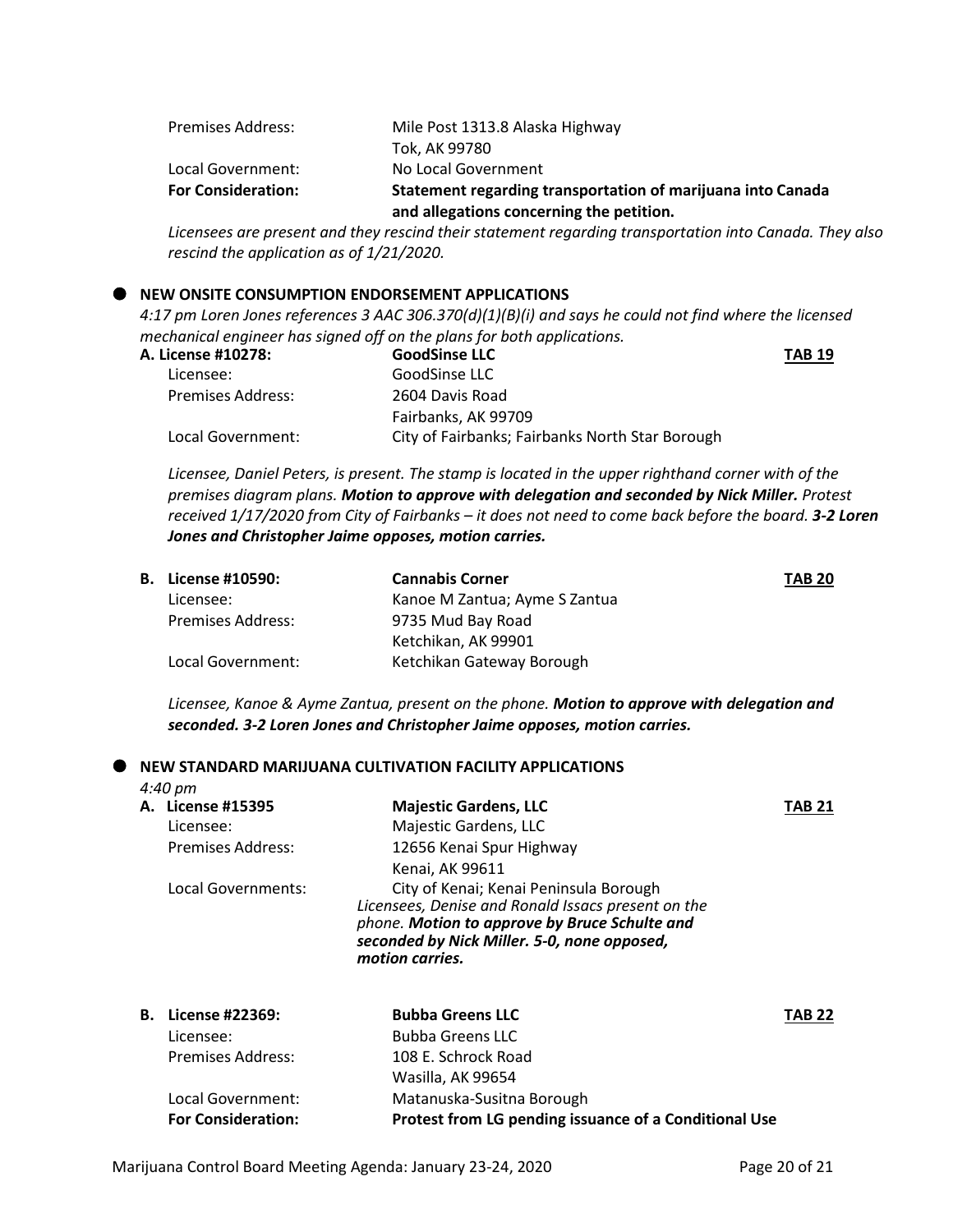#### **Permit.**

*Licensee, Mike Gallagher is present. Approved with delegation and seconded. Building is still under construction. 5-0, none opposes, motion carries.*

### **NEW LIMITED MARIJUANA CULTIVATION FACILITY APPLICATIONS**

*4:50 pm*

| A. License #17612:       | <b>Valley Happiness, LLC</b>                                                                       | <b>TAB 23</b> |
|--------------------------|----------------------------------------------------------------------------------------------------|---------------|
| Licensee:                | Valley Happiness, LLC                                                                              |               |
| <b>Premises Address:</b> | 905 South Vicki Way                                                                                |               |
|                          | Wasilla, AK 99654-7570                                                                             |               |
| Local Government:        | Matanuska-Susitna Borough                                                                          |               |
| motion carries.          | Licensee is present on the phone. Motion approved with delegation and seconded. 5-0, none opposed, |               |

| <b>B.</b> License #21822:     | <b>Muggle Organics</b>                                                                               | <b>TAB 24</b> |
|-------------------------------|------------------------------------------------------------------------------------------------------|---------------|
| Licensee:                     | Bradley C Beaty; Aleana Beaty                                                                        |               |
| <b>Premises Address:</b>      | 5910 N. Talgach View Drive                                                                           |               |
|                               | Wasilla, AK 99654                                                                                    |               |
| Local Government:             | Matanuska-Susitna Borough                                                                            |               |
|                               | Licensee, Bradley Beaty, is present on the phone. Motion approved with delegation and seconded. 5-0, |               |
| none opposed, motion carries. |                                                                                                      |               |

| C. License #23144:                           | <b>Denali Farms</b>                                                                                   | <b>TAB 25</b> |
|----------------------------------------------|-------------------------------------------------------------------------------------------------------|---------------|
| Licensee:                                    | Denali Industries, LLC                                                                                |               |
| <b>Premises Address:</b>                     | 5300 N Infinite Road, A1                                                                              |               |
|                                              | Wasilla, AK 99654                                                                                     |               |
| Local Government:                            | Matanuska-Susitna Borough                                                                             |               |
|                                              | Jana Weltzin, counsel for licensee, Brandon Bartlett, is present. Motion approved with delegation and |               |
| seconded. 5-0, none opposed, motion carries. |                                                                                                       |               |

## *5:05 break/Reconvene 5:11 pm*

### **NEW RETAIL MARIJUANA STORE APPLICATIONS**

| $5:11 \text{ pm}$  |                                                 |        |
|--------------------|-------------------------------------------------|--------|
| A. License #19898: | <b>AKO Farms, LLC</b>                           | TAB 26 |
| Licensee:          | AKO Farms, LLC                                  |        |
| Premises Address:  | 1210 Beardslee Way                              |        |
|                    | Sitka, AK 99835                                 |        |
| Local Government:  | City and Borough of Sitka                       |        |
|                    | Licensees, Justin Brown and Marty Martin        |        |
|                    | present. Motion to approve with delegation      |        |
|                    | and seconded. Loren Jones questions the MJ-     |        |
|                    | 03 in relation to the licensed premises on the  |        |
|                    | diagram - correct the packaging processes in    |        |
|                    | operating plan, everything that comes into the  |        |
|                    | retail will be pre-packaged. 5-0, none opposed, |        |
|                    | motion carries.                                 |        |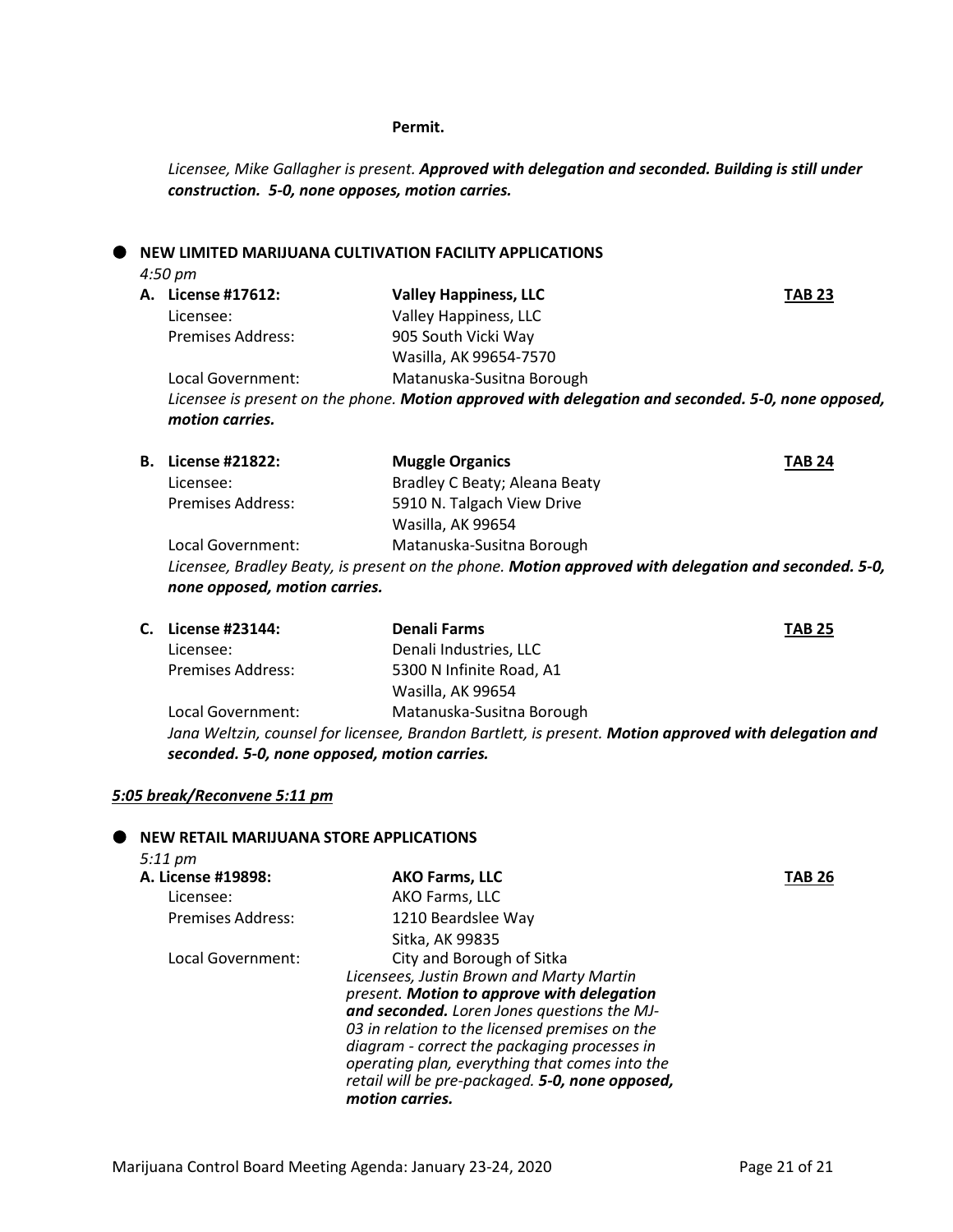#### *Adjourn 5:20 pm/Reconvene 9:01 am*

| <b>B.</b> License #22716: | <b>CannaBliss</b><br><b>TAB 27</b>                                                                     |  |
|---------------------------|--------------------------------------------------------------------------------------------------------|--|
| Licensee:                 | Baby Bull, LLC                                                                                         |  |
| <b>Premises Address:</b>  | 2001 E. 5 <sup>th</sup> Avenue                                                                         |  |
|                           | Anchorage, AK 99501                                                                                    |  |
| Local Government:         | Municipality of Anchorage                                                                              |  |
| <b>For Consideration:</b> | Protest from the Municipality pending issuance of an                                                   |  |
|                           | approved municipal marijuana license and special land use                                              |  |
|                           | permit.                                                                                                |  |
|                           | Lance Wells, counsel for licensee. Vito, is present on the phone. Motion to annroye by Nick Miller and |  |

*Lance Wells, counsel for licensee, Vito, is present on the phone. Motion to approve by Nick Miller and seconded by Bruce Schulte. 5-0, none oppose, motion carries.*

| C. License #23122:        | <b>MCC Flight</b>                                     | <b>TAB 28</b> |
|---------------------------|-------------------------------------------------------|---------------|
| Licensee:                 | Alaskan Pipe Dreams, LLC                              |               |
| <b>Premises Address:</b>  | 5675 E Blue Lupine Drive                              |               |
|                           | Wasilla, AK 99654                                     |               |
| Local Government:         | Matanuska-Susitna Borough                             |               |
| <b>For Consideration:</b> | Protest from LG pending issuance of a Conditional Use |               |
|                           | Permit.                                               |               |
|                           |                                                       |               |

*9:36 am: Motion to approve with delegation and seconded. 5-0, none opposed, motion carries.*

## **NEW MARIJUANA PRODUCT MANUFACTURING FACILITY APPLICATIONS**

*The board would like to see a spreadsheet of products for consideration with different headings like Base, Candies, Concentrates, Drinks, etc.* 

| A. License #14874:       | <b>GoodSinse LLC</b><br><b>TAB 29</b>                                                                     |  |
|--------------------------|-----------------------------------------------------------------------------------------------------------|--|
| Licensee:                | GoodSinse LLC                                                                                             |  |
| <b>Premises Address:</b> | 2604 Davis Road                                                                                           |  |
|                          | Fairbanks, AK 99709                                                                                       |  |
| Local Government:        | City of Fairbanks; Fairbanks North Star Borough                                                           |  |
|                          | Daniel Peters is present. Loren Jones mentions that there are no back labels for review with the          |  |
|                          | inarodiante, the label descrit cau if there is alsohol in the product or hour much alsohol is present. Us |  |

*ingredients, the label doesn't say if there is alcohol in the product or how much alcohol is present. He suggests that as part of the delegation is that staff sees the entire label which includes the ingredients. Loren Jones says that the board is supposed to see the entire label. Staff says the instructions for this form only requires a sample label – final labels should be submitted Enforcement first. Approval of dissolute inhaler: 0-5 Not passed*

*MJ-05: Motion to approve & seconded by Bruce Schulte, 5-0 none opposed, motion carries Application: Motion to approve w/ delegation and seconded, 5-0 none opposes, motion carries*

| В. | License #21552:           | <b>Enlighten Extractions, LLC</b>                                                                        | <b>TAB 30</b> |
|----|---------------------------|----------------------------------------------------------------------------------------------------------|---------------|
|    | Licensee:                 | Enlighten Extractions, LLC                                                                               |               |
|    | <b>Premises Address:</b>  | 524 E 48 <sup>th</sup> Avenue, 1A                                                                        |               |
|    |                           | Anchorage, AK 99503                                                                                      |               |
|    | Local Government:         | Municipality of Anchorage                                                                                |               |
|    | <b>For Consideration:</b> | LG protest pending issuance of an approved municipal<br>marijuana license and a special land use permit. |               |

*Jana Weltzin, counsel for licensee, Leah & Johnathon are present. Loren Jones mentions that there are 2*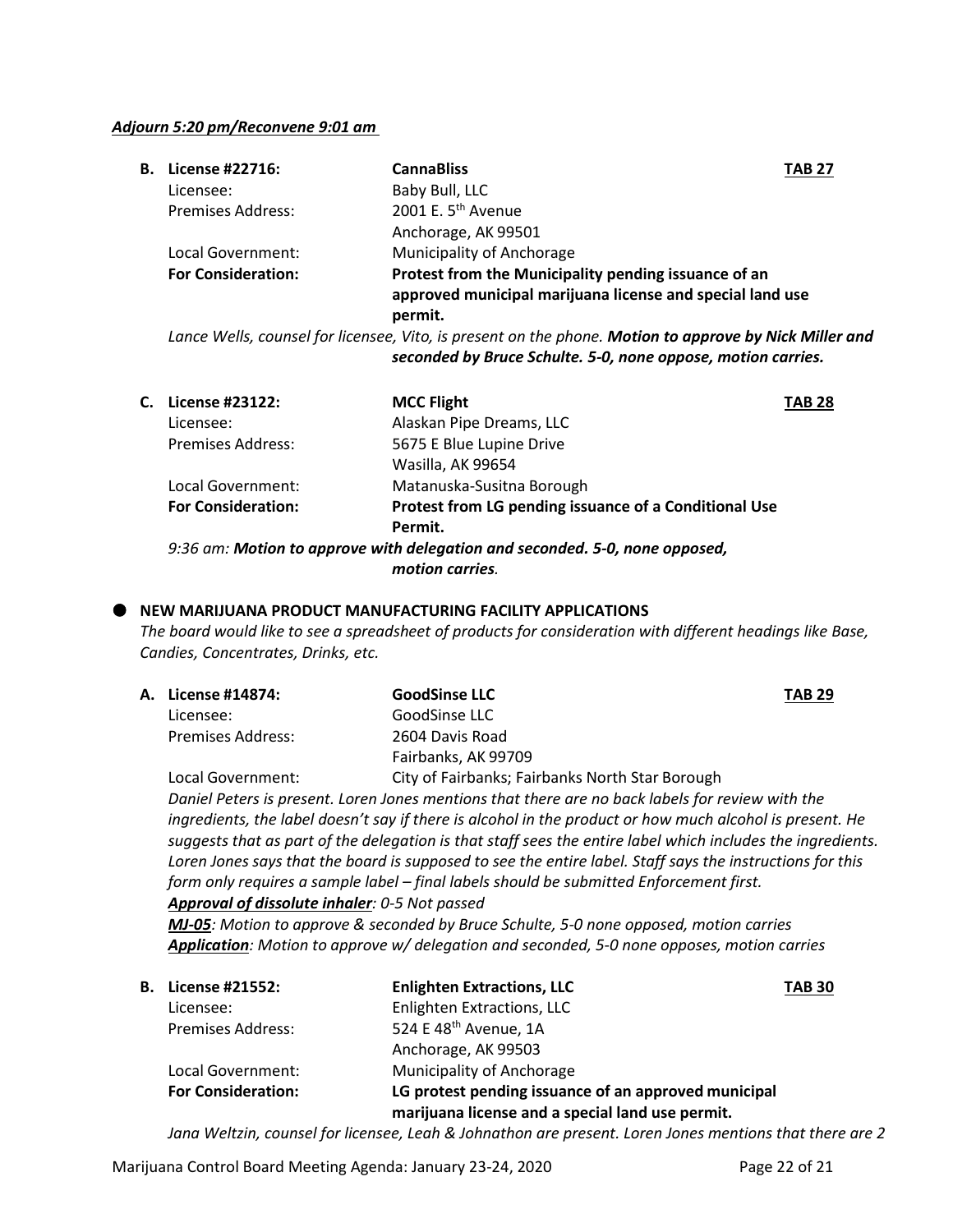*duplicates in the MJ-05, dissolute oil and soft chews, should be corrected as part of the delegation. Products: Motion to approve dissolute oil, enlightenment & nano caps, enlightment & nano drops, enlightment & nano mist, soft chews & tonic & seconded, 5-0 none opposed, motion carries MJ-05: Motion to approve & seconded, 5-0 none opposed, motion carries Application: Motion to approve w/ delegation & seconded, 5-0 none opposes, motion carries*

**C. License #22479: AK Rime TAB 31** Licensee: AK Rime, LLC Premises Address: 100 E International Airport Road, Suite 101 Anchorage, AK 99518 Local Government: Municipality of Anchorage **For Consideration: LG protest pending issuance of an approved municipal marijuana license and a special land use permit.**

*Jana Weltzin, counsel for licensee, is present and Kyle is present on the phone. MJ-05: Motion to approve & seconded, 5-0 none opposes, motion carries Application: Motion to approve w/ delegation & seconded, 5-0 none opposes, motion carries*

| D. License #23146:                                          | <b>Dosed Edibles Alaska</b>                                                               | TAB 32 |
|-------------------------------------------------------------|-------------------------------------------------------------------------------------------|--------|
| Licensee:                                                   | Chubby Girl Confections, Inc.                                                             |        |
| <b>Premises Address:</b>                                    | 3915 Peger Road                                                                           |        |
|                                                             | Fairbanks, AK 99709                                                                       |        |
| Local Government:                                           | Fairbanks North Star Borough                                                              |        |
| Licensee, Jessica, is present. One product - dosed gummies. |                                                                                           |        |
|                                                             | Application: Motion to approve w/ delegation & seconded, 5-0 none opposed, motion carries |        |
|                                                             | MJ-05: Motion to approve w/ delegation & seconded, 5-0 none opposed, motion carries       |        |
|                                                             |                                                                                           |        |

| E. License #23736:                            | <b>Tundra Brewing, LLC</b>                                                                                   | <b>TAB 33</b> |
|-----------------------------------------------|--------------------------------------------------------------------------------------------------------------|---------------|
| Licensee:                                     | Tundra Brewing, LLC                                                                                          |               |
| <b>Premises Address:</b>                      | 1427 Karen Way                                                                                               |               |
|                                               | Fairbanks, AK 99709                                                                                          |               |
| Local Government:                             | Fairbanks North Star Borough                                                                                 |               |
|                                               | Lance Wells, counsel for the licensee, is present on the phone and the licensee, Brian is present with Scott |               |
| Meyer. Does not have DEC & Fire approval yet. |                                                                                                              |               |
|                                               | Application: Motion to approve w/ delegation & seconded, 5-0 none opposed, motion carries                    |               |
|                                               | <b>MJ-05</b> : Motion to approve & seconded, 5-0 none opposed, motion carries                                |               |

### *Break 10:42 am/Reconvene at 11:00 am*

## **NEW LICENSE APPLICATIONS FOR RELATED APPLICANTS**

| <b>A. License #21021:</b>                                                                     | <b>Choice Extracts</b>                                                                                   | <b>TAB 34</b> |
|-----------------------------------------------------------------------------------------------|----------------------------------------------------------------------------------------------------------|---------------|
| Licensee:                                                                                     | Guest Services, LLC                                                                                      |               |
| License Type:                                                                                 | Limited Marijuana Cultivation Facility                                                                   |               |
| <b>Premises Address:</b>                                                                      | 12668 W. Westen Drive                                                                                    |               |
|                                                                                               | Houston, AK 99694                                                                                        |               |
| Local Government:                                                                             | City of Houston; Matanuska-Susitna Borough                                                               |               |
|                                                                                               | Lance Wells, counsel for the licensee, is present on the phone and the licensee, John Guest, is present. |               |
| Correct diagram. Motion to approve w/ delegation & seconded, 5-0 none opposed, motion passes. |                                                                                                          |               |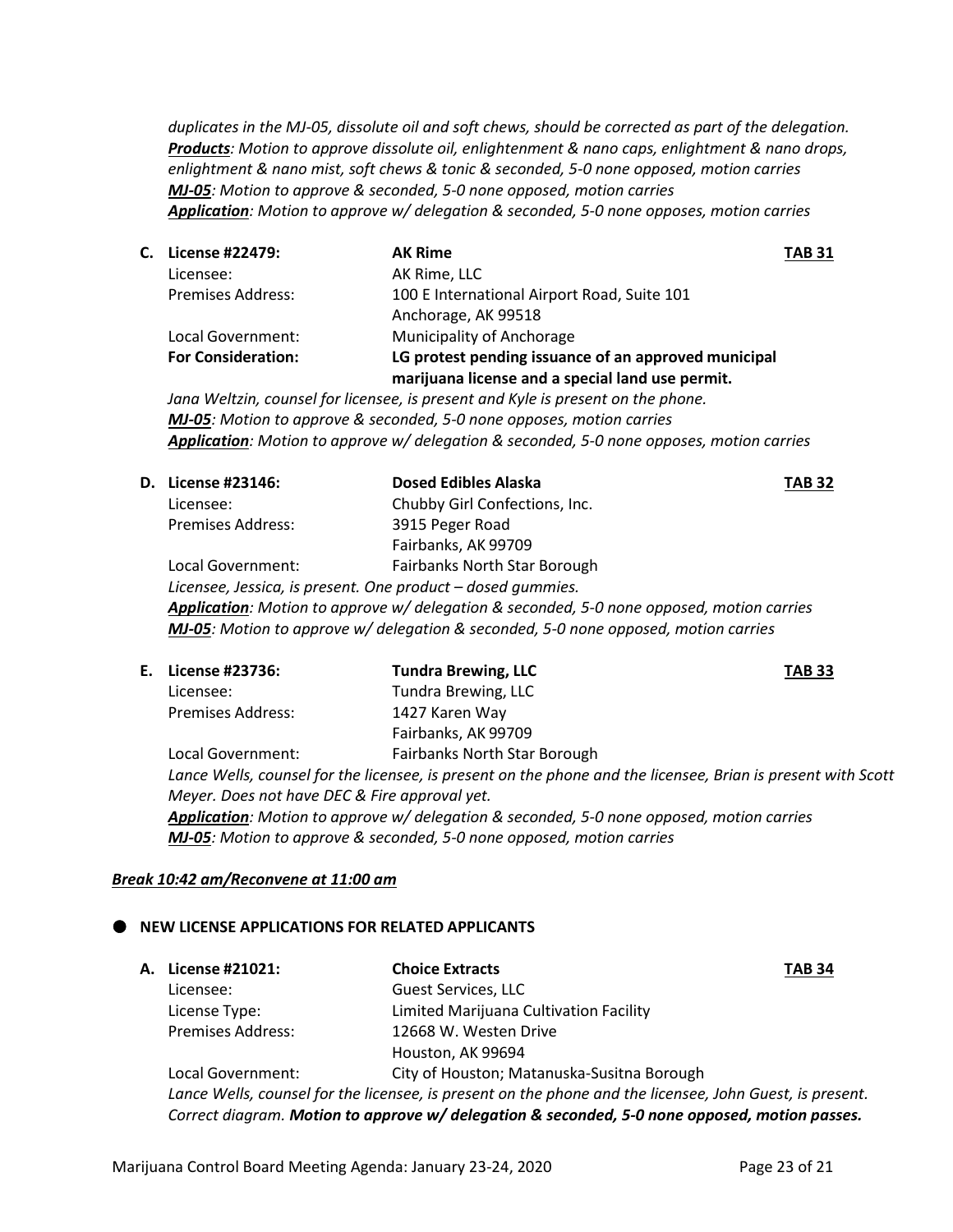| <b>B.</b> License #21022:                                        | <b>Choice Extracts</b>                                                                    | <b>TAB 35</b> |
|------------------------------------------------------------------|-------------------------------------------------------------------------------------------|---------------|
| Licensee:                                                        | <b>Guest Services, LLC</b>                                                                |               |
| License Type:                                                    | Marijuana Concentrate Manufacturing Facility                                              |               |
| <b>Premises Address:</b>                                         | 12668 W. Westen Drive                                                                     |               |
|                                                                  | Houston, AK 99694                                                                         |               |
| Local Government:                                                | City of Houston; Matanuska-Susitna Borough                                                |               |
|                                                                  | Application: Motion to approved w/ delegation & seconded, 5-0 none opposed, motion passes |               |
| <b>MJ-05</b> : Motion to approve 5-0 none opposed, motion passes |                                                                                           |               |

| С. | <b>License #21724</b>     | <b>The Red Light District</b>                          | <b>TAB 36</b> |
|----|---------------------------|--------------------------------------------------------|---------------|
|    | Licensee:                 | AKGLD2, LLC                                            |               |
|    | License Type:             | Retail Marijuana Store                                 |               |
|    | <b>Premises Address:</b>  | 407 E Northern Lights Boulevard, 1A                    |               |
|    |                           | Anchorage, AK 99503                                    |               |
|    | Local Government:         | <b>Municipality of Anchorage</b>                       |               |
|    | <b>For Consideration:</b> | Protest from the LG until applicant receives municipal |               |
|    |                           | marijuana license and special land use permit.         |               |

*Jana Weltzin, counsel for the licensee, is present. Licensees, Jaime Millhouse, Mindy and Rich are present on the phone. Updated diagram provided by Jana Weltzin to replace the diagram in tab. Per board's discussion and as part of the delegation, they will need to show the public access area as part of the retail license. Motion to approve w/ delegation, 5-0 none opposed, motion passes*

| D. License #21725         | <b>The Red Light District</b>                                                                            | <b>TAB 37</b> |
|---------------------------|----------------------------------------------------------------------------------------------------------|---------------|
| Licensee:                 | AKGLD2, LLC                                                                                              |               |
| License Type:             | <b>Standard Marijuana Cultivation Facility</b>                                                           |               |
| <b>Premises Address:</b>  | 407 E Northern Lights Boulevard, 2A                                                                      |               |
|                           | Anchorage, AK 99503                                                                                      |               |
| Local Government:         | Municipality of Anchorage                                                                                |               |
| <b>For Consideration:</b> | Protest from the LG until applicant receives municipal<br>marijuana license and special land use permit. |               |

*Jana Weltzin, counsel for the licensee, is present. Licensees, Jaime, Mindy and Rich are present on the phone. Motion to approve w/ delegation, 5-0 none opposed, motion passes*

| License #23652            | <b>SupHerb</b>                                                                                           | <b>TAB 38</b> |
|---------------------------|----------------------------------------------------------------------------------------------------------|---------------|
| Licensee:                 | SubHerb, LLC                                                                                             |               |
| License Type:             | Retail Marijuana Store                                                                                   |               |
| <b>Premises Address:</b>  | 2121 N. Post Road                                                                                        |               |
|                           | Anchorage, AK 99501                                                                                      |               |
| Local Government:         | Municipality of Anchorage                                                                                |               |
| <b>For Consideration:</b> | Protest from the LG until applicant receives municipal<br>marijuana license and special land use permit. |               |
|                           | Е.                                                                                                       |               |

*Lance Wells, counsel for the licensee and Jessica Smith, legal assistant, Ms. Velasco are both present on the phone. Motion to approve w/ delegation, 5-0 none opposed, motion passes*

| <b>F.</b> License #23653 | <b>SupHerb</b>                          | <b>TAB 39</b> |
|--------------------------|-----------------------------------------|---------------|
| Licensee:                | SubHerb, LLC                            |               |
| License Type:            | Standard Marijuana Cultivation Facility |               |
| <b>Premises Address:</b> | 2121 N. Post Road                       |               |
|                          | Anchorage, AK 99501                     |               |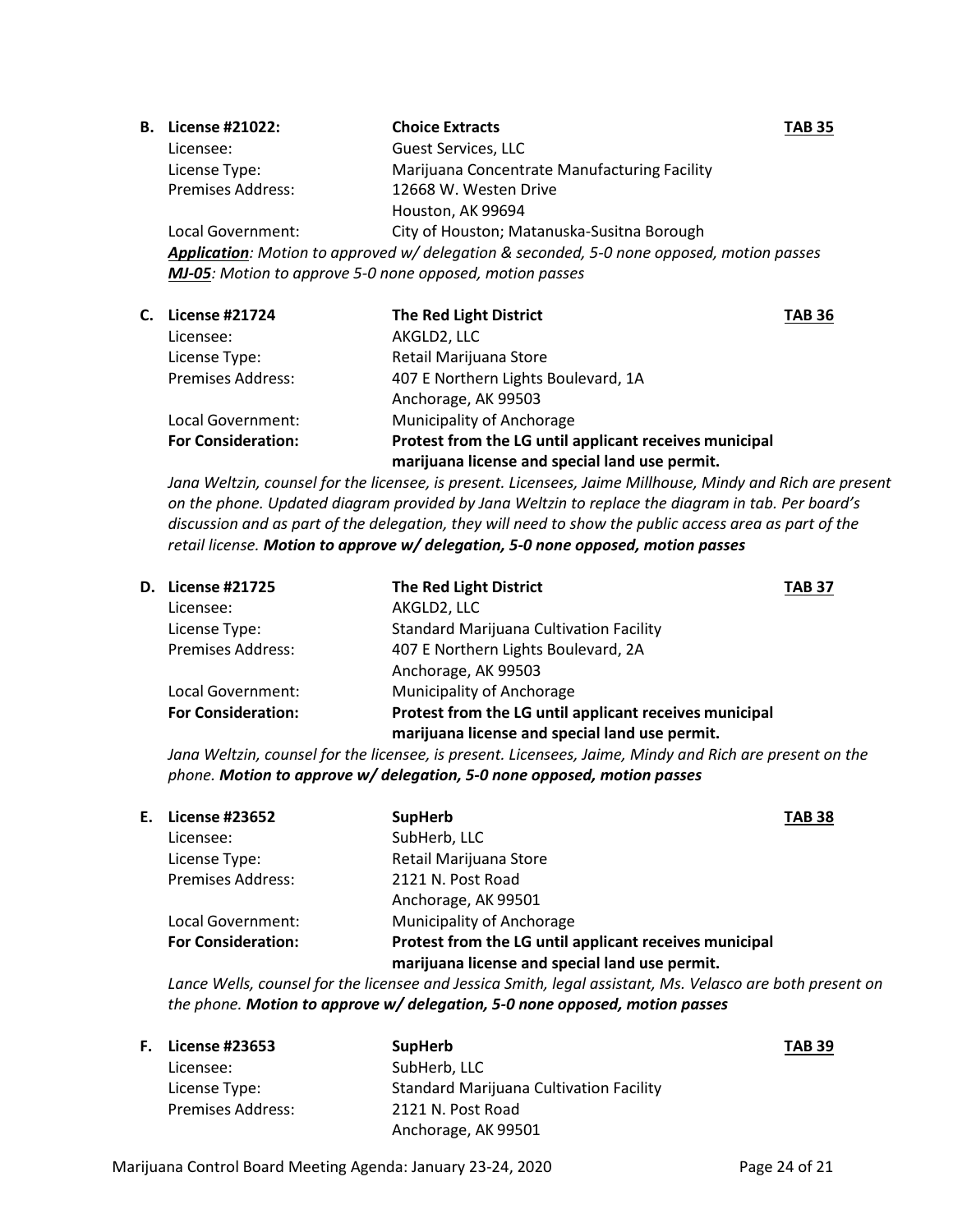| Local Government:         | Municipality of Anchorage                              |
|---------------------------|--------------------------------------------------------|
| <b>For Consideration:</b> | Protest from the LG until applicant receives municipal |
|                           | marijuana license and special land use permit.         |

*Lance Wells, counsel for the licensee and Jessica Smith, legal assistant, Ms. Velasco are both present on the phone. Add language to the lease. Motion to approve w/ delegation, 3-2 Christopher Jaime & Mark Springer are opposed, motion carries*

#### **OWNERSHIP TRANSFER APPLICATIONS**

*11:47 am*

| A. License #11092:       | <b>Fairbanks Fireweed, LLC</b>                     | <b>TAB 40</b> |
|--------------------------|----------------------------------------------------|---------------|
| Licensee:                | Fairbanks Fireweed, LLC - Robert Ray 100%          |               |
| License Type:            | <b>Standard Marijuana Cultivation Facility</b>     |               |
| <b>Premises Address:</b> | 2101 Sheldon Avenue, Unit 2                        |               |
|                          | Fairbanks, AK 99701                                |               |
| Local Government:        | Fairbanks North Star Borough                       |               |
| Transferor:              | Fairbanks Fireweed, LLC - Robert Ray 50% and Taryn |               |
|                          | Nishino 50%, DBA: Fairbanks Fireweed, LLC          |               |
|                          |                                                    |               |

*Jana Weltzin, counsel for the licensee, is present and Robert Ray is present on the phone. Motion to approve w/ delegation, 5-0 none opposed, motion carries*

| <b>B.</b> License #15918: | <b>Barefoot Grow Company, LLC</b>                  | <b>TAB 41</b> |
|---------------------------|----------------------------------------------------|---------------|
| Licensee:                 | Barefoot Grow Company, LLC - Jeremy Dance          |               |
|                           | 100%                                               |               |
| License Type:             | <b>Standard Marijuana Cultivation Facility</b>     |               |
| <b>Premises Address:</b>  | 940 Star Court                                     |               |
|                           | North Pole, AK 99705                               |               |
| Local Government:         | <b>Fairbanks North Star Borough</b>                |               |
| Transferor:               | Barefoot Grow Company, LLC - Jeremy Dance 50% and  |               |
|                           | Jessica Dance 50%, DBA: Barefoot Grow Company, LLC |               |

*Licensee, Jeremy Dance, is present on the phone. As part of the delegation, update Section 5 of the MJ-17 – Jessica Dance will not be an employee. Motion to approve w/ delegation, 5-0 none opposed, motion carries*

| C. License #16184:       | <b>Thee Treasure Chest LLC</b>                      | <b>TAB 42</b> |
|--------------------------|-----------------------------------------------------|---------------|
| Licensee:                | Thee Treasure Chest LLC - Kit Kraft at 33% and      |               |
|                          | Eric vanVeen at 67%                                 |               |
| License Type:            | Retail Marijuana Store                              |               |
| <b>Premises Address:</b> | 1000 Water Street                                   |               |
|                          | Craig, AK 99921                                     |               |
| Local Government:        | City of Craig                                       |               |
| Transferor:              | Thee Treasure Chest LLC - Kit Kraft at 50% and John |               |
|                          | Wright at 50%                                       |               |

*Licensee, Erik vanVeen, is present w/ his daughter. Ms. Franklin, counsel for Aaron Bean is present via phone. Carrie Craig reads the comment into the record regarding to fraud and damage. Investigator Steve Johnson is present for the licensee. Motion to approve w/ delegation, 5-0 none opposed, motion carries*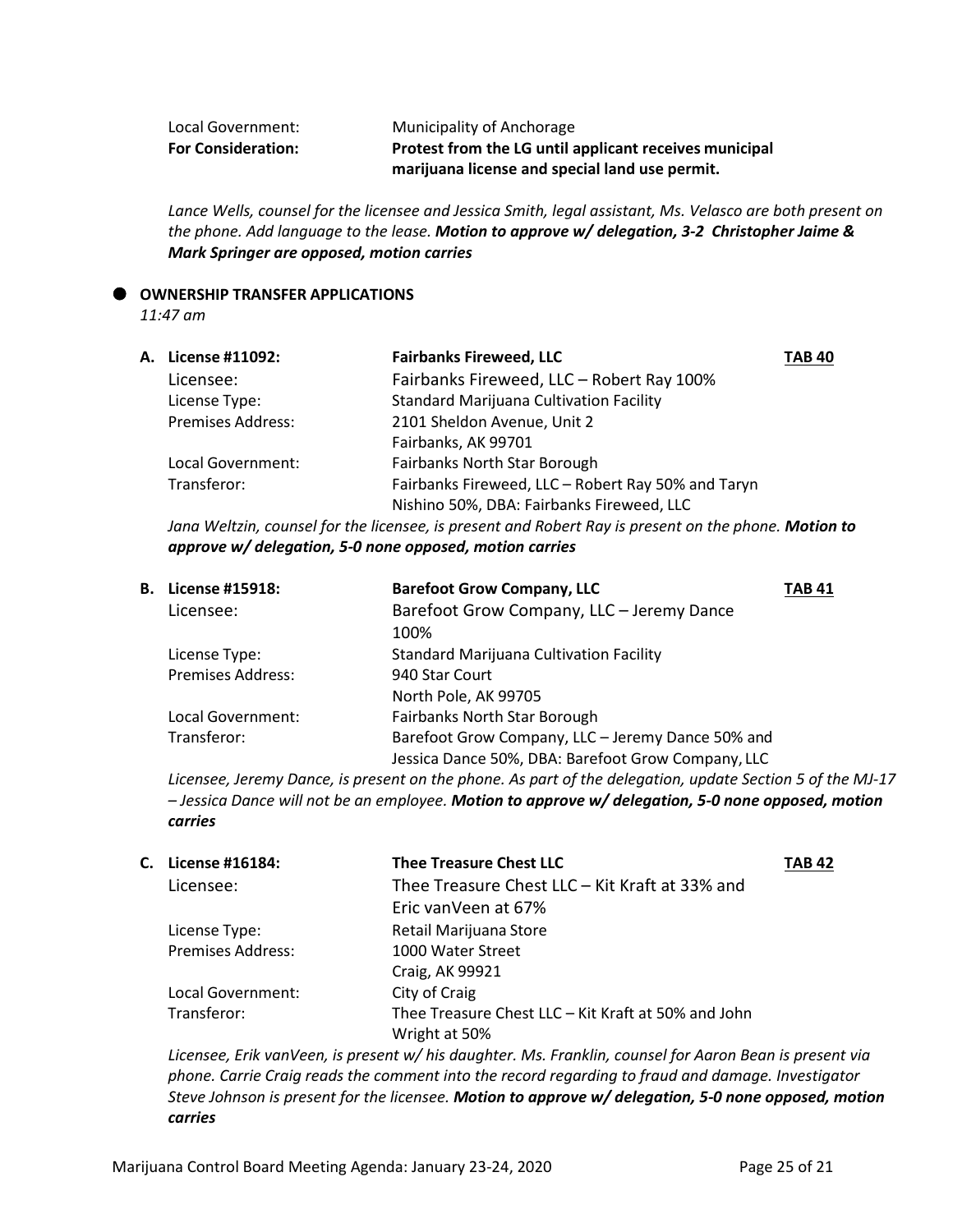### *Lunch 12:04/Reconvene @ 1:02*

## **LICENSE RENEWAL APPLICATIONS**

## **A. Notices of Violation Received**

| 1. | License #10040:           | <b>Alaska Precision</b>                                                                                                                                                              | <b>TAB 43</b> |
|----|---------------------------|--------------------------------------------------------------------------------------------------------------------------------------------------------------------------------------|---------------|
|    | Licensee:                 | David J. Straub                                                                                                                                                                      |               |
|    | License Type:             | Limited Marijuana Cultivation Facility                                                                                                                                               |               |
|    | <b>Premises Address:</b>  | 15520 E. Birch Circle                                                                                                                                                                |               |
|    |                           | Willow, AK 99688                                                                                                                                                                     |               |
|    | Local Governments:        | Matanuska-Susitna Borough                                                                                                                                                            |               |
|    | <b>For Consideration:</b> | Matanuska-Susitna Borough protests due to delinquent real<br>property taxes and plan review fee; two NOVs received for<br>delinquency of marijuana excise tax liability; one NOV for |               |
|    |                           | waste disposal; one NOV for METRC and transportation; one<br>NOV for METRC, restricted access, and video surveillance.                                                               |               |

*Licensee, David Straub, present on the phone. Motion to approve w/ delegation & seconded, 4-1 Christopher Jaime is opposed, motion carries*

| 2. License #10310:        | <b>Danish Gardens, LLC</b>                                                                     | TAB 44 |
|---------------------------|------------------------------------------------------------------------------------------------|--------|
| Licensee:                 | Danish Gardens, LLC                                                                            |        |
| License Type:             | <b>Standard Marijuana Cultivation Facility</b>                                                 |        |
| <b>Premises Address:</b>  | 2430 Cinnabar Loop                                                                             |        |
|                           | Anchorage, AK 99507                                                                            |        |
| Local Government:         | Municipality of Anchorage                                                                      |        |
| <b>For Consideration:</b> | Two NOVs for delinquent taxes, two NOVs for odor<br>complaints, one NOV for tracking in METRC. |        |
|                           | Not present. Considered in November - board requested                                          |        |
|                           | additional meeting to consider. Lease issue, renewal                                           |        |
|                           | tabled. Motion to table application to April 2020                                              |        |
|                           | meeting af, 5-0 none opposed, motion carries.                                                  |        |

## **OPERATING PLAN CHANGES**

*1:16 pm*

| A. License #10799:       | <b>Calm N Collective</b>                                     | TAB 45 |
|--------------------------|--------------------------------------------------------------|--------|
| Licensee:                | Calm N Collective, LLC                                       |        |
| License Type:            | <b>Standard Marijuana Cultivation Facility</b>               |        |
| <b>Premises Address:</b> | 13886 W. Parks Highway                                       |        |
|                          | Houston, AK 99694-0085                                       |        |
| Local Governments:       | City of Houston; Matanuska-Susitna Borough                   |        |
|                          | Cynthia Franklin, counsel for the licensee is present on the |        |
|                          | phone. Temporarily approved 12/20/2019. Motion to            |        |
|                          | approve w/ delegation, 5-0 none opposed, motion              |        |
|                          | carries                                                      |        |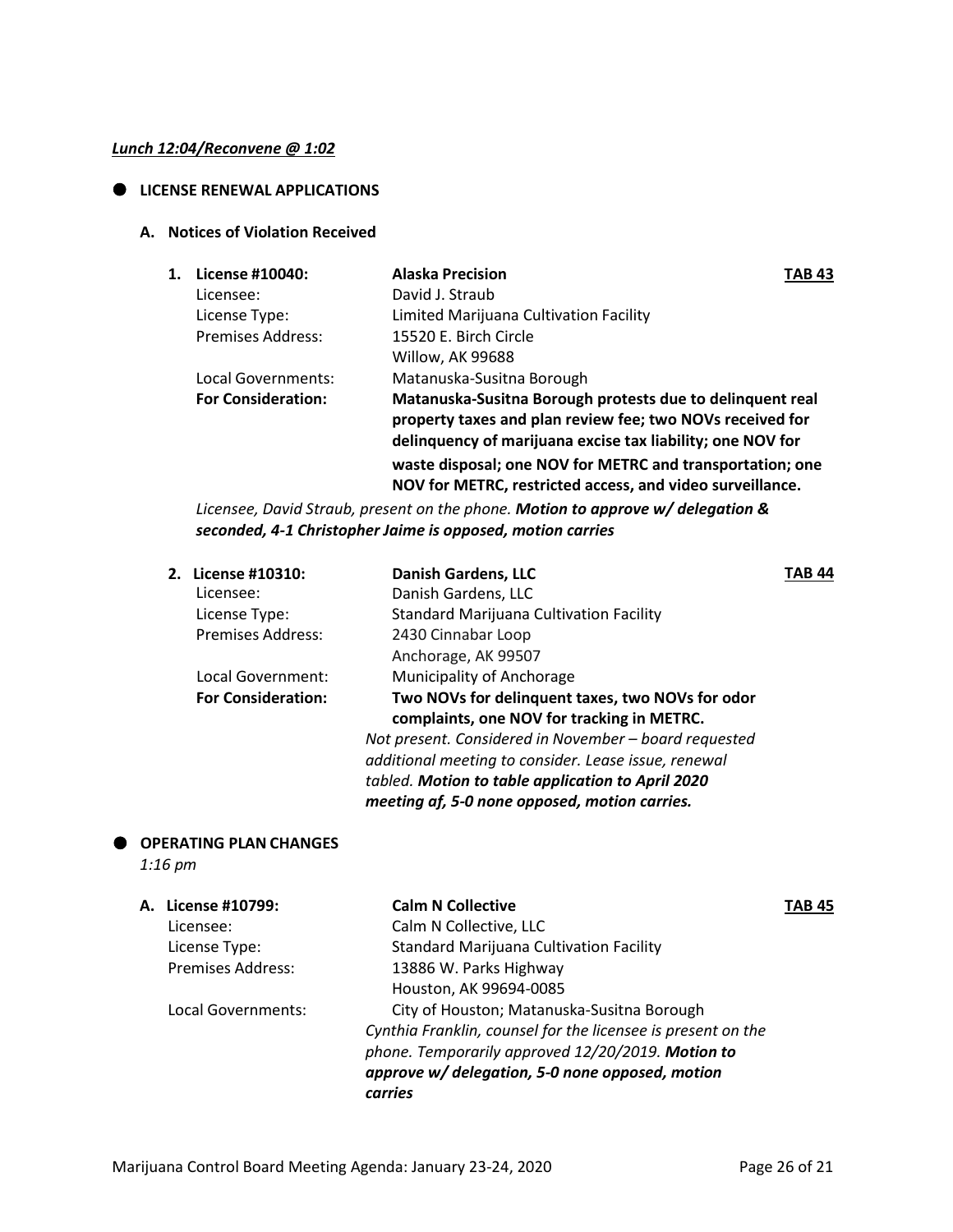| <b>B.</b> License #10856: | <b>Raspberry Roots</b>                                     | <b>TAB 46</b> |
|---------------------------|------------------------------------------------------------|---------------|
| Licensee:                 | Raspberry Roots, LLC                                       |               |
| License Type:             | Marijuana Product Manufacturing Facility                   |               |
| <b>Premises Address:</b>  | 501 Raspberry Road, Suite 102                              |               |
|                           | Anchorage, AK 99518                                        |               |
| Local Governments:        | Municipality of Anchorage                                  |               |
| <b>For Consideration:</b> | Discussion of ingredients previously approved by the Board |               |
|                           | for marijuana products.                                    |               |

*Jana Weltzin, counsel for the licensee, is present. Licensee, Kim Cole is present on the phone. Remove the "or equivalent of" language. Motion to approve w/ delegation, 5-0 none opposed, motion carries*

| C. | License #11118:<br>Licensee:<br>License Type:<br><b>Premises Address:</b> | <b>Mercy Tree of Alaska</b><br>B2C2LH, LLC<br><b>Standard Marijuana Cultivation Facility</b><br>1648 N. Post Road<br>Anchorage, AK 99501 | <b>TAB 47</b> |
|----|---------------------------------------------------------------------------|------------------------------------------------------------------------------------------------------------------------------------------|---------------|
|    | Local Governments:                                                        | Municipality of Anchorage                                                                                                                |               |
|    |                                                                           | Licensee is present on the phone. Motion to approve                                                                                      |               |
|    |                                                                           | & seconded, 5-0 none opposed, motion carries                                                                                             |               |
|    | D. License #12125:                                                        | Alaska Marijuana Gardens (AMG)                                                                                                           | <b>TAB 48</b> |
|    | Licensee:                                                                 | Alaska Wild Coyote, Inc.                                                                                                                 |               |
|    | License Type:                                                             | <b>Standard Marijuana Cultivation Facility</b>                                                                                           |               |
|    | Premises Address:                                                         | 838 Bonanza Avenue                                                                                                                       |               |
|    |                                                                           | Anchorage, AK 99518                                                                                                                      |               |
|    | Local Governments:                                                        | Municipality of Anchorage                                                                                                                |               |
|    |                                                                           | Licensee is present on the phone. Motion to approve                                                                                      |               |
|    |                                                                           | & seconded, 5-0 none opposed, motion carries                                                                                             |               |
| Е. | License #12173:                                                           | <b>Northern Lights Cultvation 2</b>                                                                                                      | <b>TAB 49</b> |
|    | Licensee:                                                                 | Jesse Hoyt; Jacob G Rodriguez                                                                                                            |               |
|    | License Type:                                                             | <b>Standard Marijuana Cultivation Facility</b>                                                                                           |               |
|    | Premises Address:                                                         | 4705 N Tongass Highway, Apartment 1<br>Ketchikan, AK 99901                                                                               |               |
|    | Local Governments:                                                        | City of Ketchikan, Ketchikan Gateway Borough                                                                                             |               |
|    |                                                                           | No one is present                                                                                                                        |               |
| F. | License #12254:                                                           | <b>Lady Gray Gourmet Medibles</b>                                                                                                        | <b>TAB 50</b> |
|    | Licensee:                                                                 | Lady Gray, LLC                                                                                                                           |               |
|    | License Type:                                                             | Marijuana Product Manufacturing Facility                                                                                                 |               |
|    | <b>Premises Address:</b>                                                  | 36322 Pine Street, Suite 1                                                                                                               |               |
|    |                                                                           | Soldotna, AK 99669                                                                                                                       |               |
|    | Local Governments:                                                        | Kenai Peninsula Borough                                                                                                                  |               |
|    |                                                                           | Jana Weltzin, counsel for licensee is present & the                                                                                      |               |
|    |                                                                           | licensee, Tasha, is present on the phone. Motion to                                                                                      |               |
|    |                                                                           | approve & seconded, 5-0 none opposed, motion carries                                                                                     |               |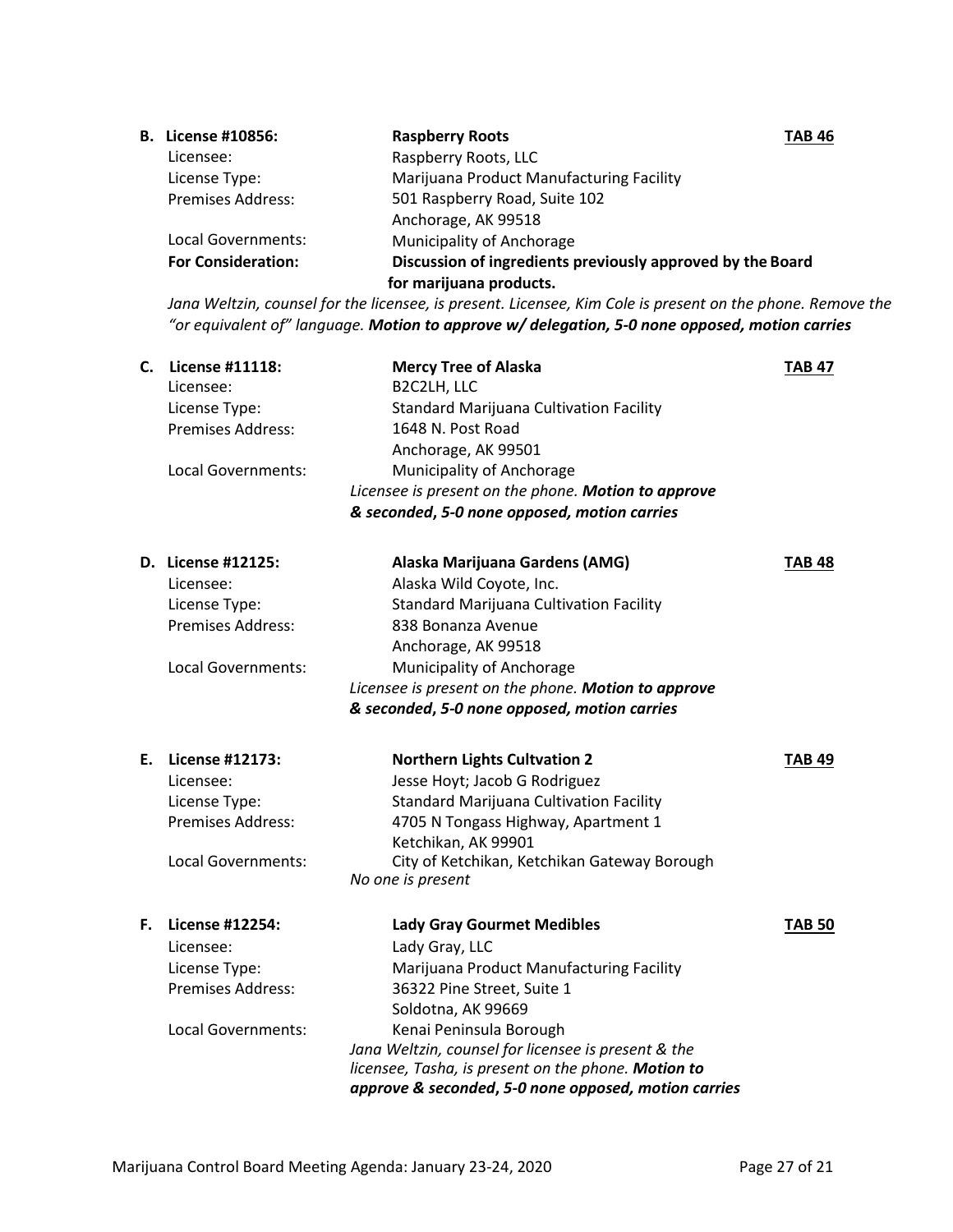|    | G. License #12536:<br>Licensee:<br>License Type:<br><b>Premises Address:</b><br>Local Governments: | Will's World<br>Will's World, LLC<br>Marijuana Concentrate Manufacturing Facility<br>12151 E Palmer-Wasilla Highway, Unit 1C<br>Palmer, AK 99645<br>Matanuska-Susitna Borough<br>Jana Weltzin, counsel for licensee is present & the<br>licensees, Bill & Jason Little, are present on the phone.<br>Motion to approve & seconded, 5-0 none opposed,<br>motion carries                                                                       | <b>TAB 51</b> |
|----|----------------------------------------------------------------------------------------------------|----------------------------------------------------------------------------------------------------------------------------------------------------------------------------------------------------------------------------------------------------------------------------------------------------------------------------------------------------------------------------------------------------------------------------------------------|---------------|
|    | H. License #12680:<br>Licensee:                                                                    | <b>Glacier Bay Farms</b><br>Carol J Waldo                                                                                                                                                                                                                                                                                                                                                                                                    | <b>TAB 52</b> |
|    | License Type:<br><b>Premises Address:</b>                                                          | Standard Marijuana Cultivation Facility<br>17 Helms Loop Spur<br>Haines, AK 99827                                                                                                                                                                                                                                                                                                                                                            |               |
|    | Local Governments:                                                                                 | Haines Borough<br>No one is present. Motion to table to April 2020 meeting<br>& seconded, none opposed, motion carries                                                                                                                                                                                                                                                                                                                       |               |
| ı. | License #12769:<br>Licensee:                                                                       | <b>Secret Garden Cannabis</b>                                                                                                                                                                                                                                                                                                                                                                                                                | <b>TAB 53</b> |
|    | License Type:<br><b>Premises Address:</b>                                                          | Axion Enterprises, LLC<br>Marijuana Product Manufacturing Facility<br>726 E. 15 <sup>th</sup> Avenue, Suite 2<br>Anchorage, AK 99501                                                                                                                                                                                                                                                                                                         |               |
|    | Local Governments:                                                                                 | Municipality of Anchorage<br>Jana Weltzin, counsel for licensee, James Thornton, is<br>present & licensee, Nick Bryant, is present on the phone.<br>Motion to approve & seconded, 5-0 none opposed,<br>motion carries                                                                                                                                                                                                                        |               |
| J. | License #12783:                                                                                    | Homer Budz, LLC                                                                                                                                                                                                                                                                                                                                                                                                                              | <b>TAB 54</b> |
|    | Licensee:<br>License Type:<br><b>Premises Address:</b>                                             | Homer Budz, LLC<br><b>Standard Marijuana Cultivation Facility</b><br>67835 Virginia Avenue<br>Homer, AK 99603                                                                                                                                                                                                                                                                                                                                |               |
|    | Local Governments:                                                                                 | Kenai Peninsula Borough<br>Licensee, Patrick Moore, is present on the phone. Loren<br>Jones asks if staff has done a pre-inspection with the<br>temporary approval. Carrie Craig answers that<br>inspections will happen after Enforcement as added a<br>comment to the MJ-14, that was approved, that it<br>requires an inspection once completed for camera<br>coverage. Motion to approve & seconded, 5-0 none<br>opposed, motion carries |               |
| к. | License #13175:                                                                                    | <b>Fire Eater</b>                                                                                                                                                                                                                                                                                                                                                                                                                            | <b>TAB 55</b> |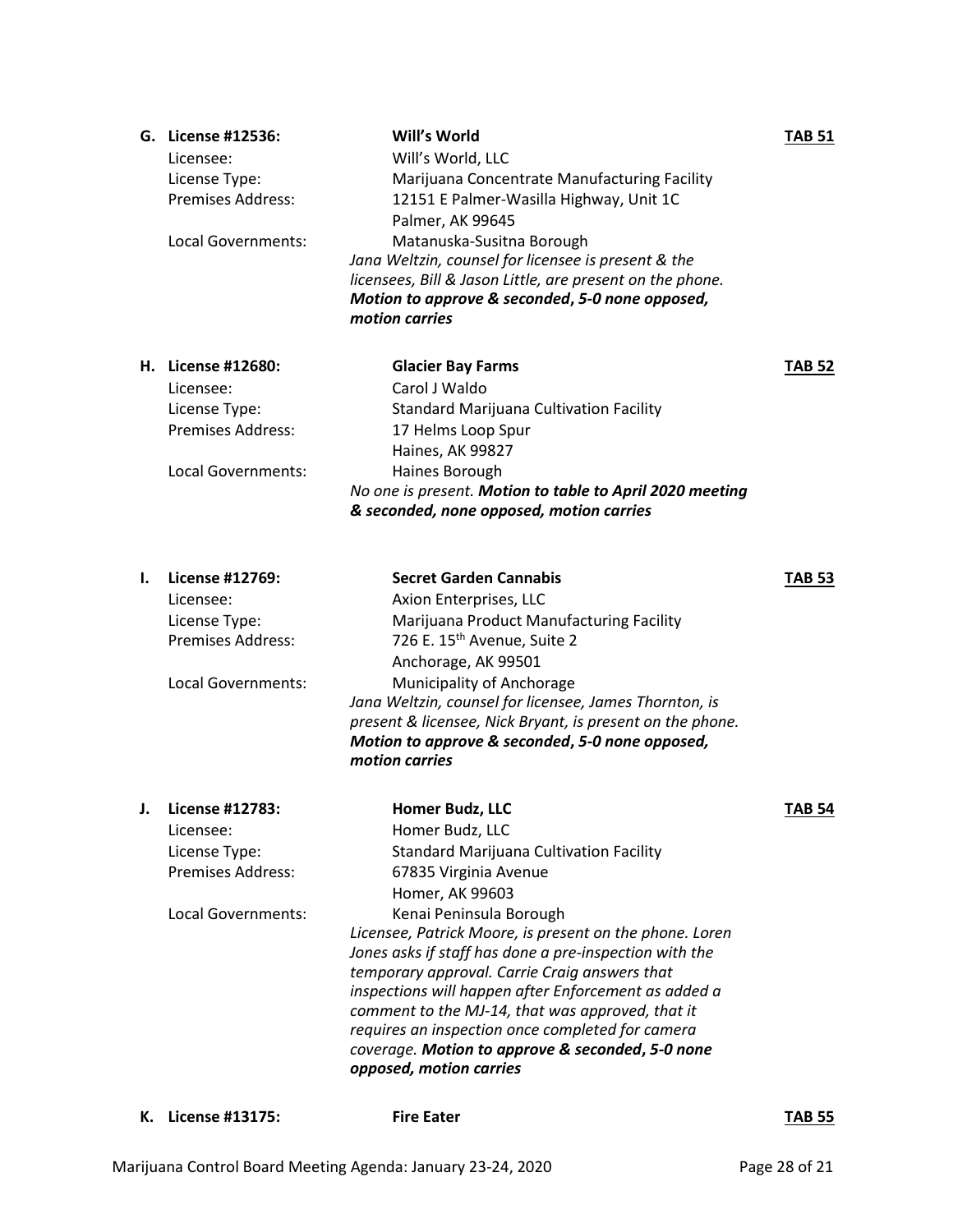|    | P. License #17105:        | Sweet Matanuska Green                                                                                                                                    | <b>TAB 60</b> |
|----|---------------------------|----------------------------------------------------------------------------------------------------------------------------------------------------------|---------------|
|    |                           | Jana Weltzin, counsel for licensee, is present. Licensee, Dave<br>Lanning, is present. Motion to approve & seconded, 5-0 none<br>opposed, motion carries |               |
|    | Local Governments:        | Fairbanks, AK 99701-2822<br>City of Fairbanks, Fairbanks North Star Borough                                                                              |               |
|    | Premises Address:         | 1409 Well Street                                                                                                                                         |               |
|    | License Type:             | Marijuana Product Manufacturing Facility                                                                                                                 |               |
|    | Licensee:                 | Arctic Bakery, LLC                                                                                                                                       |               |
|    | O. License #16006:        | <b>Arctic Bakery, LLC</b>                                                                                                                                | <b>TAB 59</b> |
|    |                           | carries                                                                                                                                                  |               |
|    |                           | Jana Weltzin, counsel for licensee, is present. Licensee, Nate, is<br>present. Motion to approve & seconded, 5-0 none opposed, motion                    |               |
|    | <b>Local Governments:</b> | <b>Fairbanks North Star Borough</b>                                                                                                                      |               |
|    |                           | Fairbanks, AK 99712                                                                                                                                      |               |
|    | <b>Premises Address:</b>  | 1667 Amidon Drive                                                                                                                                        |               |
|    | License Type:             | Limited Marijuana Cultivation Facility                                                                                                                   |               |
|    | Licensee:                 | Aurora Development Group, Inc.                                                                                                                           |               |
|    | N. License #15557:        | <b>Polychrome Grass</b>                                                                                                                                  | <b>TAB 58</b> |
|    |                           | Motion to approve & seconded, 5-0 none opposed, motion carries                                                                                           |               |
|    |                           | Jana Weltzin, counsel for licensee, is present. Licensee is not present.                                                                                 |               |
|    | Local Governments:        | Matanuska-Susitna Borough                                                                                                                                |               |
|    |                           | Willow, AK 99688                                                                                                                                         |               |
|    | <b>Premises Address:</b>  | Old Parks Highway                                                                                                                                        |               |
|    | License Type:             | Marijuana Product Manufacturing Facility 28011                                                                                                           |               |
|    | Licensee:                 | Midnight Sun Manufacturing, LLC                                                                                                                          |               |
|    | M. License #13424:        | <b>Midnight Sun Manufacturing, LLC</b>                                                                                                                   | <b>TAB 57</b> |
|    |                           | none opposed, motion carries                                                                                                                             |               |
|    |                           | Jana Weltzin, counsel for licensees, Sam Benson and<br>Christina, is present. Motion to approve & seconded, 5-0                                          |               |
|    | Local Governments:        | Matanuska-Susitna Borough                                                                                                                                |               |
|    |                           | Talkeetna, AK 99676                                                                                                                                      |               |
|    | <b>Premises Address:</b>  | 38957 South Commercial Drive                                                                                                                             |               |
|    | License Type:             | Marijuana Product Manufacturing Facility                                                                                                                 |               |
|    | Licensee:                 | Royal Mountain Extracts, LLC                                                                                                                             |               |
| L. | License #13249:           | <b>X-Tracted Laboratories</b><br><b>TAB 56</b>                                                                                                           |               |
|    |                           | opposed, motion carries                                                                                                                                  |               |
|    |                           | Motion to approve & seconded, 4-1 Loren Jones                                                                                                            |               |
|    |                           | Licensee, Ms. Christenson, is present on the phone.                                                                                                      |               |
|    | <b>Local Governments:</b> | Soldotna, AK 99669-3448<br>Kenai Peninsula Borough                                                                                                       |               |
|    | <b>Premises Address:</b>  | 36160 Spur Highway, Suite A                                                                                                                              |               |
|    | License Type:             | Marijuana Product Manufacturing Facility                                                                                                                 |               |
|    | Licensee:                 | Sideshow Food, LLC                                                                                                                                       |               |
|    |                           |                                                                                                                                                          |               |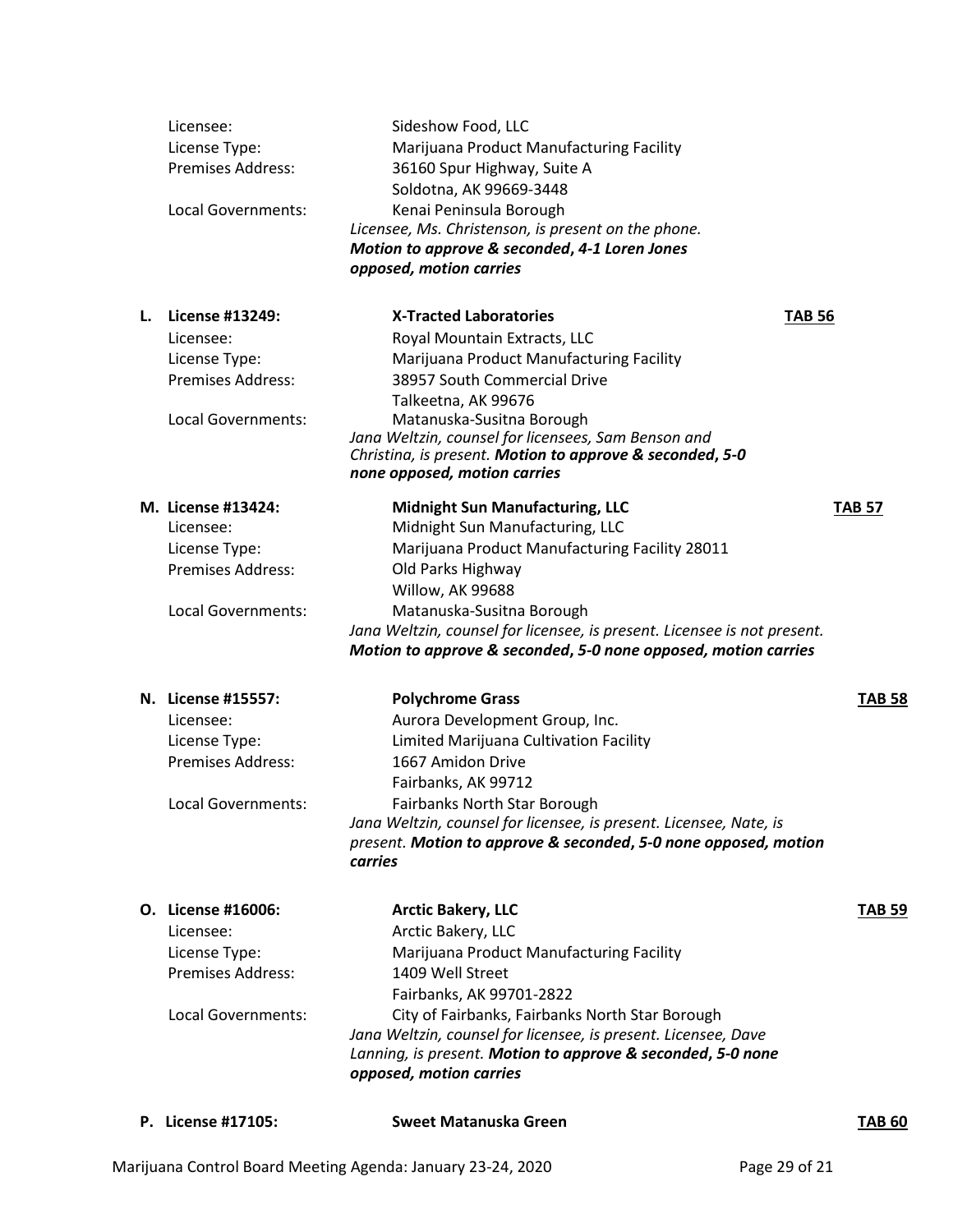| Licensee:<br>License Type:<br><b>Premises Address:</b><br>Local Government:                               | SMG, LLC<br>Limited Marijuana Cultivation Facility<br>972 N Satisfied<br>Wasilla, AK 99654<br>Matanuska-Susitna Borough<br>Jana Weltzin, counsel for licensee, is present. Licensee, Tony, is<br>present on the phone. Motion to approve w/ delegation re: locked<br>cabinet: 5-0 none opposed, motion carries                                                                                                                                                                                                                                                                                                                                                                                                                                                                                                                                                                                                                                                                                                                                                                                                                                                                                                                                                                                                                                                                                                                                                                                                                                                                                                                                                                                                                                                                            |               |
|-----------------------------------------------------------------------------------------------------------|-------------------------------------------------------------------------------------------------------------------------------------------------------------------------------------------------------------------------------------------------------------------------------------------------------------------------------------------------------------------------------------------------------------------------------------------------------------------------------------------------------------------------------------------------------------------------------------------------------------------------------------------------------------------------------------------------------------------------------------------------------------------------------------------------------------------------------------------------------------------------------------------------------------------------------------------------------------------------------------------------------------------------------------------------------------------------------------------------------------------------------------------------------------------------------------------------------------------------------------------------------------------------------------------------------------------------------------------------------------------------------------------------------------------------------------------------------------------------------------------------------------------------------------------------------------------------------------------------------------------------------------------------------------------------------------------------------------------------------------------------------------------------------------------|---------------|
| Q. License #17758:<br>Licensee:<br>License Type:<br><b>Premises Address:</b><br><b>Local Governments:</b> | The Tufted Puffin, LLC<br>The Tufted Puffin, LLC<br>Retail Marijuana Store<br>216 4 <sup>th</sup> Avenue, Unit 2<br>Seward, AK 99664<br>City of Seward; Kenai Peninsula Borough<br>Jana Weltzin, counsel for licensee, is present. Licensee, Randy Welsh,<br>is present on the phone. Motion to approve & seconded. It is the<br>Board's position that pre-rolls are a packaging issue and not<br>specially required for an operation plan for cultivations and retail -<br>staff should look into adding it to the FAQs. No action. Application<br>withdrawn & refund requested by Jana Weltzin.                                                                                                                                                                                                                                                                                                                                                                                                                                                                                                                                                                                                                                                                                                                                                                                                                                                                                                                                                                                                                                                                                                                                                                                         | <b>TAB 61</b> |
|                                                                                                           | Carrie Craig reads the minutes from the 3/7/2017 MCB meeting<br>after the break: "UPDATE ON PREROLLED JOINTS ISSUE 2:46pm Nick<br>Miller states that based upon 3 AAC 306.345 and 470, cultivators<br>and retail stores are allowed to package marijuana for sale to a<br>consumer. He states that it should be clarified that nothing can be<br>mixed or included with that marijuana when it is put into the preroll.<br>If it is, it would qualify as a product and would have to come before<br>the Board for approval from a manufacturer.<br>Brandon Emmett states that he agrees, and that pre-rolling is just a<br>form of packaging.<br>Sara Chambers states that she and the staff support what Nick<br>Miller stated, and she adds that if a facility plans to package their<br>products in this way, that it needs to be in the operating plan.<br>Brandon Emmett asks if the existing businesses would need to<br>amend their operating plans if they would want to pre-roll joints.<br>Sarah Oates states that at the last Board meeting, certain members<br>had expressed concern that they had never heard that cultivators<br>and retailers would be packaging in this manner. She states that<br>page 15 of 19 on Form MJ-01 could be a place where applicants<br>could indicate that they are intending to do pre-rolling as a form of<br>packaging, if the Board wishes. She requests guidance from the<br>Board on exactly what it wants the staff to do.<br>Peter Mlynarik states that for people who already have licenses,<br>they shouldn't have to go back through the process, but they can<br>inform staff when they renew.<br>The Board members agree (verbally and by nodding) that going<br>forward, applicants should have in their operating plans under |               |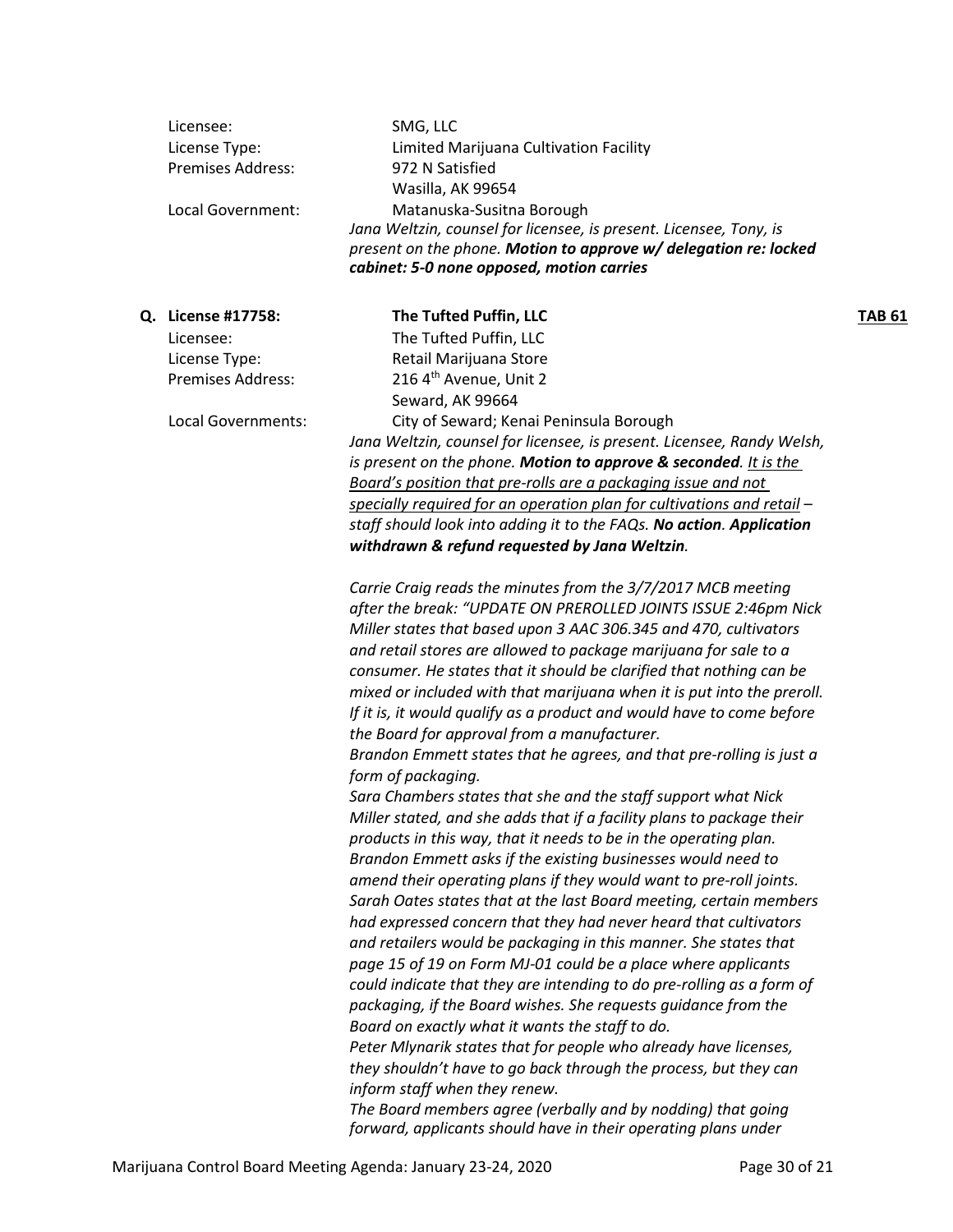*packaging that they are going to be pre-rolling."*

*Mark Springer understands the previous minutes to mean that licensees may incorporate pre-rolls in their repertoire and put that information into the operating plan change at renewal.*

*Christopher Jaime mentions that if the board allows for that change at renewal then it stands to reason that retailers/cultivators could make that part of their operating plan with the initial application. He makes a motion for staff to create a section on the website for Board Guidance and it is seconded. 5-0 none opposed, motion passes.*

*Nick Miller clarifies that pre-roll information should be included with the renewal application. The board agrees.*

|                          | J & M Investments, LLC                                                                                                                    | <b>TAB 62</b> |
|--------------------------|-------------------------------------------------------------------------------------------------------------------------------------------|---------------|
| Licensee:                | J & M Investments, LLC                                                                                                                    |               |
| License Type:            | Limited Marijuana Cultivation Facility                                                                                                    |               |
| <b>Premises Address:</b> | 1000 E. Burlwood Drive                                                                                                                    |               |
|                          | Wasilla, AK 99654                                                                                                                         |               |
| Local Governments:       | Matanuska-Susitna Borough<br>Licensee, Justin, is present on the phone. Motion to approve &<br>seconded, 5-0 none opposed, motion carries |               |
|                          | <b>R.</b> License #22960:                                                                                                                 |               |

#### *Break 2:38 pm/Reconvene 2:54 pm*

## **NEW PRODUCTS**

|    | A. License #10165:<br>Licensee:<br>License Type:<br>Premises Address: | <b>Good LLC</b><br>Good LLC<br>Marijuana Product Manufacturing Facility<br>1949 Frank Avenue     | TAB 63         |
|----|-----------------------------------------------------------------------|--------------------------------------------------------------------------------------------------|----------------|
|    | Fairbanks, AK 99701                                                   |                                                                                                  |                |
|    |                                                                       | Local Governments: Fairbanks North Star Borough                                                  |                |
|    |                                                                       | Licensee is present. Motion to approve & seconded, 5-0 none opposed, motion carries              |                |
| В. | License #10301:                                                       | R.C. Tinderbox, LLC                                                                              | TAB 64         |
|    | Licensee:                                                             | R.C. Tinderbox, LLC                                                                              |                |
|    | License Type:                                                         | Marijuana Concentrate Manufacturing Facility                                                     |                |
|    | Premises Address:                                                     | 7801 King Street Anchorage, AK 99518                                                             |                |
|    | Local Governments:                                                    | Municipality of Anchorage                                                                        |                |
|    | carries                                                               | Licensee, Chris, is present on the phone. Motion to approve & seconded, 5-0 none opposed, motion |                |
|    |                                                                       | <b>Leak: Cuse: Corrupo of Modibles</b>                                                           | 786 <i>r</i> r |

| С. | License #12254:          | <b>Lady Gray Gourmet Medibles</b>             | <b>TAB 65</b> |
|----|--------------------------|-----------------------------------------------|---------------|
|    | Licensee:                | Lady Gray, LLC                                |               |
|    | License Type:            | Marijuana Product Manufacturing Facility      |               |
|    | <b>Premises Address:</b> | 36322 Pine Street. Suite 1 Soldotna. AK 99669 |               |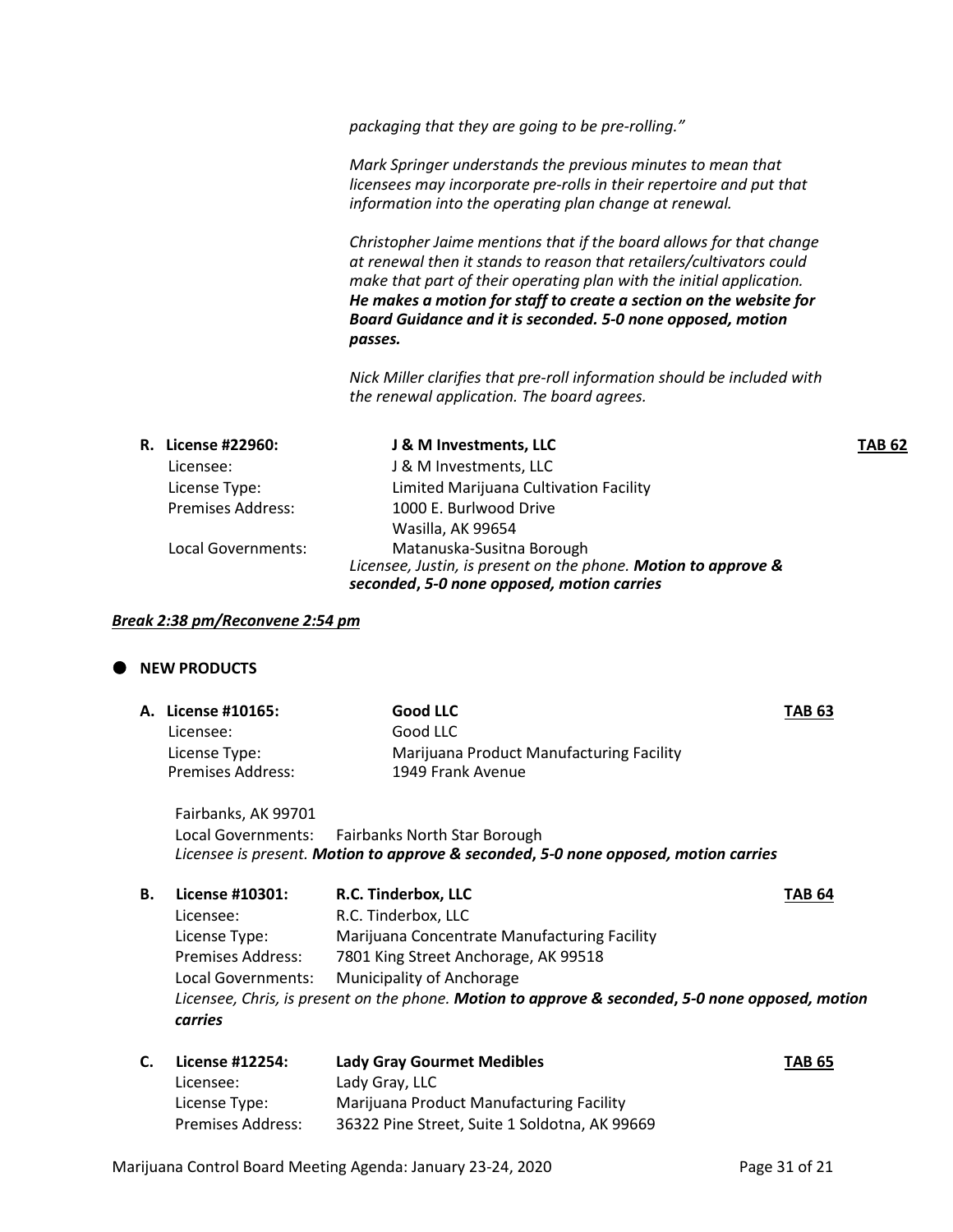Local Governments: Kenai Peninsula Borough *Jana Weltzin, counsel for licensee is present with the licensee, Tasha, is present on the phone. Motion to approve & seconded***,** *5-0 none opposed, motion carries*

- **D. License #13249: X-Tracted Laboratories TAB 66** Licensee: Royal Mountain Extracts LLC License Type: Marijuana Product Manufacturing Facility Premises Address: 38957 S. Commercial Drive Talkeetna, AK 99676 Local Governments: Matanuska-Susitna Borough *Jana Weltzin, counsel for licensee is present with the licensee. Motion to approve w/ delegation & seconded regarding the need to test the final product: 5-0 none opposed, motion carries*
- **E. License #15594: Cold Creek Extracts TAB 67** Licensee: Cold Creek Extracts, LLC License Type: Marijuana Product Manufacturing Facility Premises Address: 7801 Schoon Street, Units L & M Anchorage, AK 99515 Local Government: Municipality of Anchorage *Jason Brandeis, counsel for licensee is present with the licensee present on the phone. Motion to approve & seconded, 4-1 opposed, motion carries*
- **F. License #16006: Arctic Bakery, LLC TAB 68** Licensee: Arctic Bakery, LLC License Type: Marijuana Product Manufacturing Facility Premises Address: 1409 Well Street Fairbanks, AK 99701-2822 Local Governments: City of Fairbanks; Fairbanks North Star Borough Additional Consideration: Consideration of a product with proprietary ingredient, includes a confidential and non-confidential version. *Jana Weltzin, counsel for licensee, is present. Licensee, Dave Lanning, is present. Motion to approve & seconded***,** *5-0 none opposed, motion carries*
- *REGULATIONS*

*3:26 pm*

#### *C. Proposed Projects*

#### *1. Staff Recommendations TAB 69*

*Director Klinkhart provides background information regarding administrative holds.*

*Loren says, "I realize we probably don't have necessarily administrative hold on retail products. I think at times we have physically taken a product and the one I'm thinking of is some of the initial seizures that went to court and there was a settlement around CBD oil coming from some other state. Still have some questions that I don't know if the Director of Agriculture answered all of them and I didn't ask him but I still have questions about whether or not any of the CBD oil currently in Alaska is legal and what we are not doing about enforcing it, but that can't be my concern any longer. But we have had sort of administrative hold as a policy of the board on cultivation because we knew, as you said, if we took the plant it would die, we are not farmers and we have done that several times where we have had, you know, that's a pretty easy thing to track. If we were to use a hold in the one product manufacturer that we have closed down, you know, I have some real questions whether we were protecting the public safety by sort of allowing that product to stay there whether any of it would disappear. So I'm actually*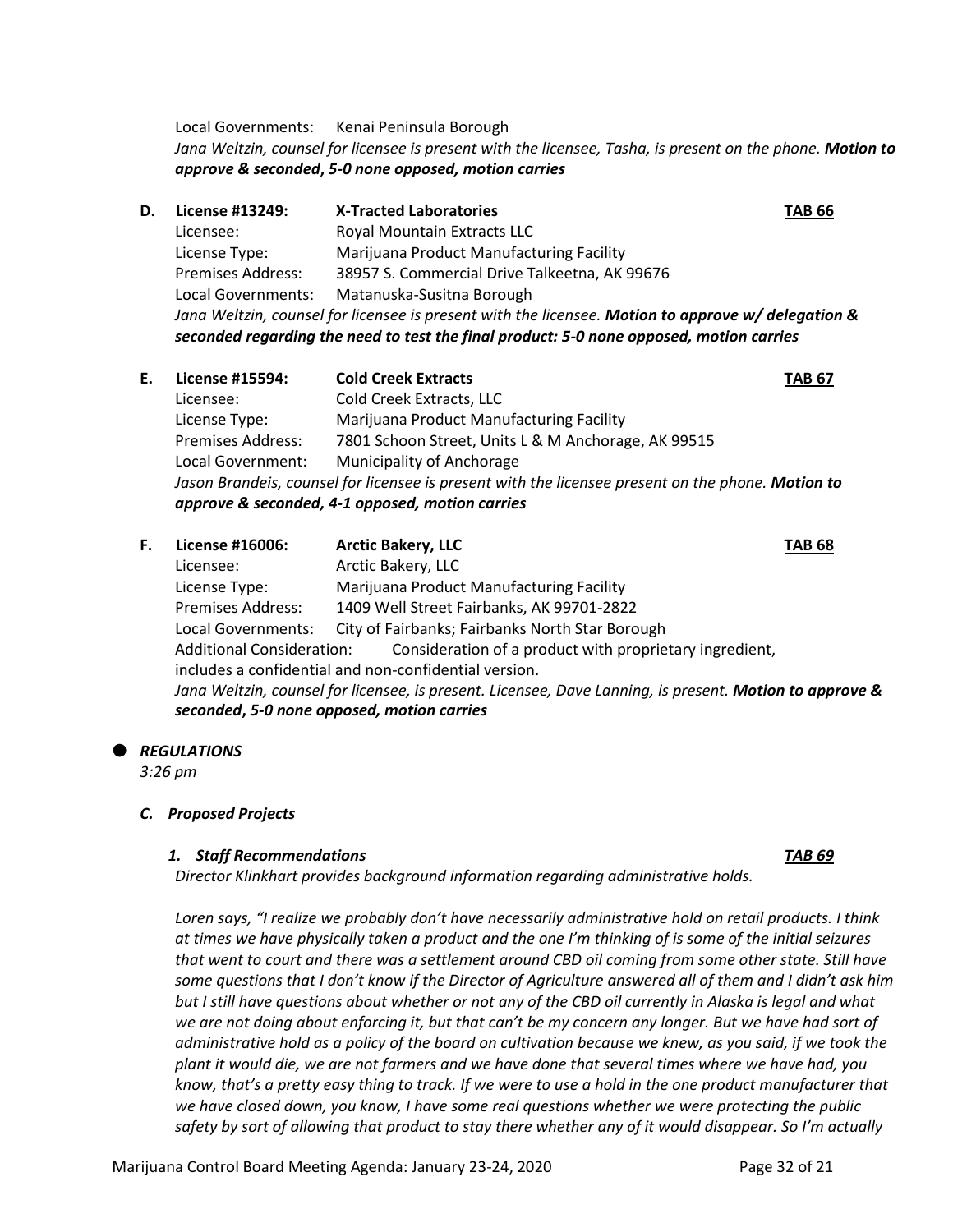*happy with what was written and I and maybe it is good to clarify that we have a seizure where we physically take it versus an administrative hold where they, I guess the licensee, would be responsible for keeping the product, whatever it is, in good enough form that we could go in there 2 weeks later and find exactly the same amount of product even though we know that there is loss and all kinds of things like that. But I'm curious as to how, if we need something in regulation or how you would sort of make the decision between an actual seizure where we take the product versus one that you would do an administratively and hold doing what I think is been the practice which I thought was, you know, pretty well done in the sense when we have had to actually seize a product or keep a product from going out to the public."*

*Director Klinkhart responds, "Thank you. To your first point that having a board policy or, we talked about this, we're talking about in a lot of cases, people's livelihoods. I see a lot of people here today, these are their livelihoods and I think they deserve something written, just like a written policy and procedure. That also gives our investigators some guidance. Good regulations and good policies allow for enough room to make good decisions because not every place you go is going to be the same, not every circumstance, so we are allowing or at least we hope to be able to give them that and also to be able to use good judgement. Right now, the only tool that is actually written in here is to just take it. I don't think that is enough. I think we want to have these other options in case, during the investigation, something changes. So I feel more comfortable when it comes to my Enforcement people I hope to think that the industry would be comfortable knowing that these are in regulations that we can all look at and certainly change as the need changes. But I just felt strongly enough that and the other thing was what is the point in which the investigator should have that and this is the one thing I know a little about and that's probable cause and that is: what do I need to be able to convince a reasonable person that there has been a regulation violation that I'd still have to go to a judge and get approval? And so its actually pretty high, it's not because the investigator feels like it, but because they actually have to be able to articulate it at a certain level, it needs to be reasonable, and based on evidence collected. If they're maybe mistaken, that's where we also want to have a written process so that the licensees can say, 'Well, I don't agree with you, Director, so here is what I would like to do to pitch my side of it.' I hope that answers your question."*

*Joan Wilson wishes to add on to the Director's explanation, "When we were looking at the seizure provision, the provision did not provide for seizure in case of danger to public health. That wasn't even written in there. We had to find another way to perfect that seizure to argue the lack of specific labeling. So that I think was just an oversight and that is now in this draft. In either case whether it's an administrative hold or a seizure, the board is going to be informed no different than before. The administrative hold creates also another remedy option for the licensee which is an informal conference before going to hearing. I think there will be a lot of discretion and you can direct the Director on how much of that he has but I think you will relying on your investigative staff about what is safest for the public, what is the least restrictive means of harming or impacting the licensee? If it needs to be a hammer, it can be a hammer and if it's a hammer it can be that right away and you go to a seizure hearing within 7 days. I was looking at it, I was interpreting "seizure" as including both an administrative hold and full seizure, I mean that is what it is. An administrative hold is still a seizure and licensee are going to have a right of due process. This is a good distinction that gives the AMCO office more flexibility as to how apply it and as I said, identify really important reasons why you want to conduct either a seizure or an administrative hold."*

*Loren Jones responds, "Thanks, that helps. Have you looked at the some of the processes or whatever we did with one product manufacturer up in Fairbanks that we basically closed down, also the ruling of the Office of Administrative Hearings or whatever those judges are in terms of the seizure around the*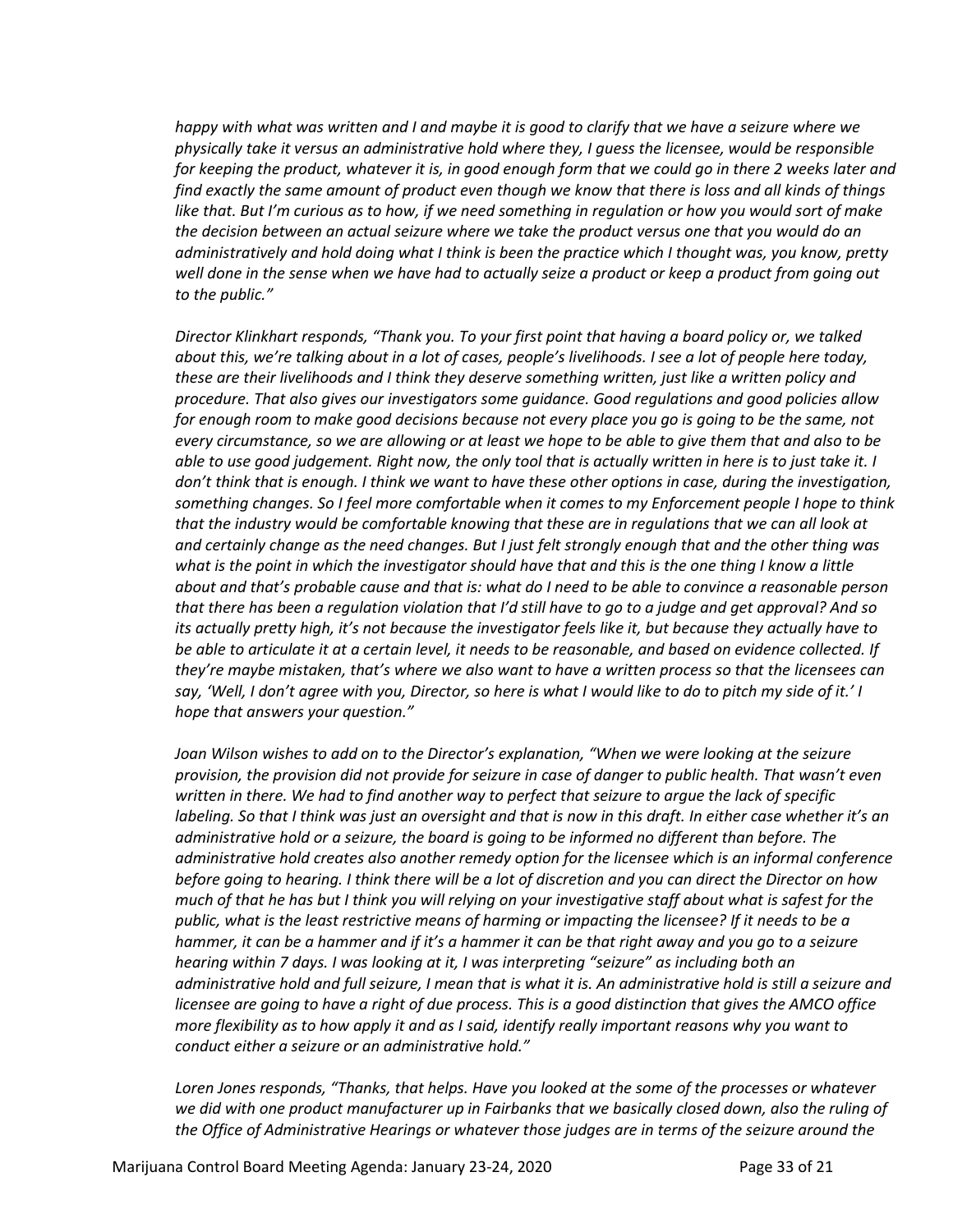*CBD and what that settlement says? All of that sort of either precautions or precedence is either in here or…"*

*Joan Wilson says, "We'll have more, I mean we can do more review during the comment stage as well. But I looked at that and also looked at other state laws, other states that regulate marijuana to see how they address this."*

*Christopher Jaime says, "I think this is a pretty common sense approach. It protects the industry and gives another avenue for us, for law enforcement."*

*Motion to put proposed regulation out for public comment & seconded.*

*Bruce Schulte comments, "I don't agree with anything that has been said. My one reservation is the definition of probable cause means reliable information. My only issue with that is I can envision a situation where a disgruntled employee picks up the phone and says, 'Hey, here is what happened at this employer's site' and they might be absolutely right and doing us a huge favor or they might be trying to torpedo their past employer, just little leery of that, but I think its worth putting out for public comment and see what folks think about it."*

*Director Klinkhart states, "One of the things with going with probable cause which I was taught at the academy, one thing I had to memorize was that probable cause is reliable information with sufficient quantity of detail to lead a reasonable person to believe that a crime or regulation violation has occurred and so its something every investigator, every officer is taught. It is a higher level than 51% so it isn't just 'hey I said he did something wrong' plus it has to be articulated and it has to be, again at the end of day, you are probably going to judge that as well. When an officer sits down and says, "I put these products on administrative hold and here is all the reasons why' you should be that reliable guide and say, 'I'm a reasonable person and it would led me to that was it.' And its been accepted for 50 years. Again we are trying to keep it very simple but still set the bar a lot higher than just have someone like crazy Director Klinkhart go do things because I felt like it."*

*Loren Jones says, "A question that occurred to me and was just thinking about this. We have local governments that have in some cases sort of kept their comments about licensees to where they have a conditional use permit where they are paying their local taxes to ones in which they put conditions if you're not operating the way you're supposed to under a conditional use permit. I think Anchorage has been described as either real good or worse than we are in terms of regulation. But if we are at a point where we are doing a seizure or even an administrative hold, should we be looking at how we might notify local governments that may have a separate approval process or a other sets of conditions that while we might end up not doing anything, it may point to a violation of a local code in which the local government may well do something we wouldn't do ourselves. And so I was just wondering if that would be part of this in terms of something maybe to think of during public comment period is at what point would we notify local governments that we have done this with basically a business within their jurisdiction?"*

*Director Klinkhart replies, "That's a really good point and that's one of the things that I have already been discussing with the Enforcement guys at its something as officers that we would oftentimes do is if something is in our jurisdiction or you go into some place and find that's not in my wheelhouse, I need to call somebody else. One of the good things the last couple of months of some of the experiences we've had, is that I've been able to bring in or work with other organizations that have other areas whether it was DHSS, DEC, the Troopers and so that takes oftentimes being able to have those*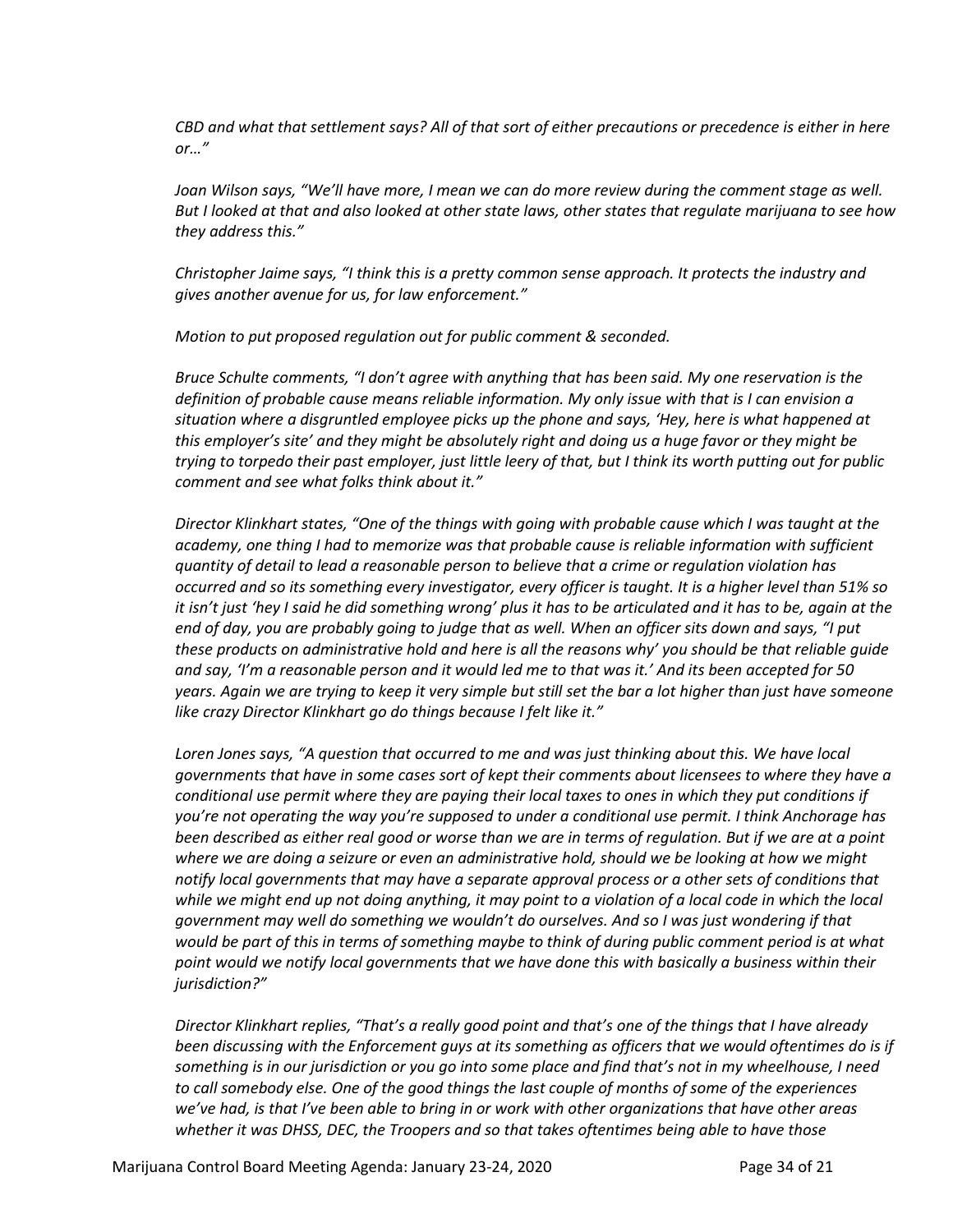*connections and even now I was very happy to see that our investigator here in Juneau has really good connections with not only his licensees but also with these other organizations. In fact, I was also able to start working with the permit people in Anchorage. If we see something that isn't in our wheelhouse, but it clearly is a problem maybe it's an OSHA issue and so I'm encouraging that and it's something again case by case basis, but I'm really giving our investigators that leeway to be able to meet with those folks or bring them in if they feel its something they need to do."*

*Loren Jones responds, "Part of the comment is we in Juneau and I know Anchorage region and Fairbanks, we put on 2 licensees, especially retail and in some cases product manufacturing sales taxes depending on how they manufacture what they do and if we have a payment plan that they owe us and they're going to pay us back over a period of time and we go in and seize their product, meaning they can't sell they cant earn the money to pay the taxes, we might turn around and say you're in default of your payment plan and they go, ' well, we can't make that because the state seized our product 3 months ago.' And we are, as a city go, 'well we didn't know that - you didn't come and tell us to alter the payment plan." so I mean that's the kind of thing that I think there needs to be some thought pattern into that because it may make a difference to a local government and how we might approach a vendor. They can't make their payment plan because of an action the state did, but they didn't tell us that we could deal with that when and if we find that out. That's one example I think that's kind of curious."*

*Joan Wilson says, "I do think a section could be drafted to say 'in the case of either notification shall be provided to revenue departments of municipalities or boroughs', but I would also want the licensees to make sure they are comfortable that. I don't know if that has any negative connotation on them so getting their public comment on that issue would be helpful."* 

*Loren Jones replies, "Yeah, but we publish if people don't pay their sales taxes in the newspaper."*

*Joan Wilson states, "That might be the answer. I just don't know."*

*Mark Springer asks for any additional discussion on the motion. Loren Jones says, "Given this is new and this is the first time we have looked at it, I would like to add an amendment to that that the comment period be at least 60 days." Mark Springer asks for a second – it's seconded.* 

*Joan Wilson asks Mark Springer if he would like her to draft a notification provision to include in this set along the lines Mr. Jones discussed before it goes out for public comment or go out without it. Loren Jones says it could go out without that provision but amends his amendment to say, "put out for 60 days and conceptionally we should have some section in there about local government notification prior to going out for hearing for public comment."*

*Mark Springer verifies if that is the amendment to vote on. 5-0 amendment passes.* 

*Mark Springer asks for a vote of the Director's recommendation to put out for public comment with the amendment. 5-0 amendment passes.*

*2. Board Requests None*

## *D. Drafts for Board Review, Pending Public Comment Opportunity*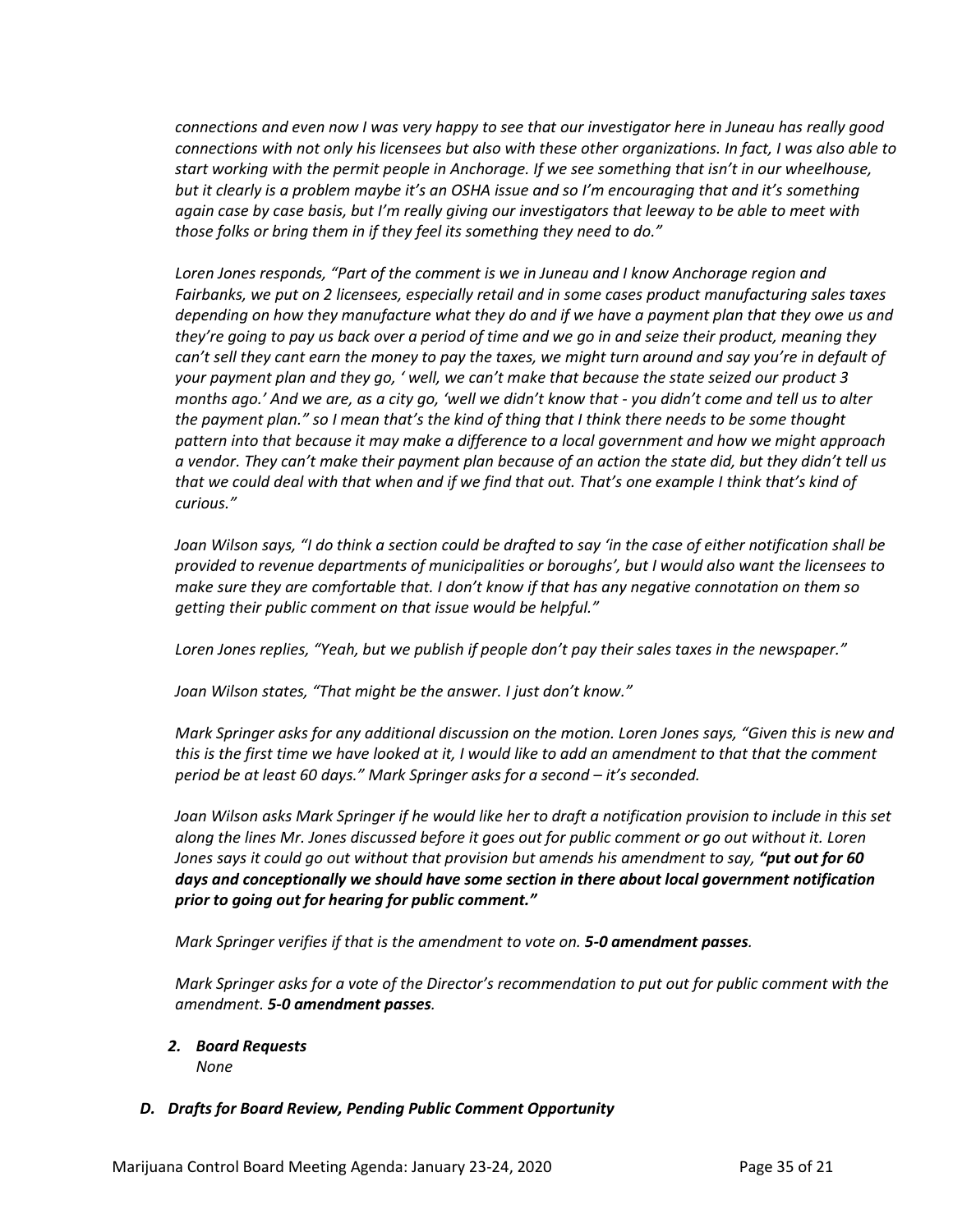### **1. Onsite Consumption Clean Up TAB 70**

Status: Revised draft for board consideration Potential Board Actions: Amend and/or put out for public comment *Director Klinkhart provides information. Motioned and seconded to put out for public comment. Miller has amendments/comments – motion to amend by removing "except vaping" from the draft. Schulte difference between combusting and vaping. Concentrates are banned in onsite consumption premises. Members of the audience wishes to discuss – board says after meeting. 3-2 passed Mark asks about freestanding definition – Joan answers. Loren chimes in. The store itself would have to be freestanding – not multi-tenant. Loren wants public comment. No motion. Miller: 10 mg limit about edibles. Motion to raising it to 25 mg. pg 3 section 3b pg 4 section 3. Loren and Miller and Jaime discuss the differences, the effects and possible public safety issues 25 mgs may contain. Jaime does not support raising the limit. 3-2 passed Miller: amendment to remove banning concentrates and add extractions not to exceed .3 grams. Jaime says to slow down and take the time. 3-2 passed*

*Out for public comment with amendments for 90 days: 3-2 passed*

|    | 2. | <b>Sales Limits</b>                                                                              |                                                                 | <b>TAB 71</b> |  |
|----|----|--------------------------------------------------------------------------------------------------|-----------------------------------------------------------------|---------------|--|
|    |    | Status:                                                                                          | Initial draft for board consideration                           |               |  |
|    |    | <b>Potential Board Actions:</b>                                                                  | Amend and/or put out for public comment                         |               |  |
|    |    | Motion to put out for public comment: 5-0 passed                                                 |                                                                 |               |  |
|    |    | 3. Quality Control Sampling and Exit Packaging                                                   |                                                                 | <b>TAB 72</b> |  |
|    |    | Status:                                                                                          | Initial draft for board consideration                           |               |  |
|    |    | <b>Potential Board Actions:</b>                                                                  | Amend and/or put out for public comment                         |               |  |
|    |    |                                                                                                  | Motion to accept version 1 for public comment: 5-0 passed       |               |  |
| E. |    | <b>Public Comments Received</b>                                                                  |                                                                 |               |  |
|    | 1. | <b>Tracking and Testing of Marijuana</b>                                                         |                                                                 | <b>TAB 73</b> |  |
|    |    | Status:                                                                                          | Adopted on July 11, 2019                                        |               |  |
|    |    | <b>Potential Board Actions:</b>                                                                  | Due to technical edits made, reconsider and readopt             |               |  |
|    |    |                                                                                                  | Director Klinkhart reviews. Motion to readopt: 5-0 passed       |               |  |
|    |    | 2. Handler Permit Revocation                                                                     |                                                                 | <b>TAB 74</b> |  |
|    |    | Status:                                                                                          | Adopted on September 13, 2019                                   |               |  |
|    |    | <b>Potential Board Actions:</b>                                                                  | Reconsider; review minor amendments for consistency;<br>Readopt |               |  |
|    |    | Director Klinkhart reviews. Motion to readopt: 5-0 passed                                        |                                                                 |               |  |
|    |    | 2. Overlapping Premises                                                                          |                                                                 | <b>TAB 75</b> |  |
|    |    | Status:                                                                                          | Public comment period closed October 30, 2019                   |               |  |
|    |    | <b>Potential Board Actions:</b>                                                                  | Vote to adopt; OR                                               |               |  |
|    |    |                                                                                                  | Substantially amend and put out for public comment              |               |  |
|    |    | Director Klinkhart reviews. Motion to send back to staff to incorporate the comments: 5-0 passed |                                                                 |               |  |
|    |    | 3. Infants on Premises                                                                           |                                                                 | <b>TAB 76</b> |  |
|    |    | Status:                                                                                          | Public comment period closed October 30, 2019                   |               |  |
|    |    | <b>Potential Board Actions:</b>                                                                  | Vote to adopt; OR                                               |               |  |
|    |    |                                                                                                  |                                                                 |               |  |